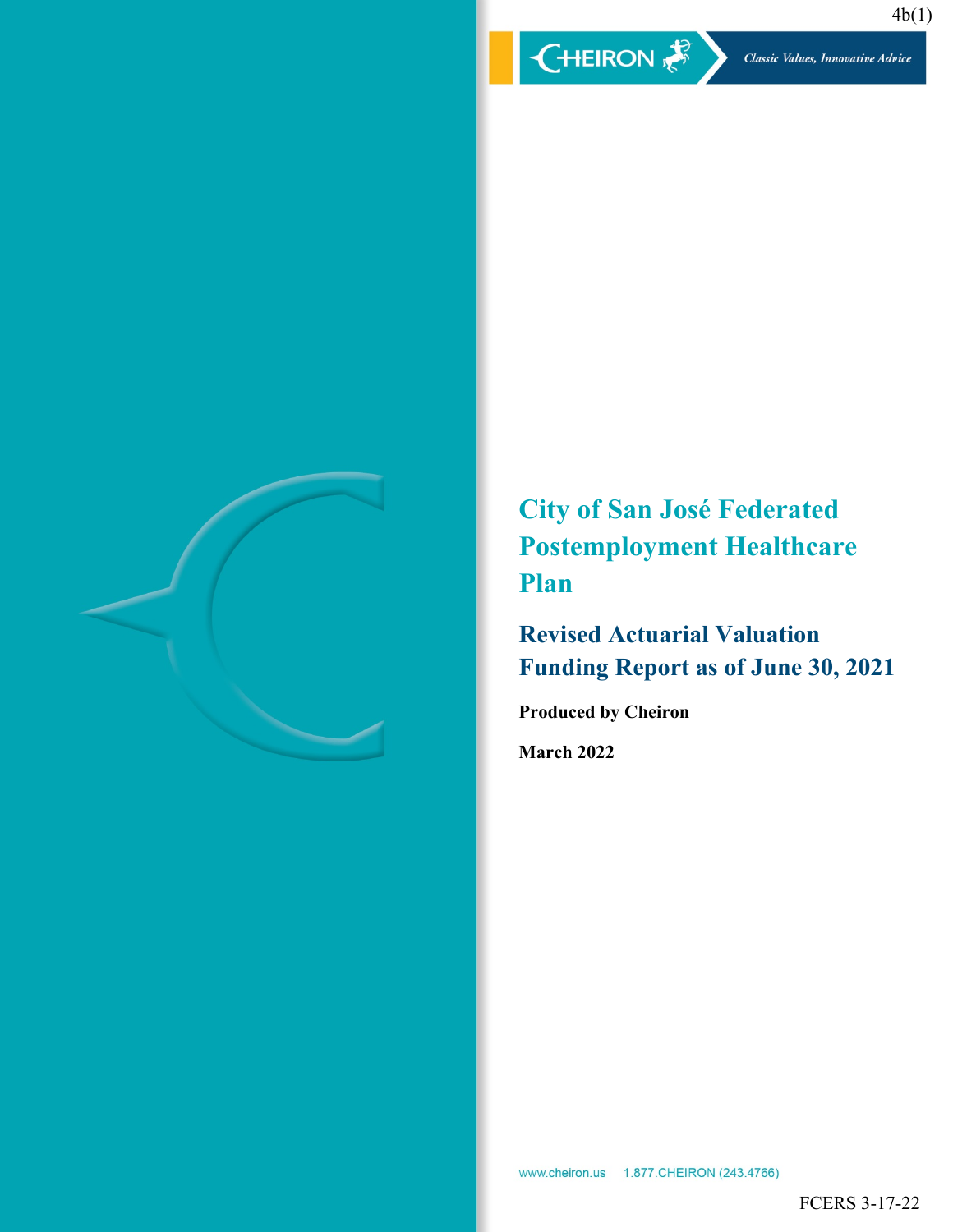# **TABLE OF CONTENTS**

| <b>Section</b>                  | <u>Page</u> |
|---------------------------------|-------------|
| Section I                       |             |
| Section II                      |             |
| Section III                     |             |
| Section IV                      |             |
| Section V                       |             |
| Section VI                      |             |
|                                 |             |
| <i><u><b>Appendices</b></u></i> |             |
| Appendix A                      |             |
| Appendix B                      |             |
| Appendix C                      |             |
| Appendix D                      |             |
|                                 |             |

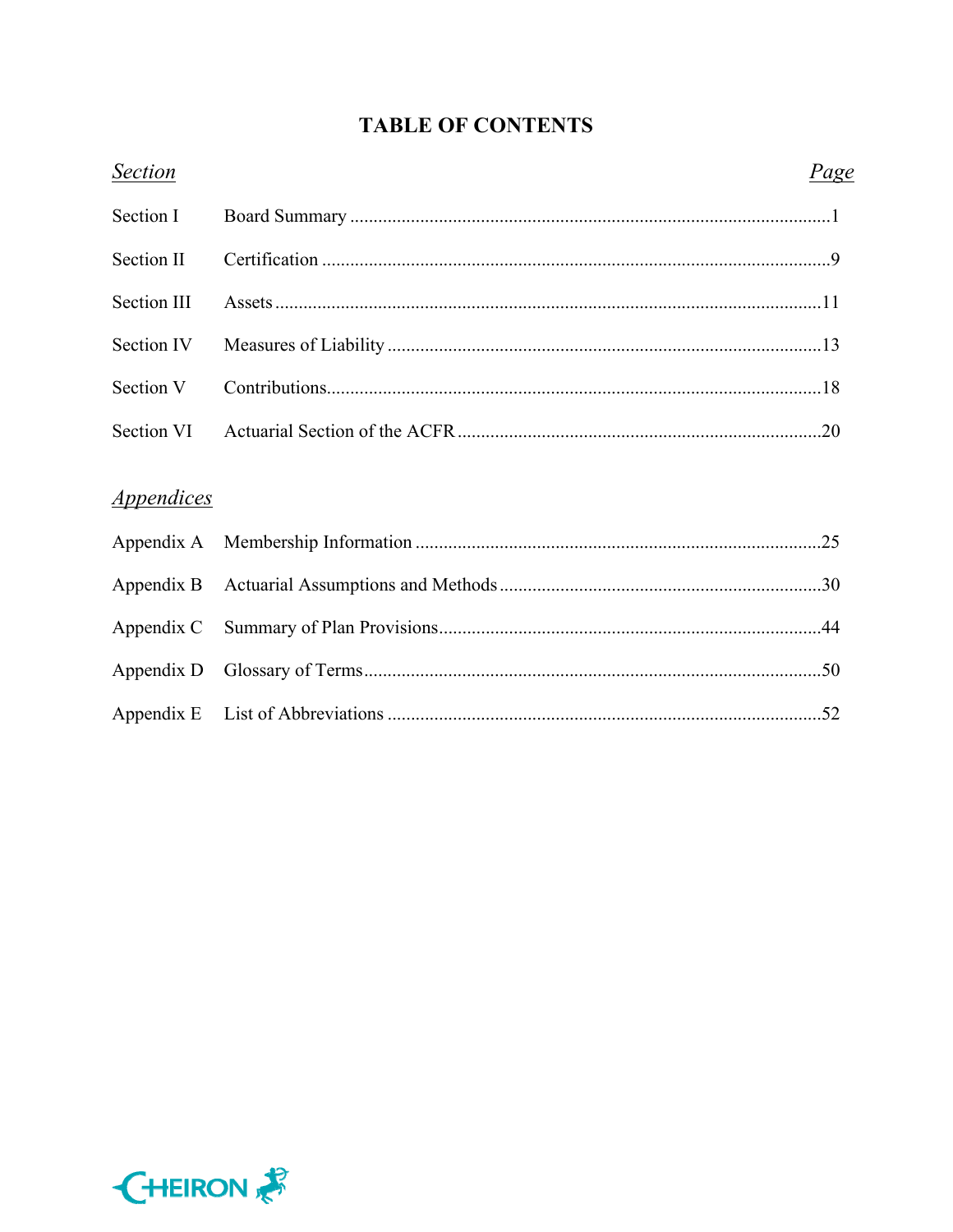## **SECTION I – BOARD SUMMARY**

This report measures assets and liabilities of the City of San José Federated Postemployment Healthcare Plan for funding purposes only. There is a separate report for financial reporting.



# **Dashboard**

The charts above are intended to provide a quick overview of the revised current valuation results compared to the prior valuation results. The chart on the left shows contributions to the 115 Trust for FYE 2022 and 2023. The normal cost shown by the red line represents the expected cost of the explicit subsidy benefits attributable to the current year of service. All contributions above the normal cost go toward paying off the Unfunded Actuarial Liability (UAL). The projected contribution amount from the prior valuation is shown by the blue line. The implicit subsidy payment is not shown as it is funded on a pay-as-you-go basis as a part of the health premiums for active employees. The City's implicit subsidy payment is approximately \$5.2 million for FYE 2023.

The chart on the right summarizes the funded status as of the June 30, 2020 and revised June 30, 2021 actuarial valuations. The stacked bars represent the Actuarial Liability for the explicit subsidy, with the liability broken into separate components for members currently receiving benefits, vested terminated members, and active members. These amounts are only for the portion of the plan that is intended to be pre-funded, so they do not include the implicit subsidy. The green line represents the assets, and the funded percentage is shown next to the green line.

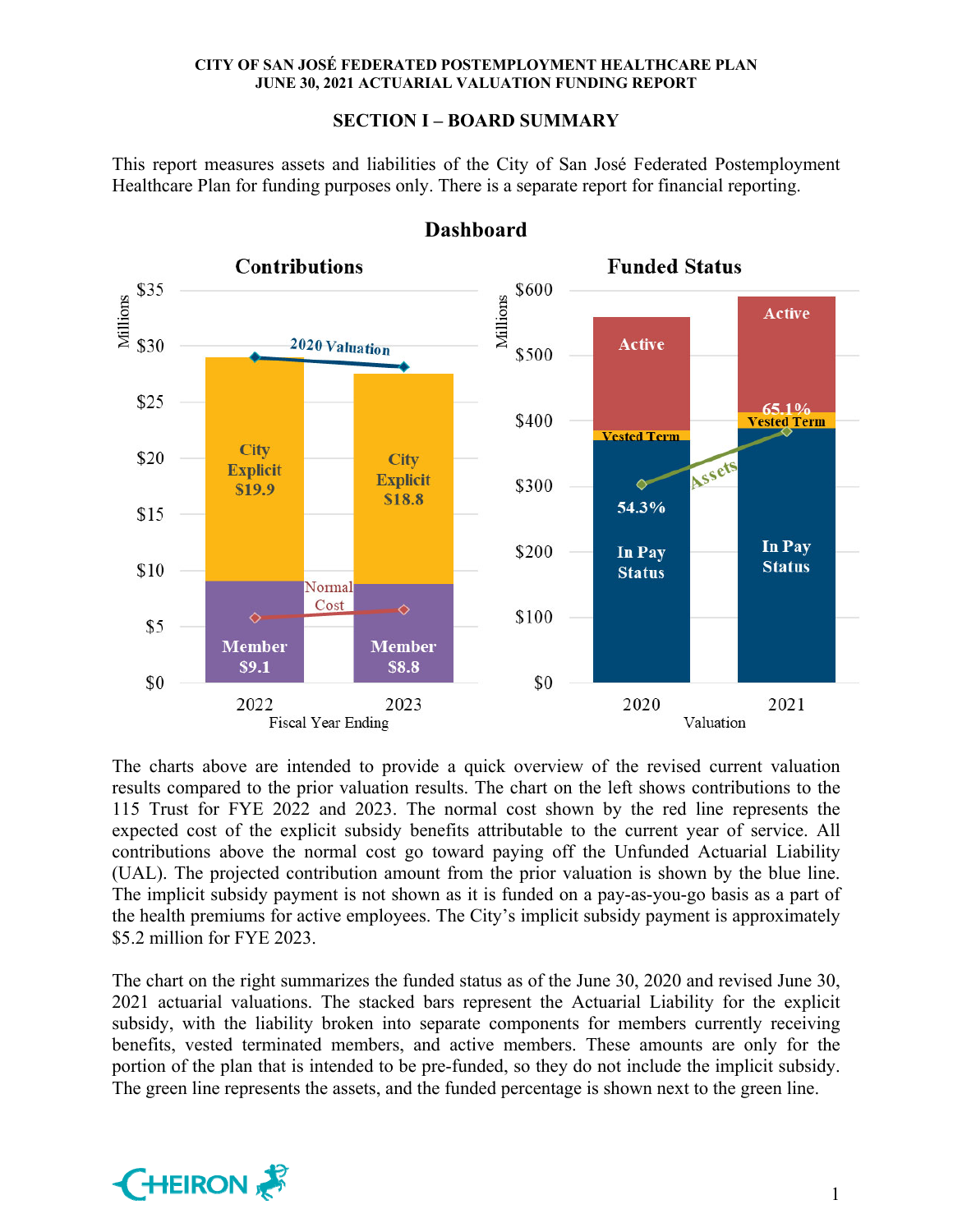## **SECTION I – BOARD SUMMARY**

# **Contributions**

There are two components to the benefits under the Plan: the explicit subsidy and the implicit subsidy. The explicit subsidy (or premium subsidy) is paid from the Trust and is the premium for health coverage selected by the retiree, up to 100% of the premium for the lowest cost plan offered to active employees. The implicit subsidy is the difference between the expected claims cost for a retiree or spouse and the total (retiree plus city) premium.

Historically, member and City contributions to the Plan were negotiated through collective bargaining and were not actuarially determined. With the implementation of Measure F, member contributions are fixed at 7.5% of pay; the City's contribution toward the explicit subsidy is actuarially determined; and, the City also pays the implicit subsidy on a pay-as-you-go basis as a part of active health premiums. Finally, the City has an option to limit its contribution toward the explicit subsidy to 14% of payroll.

| <b>Table I-1</b><br><b>Summary of Trust Contribution Amounts</b>                                 |         |                           |        |                           |                                 |  |  |  |  |  |
|--------------------------------------------------------------------------------------------------|---------|---------------------------|--------|---------------------------|---------------------------------|--|--|--|--|--|
| <b>FYE 2022</b><br><b>FYE 2023</b><br>% Change                                                   |         |                           |        |                           |                                 |  |  |  |  |  |
| <b>Explicit Subsidy</b><br><b>Members</b><br>City's Actuarially Determined Contribution<br>Total | \$<br>S | 8,807<br>18,780<br>27,587 | S<br>S | 9,076<br>19,936<br>29,012 | $-3.0\%$<br>$-5.8\%$<br>$-4.9%$ |  |  |  |  |  |
| <b>Estimated City Optional Cap</b>                                                               | \$      | 48,963                    |        | 46,555                    | $5.2\%$                         |  |  |  |  |  |

Table I-1 shows the contribution amounts for the fiscal years ending in 2022 and 2023.

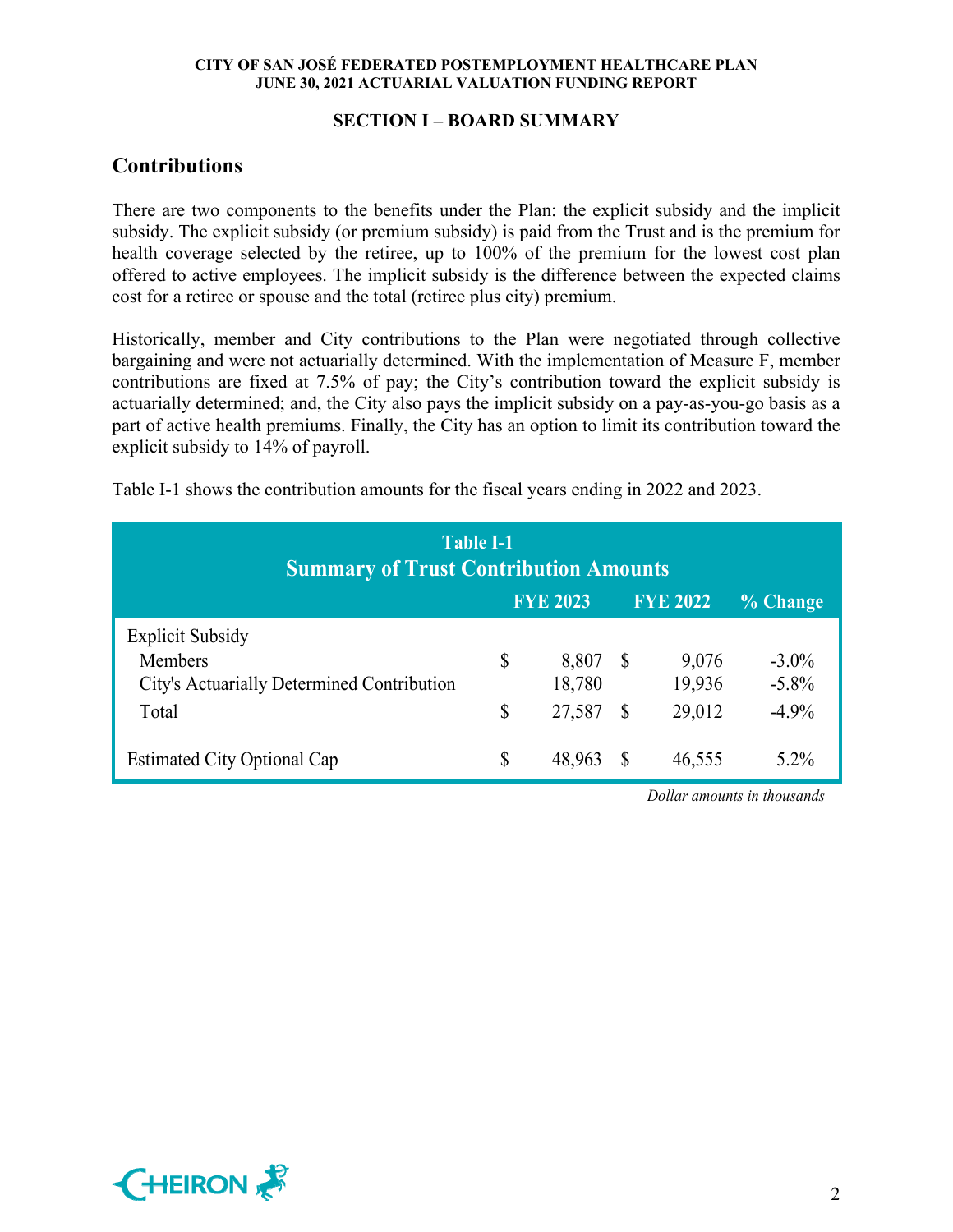## **SECTION I – BOARD SUMMARY**

The chart below shows the historical and projected contributions to the Plan. The purple bars represent the member contributions, and the gold bars are the City's contributions to pre-fund the explicit subsidy. The gray area behind the bars represents the projected annual benefit payments. The black line represents the normal cost, and the red line is the projection of the total contributions from the 2020 actuarial valuation. The significant reduction in contributions between FYE 2018 and FYE 2019 is due to the implementation of Measure F, including the VEBA elections, the new lowest cost health plan, and the adoption of actuarially determined contributions.



**Historical and Projected Trust Contributions FYE 2013-2043** 

Because the full benefit tier of the Plan is closed to new entrants, the member contributions are expected to decline as current active members eligible for full benefits retire or otherwise leave active employment with the City. The City's actuarially determined contribution is expected to decline slightly over the next few years as the amortization of the current year's gains are phased in and then increase slightly thereafter as the member contributions decrease.

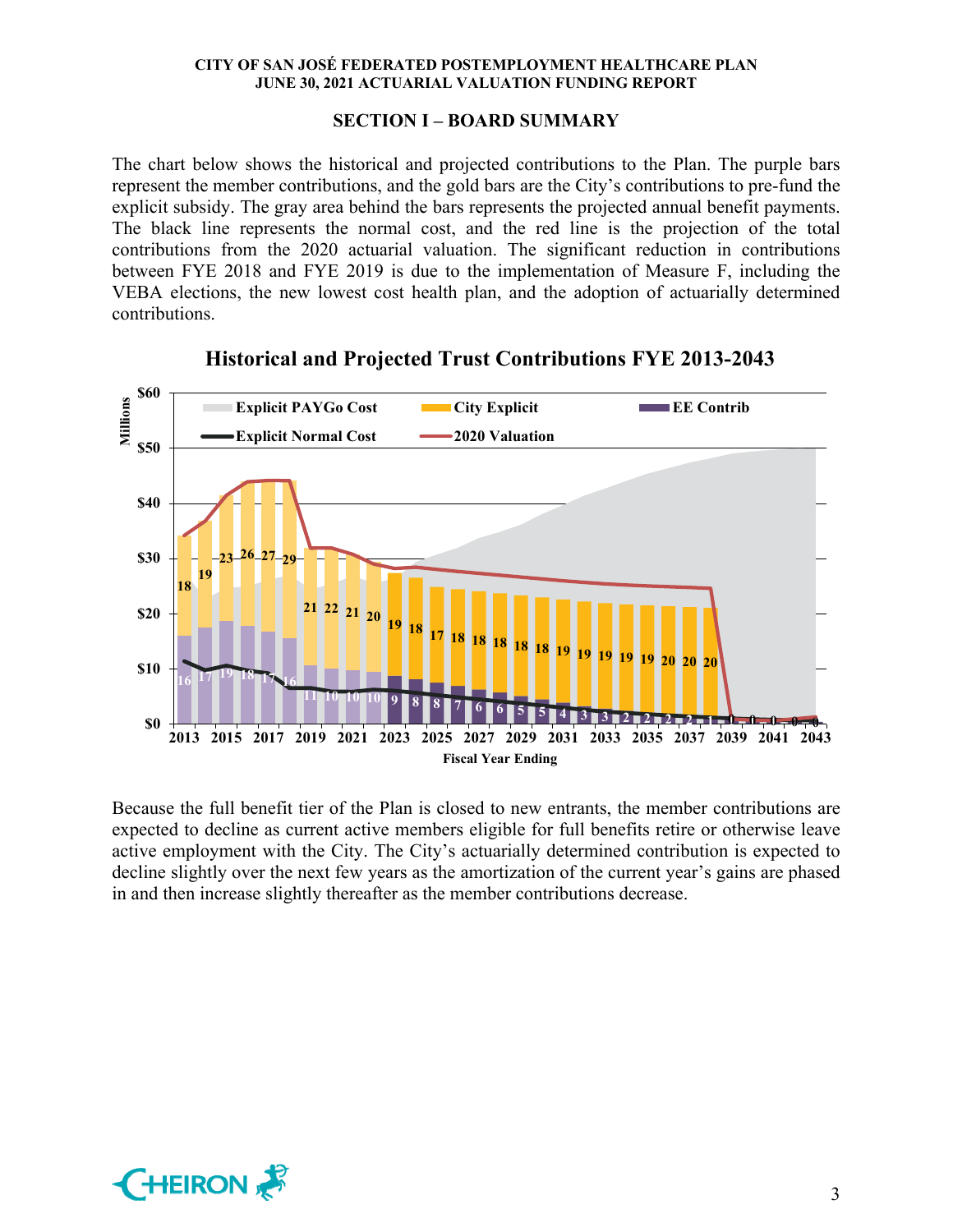## **SECTION I – BOARD SUMMARY**

# **Funded Status**

Table I-2 below summarizes the Actuarial Liability, Market Value of Assets, Unfunded Actuarial Liability, and funded percentage for the Plan as of June 30, 2021 compared to June 30, 2020. The Actuarial Liability increased by 5.6% compared to an expected increase of 2.4%. The additional increase is primarily due to assumption changes, offset by premium experience. At the same time, assets increased 26.8% primarily due to large investment gains. As a result, the Unfunded Actuarial Liability decreased by about 19.5% and the funded percentage increased from 54.3% to 65.1% for the explicit subsidy.

| <b>Table I-2</b><br><b>Summary of Funded Status - Explicit Subsidy Only</b>                                   |          |                                            |              |                                         |                                  |  |  |  |  |  |
|---------------------------------------------------------------------------------------------------------------|----------|--------------------------------------------|--------------|-----------------------------------------|----------------------------------|--|--|--|--|--|
| 6/30/2021<br>6/30/2020<br><b>Change</b>                                                                       |          |                                            |              |                                         |                                  |  |  |  |  |  |
| <b>Actuarial Liability</b><br>Actives<br>Deferred Vested<br>In Pay Status<br><b>Total Actuarial Liability</b> | \$<br>\$ | 177,296 \$<br>24,485<br>388,606<br>590,387 | <sup>S</sup> | 173,797<br>14,919<br>370,361<br>559,077 | $2.0\%$<br>64.1%<br>4.9%<br>5.6% |  |  |  |  |  |
| Assets<br>Unfunded Actuarial Liability<br><b>Funded Percentage</b>                                            | \$       | 384,613<br>205,774<br>65.1%                | <b>S</b>     | 303,313<br>255,764<br>54.3%             | 26.8%<br>$-19.5%$<br>10.9%       |  |  |  |  |  |

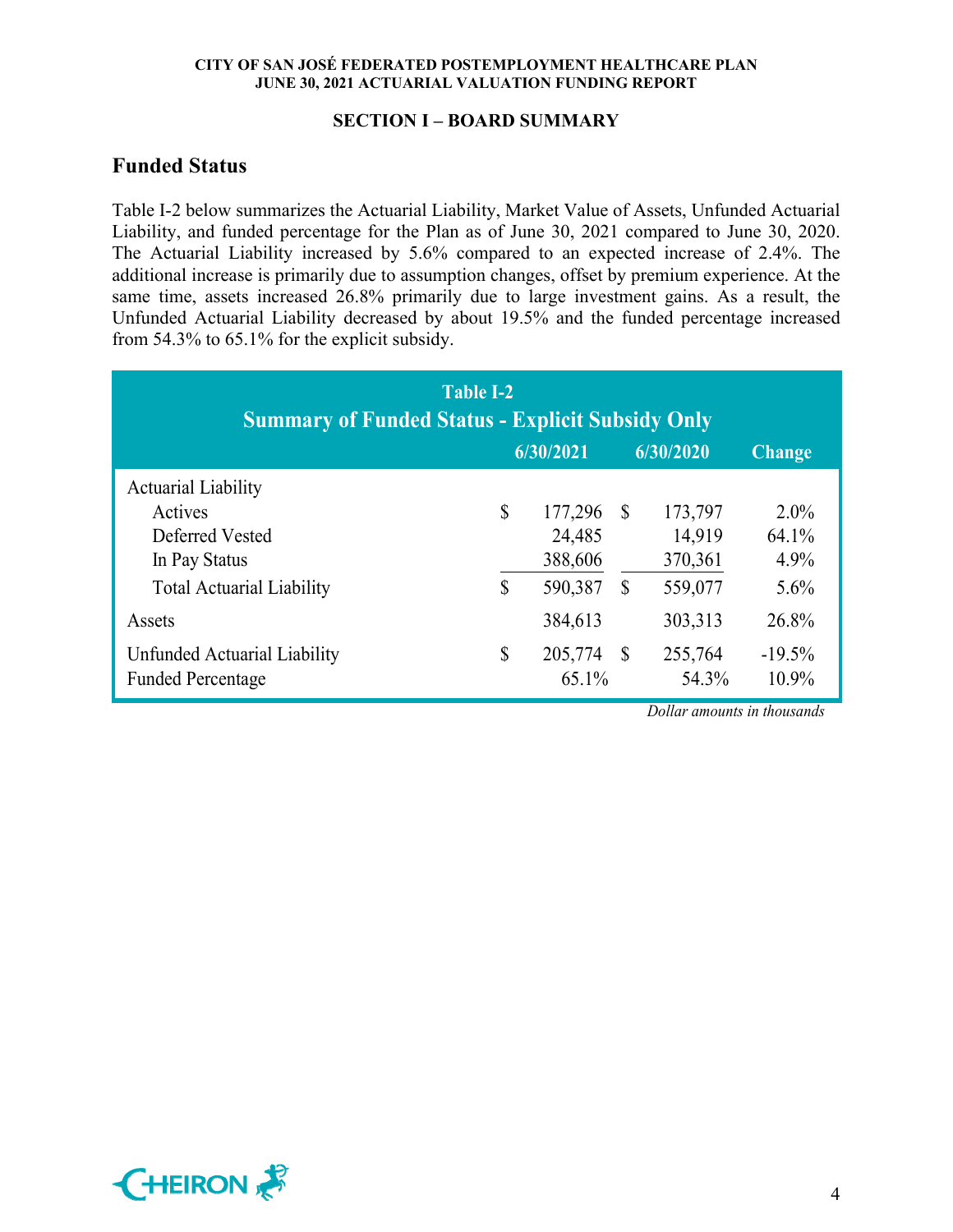#### **SECTION I – BOARD SUMMARY**

The following chart shows the historical trend of assets and the Actuarial Liability on a funding basis. Over the last 10 years, the UAL for the explicit subsidy has been reduced by \$307.0 million due to a combination of a reduction in the Actuarial Liability of \$60.2 million and an increase in assets of \$246.8 million. The reduction in Actuarial Liability was primarily due to plan changes and favorable medical cost trend experience. The increase in the assets has been primarily attributable to contributions and recent investment returns. In the future, growth in assets will become more dependent on investment returns as benefit payments grow to equal or exceed contributions.



The chart on the following page shows a 20-year projection of assets and Actuarial Liability (AL), and also shows the projected funded percentage for the explicit subsidy. If all assumptions are met in the future including an expected return of 6.00% each year, the funded percentage for the explicit subsidy is expected to reach 100% by 2037.

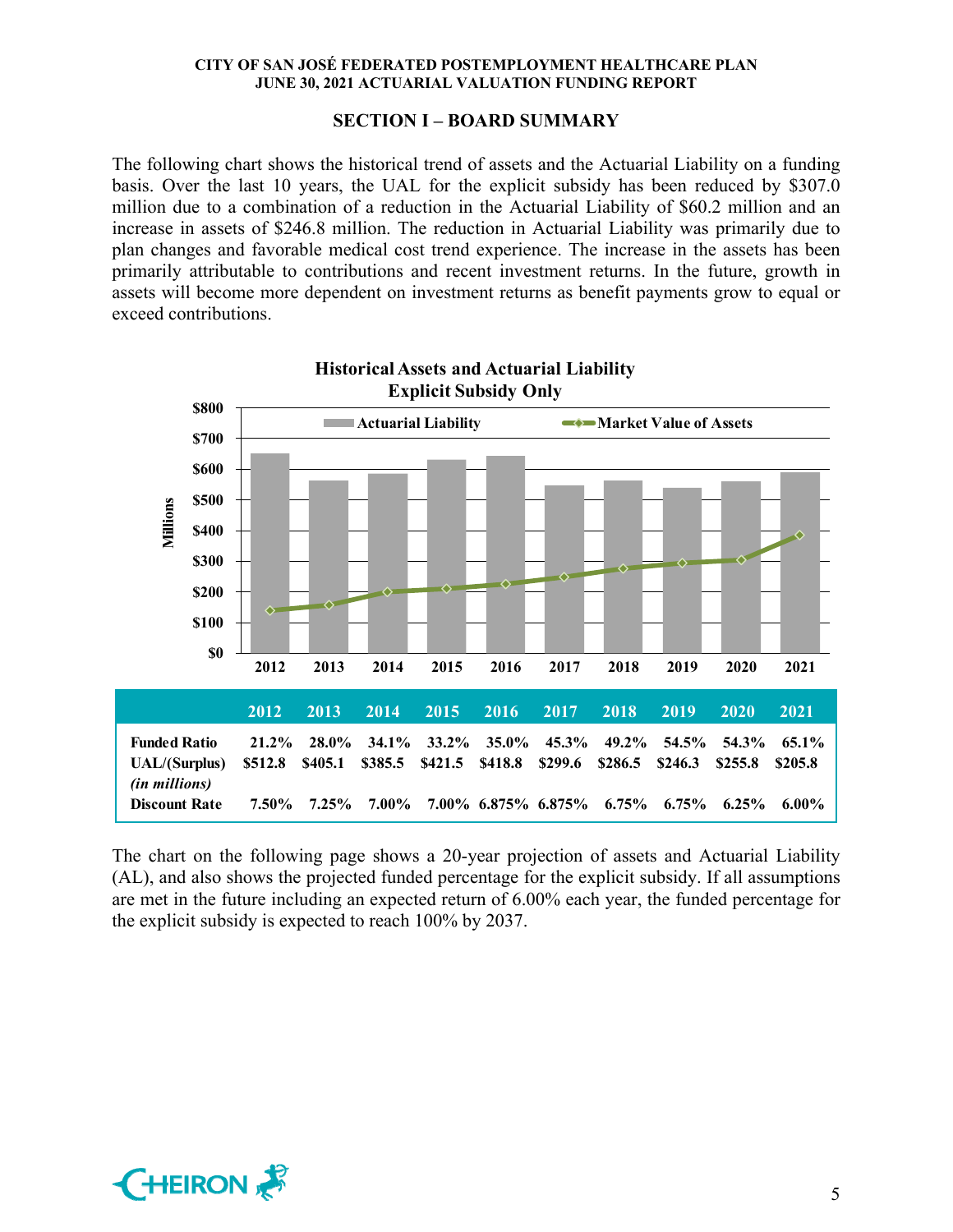# **SECTION I – BOARD SUMMARY**



# **Projected Assets and Actuarial Liability 2021-2041**

# **Changes Since the Prior Valuation**

Table I-3 below breaks out the sources of the changes in UAL for the fiscal year ending June 30, 2021. The total UAL decreased about \$50.0 million since the prior year.

| <b>Table I-3</b><br><b>Changes in Unfunded Actuarial Liability</b><br><b>Explicit Subsidy Only</b>                                                                                                       |                                              |
|----------------------------------------------------------------------------------------------------------------------------------------------------------------------------------------------------------|----------------------------------------------|
| Unfunded Actuarial Liability, June, 30, 2020<br>Unfunded Actuarial Liability, June, 30, 2021<br><b>Change in Unfunded Actuarial Liability</b>                                                            | \$255,764<br>205,774<br>\$ (49,990)          |
| <b>Sources of Changes</b><br><b>Tread Water less Contributions</b><br><b>Investment Experience</b><br>Liability Experience<br><b>Assumption Changes</b><br><b>VEBA</b> Transfers<br><b>Total Changes</b> | (10,092)<br>(57, 618)<br>(28, 559)<br>46,274 |



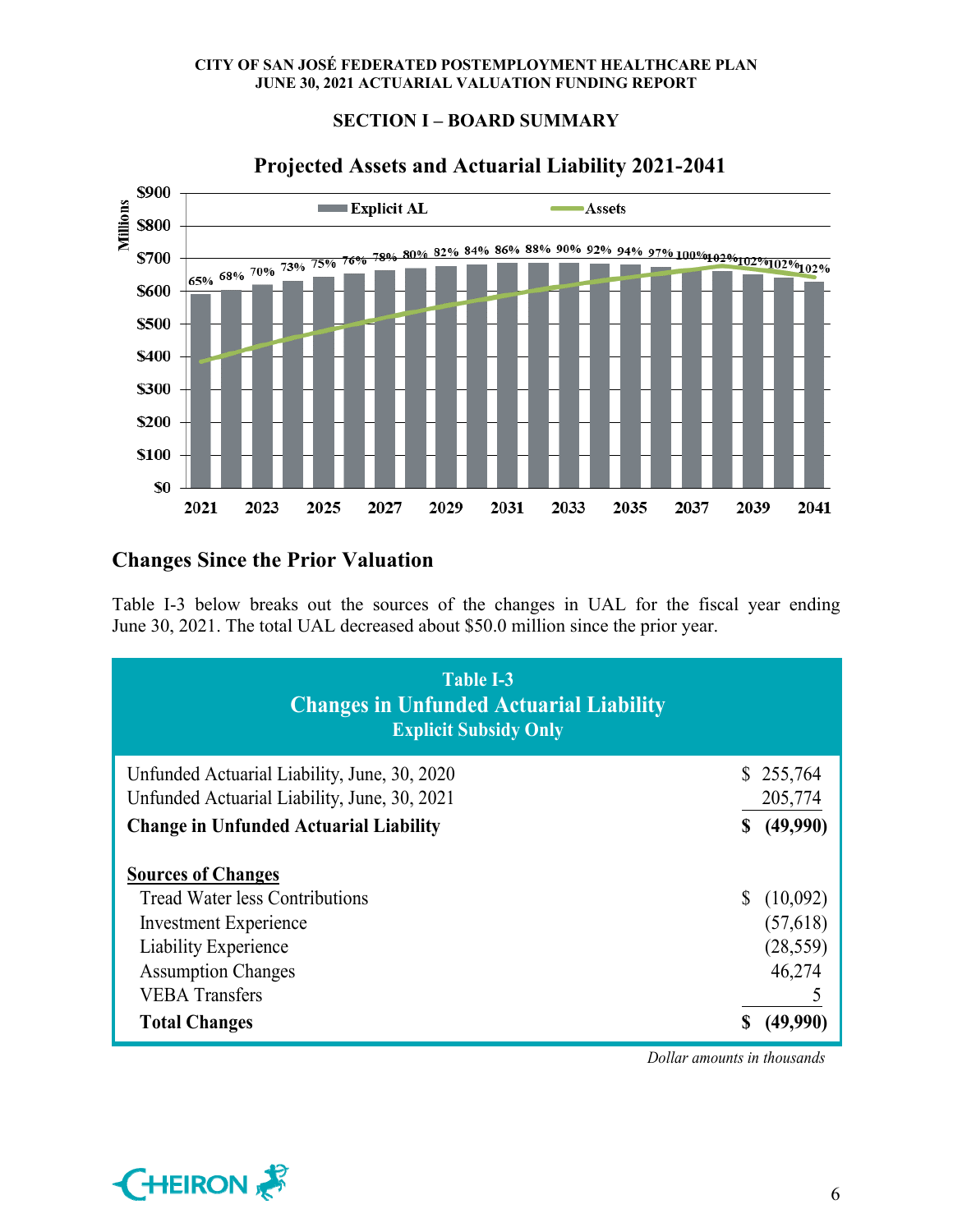#### **SECTION I – BOARD SUMMARY**

Contributions in excess of the Tread Water amount decreased the UAL by \$10.1 million. The Tread Water amount equals the normal cost plus the interest on the UAL. If all assumptions are met, contributions equal to the Tread Water amount would result in no change to the dollar amount of the UAL. Investment experience decreased the UAL by about \$57.6 million. Liability experience decreased the UAL by about \$28.6 million, mainly due to lower-than-expected premiums for dental and Medicare eligible health plans offset by demographic experience. Assumption changes increased the UAL by about \$46.3 million, primarily due to the recognition of additional future increases in Medicare eligible premiums due to the aging of the plan population as well as the reduction in the discount rate from 6.25% to 6.00%.

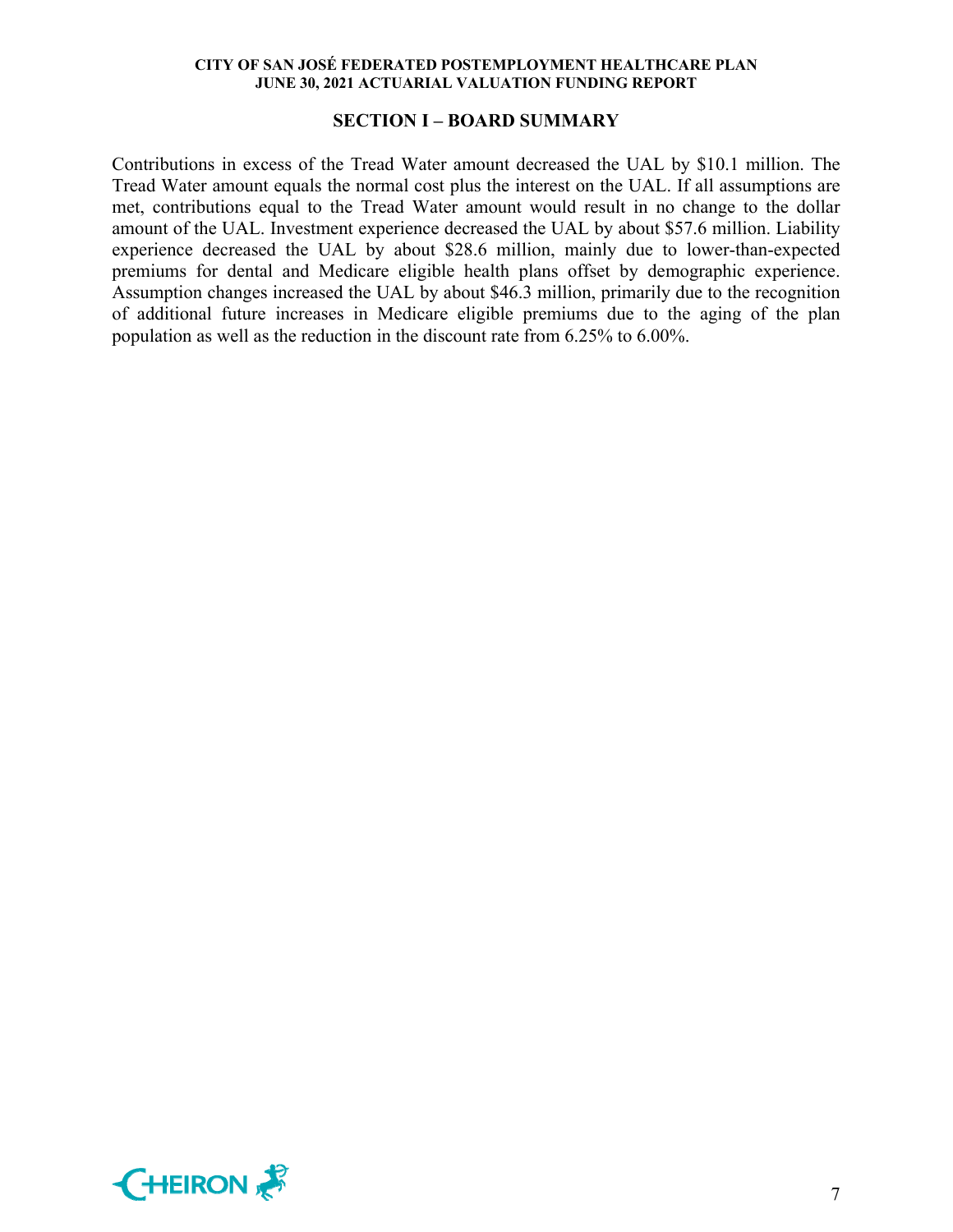## **SECTION I – BOARD SUMMARY**

Table I-4 below provides a summary of the results of this valuation compared to the prior valuation.

| <b>Table I-4</b><br><b>Summary of Valuation Results</b>                                                                                                                                                                                                                                                           |                   |                                                                              |               |                                                                              |                                                                                     |  |  |  |  |
|-------------------------------------------------------------------------------------------------------------------------------------------------------------------------------------------------------------------------------------------------------------------------------------------------------------------|-------------------|------------------------------------------------------------------------------|---------------|------------------------------------------------------------------------------|-------------------------------------------------------------------------------------|--|--|--|--|
|                                                                                                                                                                                                                                                                                                                   |                   |                                                                              |               |                                                                              | June 30, 2021 June 30, 2020 % Change                                                |  |  |  |  |
| <b>Active Members</b><br>Eligible for Full Benefits<br>Eligible for Catastrophic Disability Only<br><b>Total Active Members</b><br><b>Deferred Vested Members</b><br>Members in Pay Status (Medical and/or Dental)<br>Members In-Lieu only<br>Total<br><b>Full Benefit Member Payroll</b><br><b>Total Payroll</b> | \$                | 1,344<br>2,285<br>3,629<br>152<br>3,692<br>58<br>7,531<br>126,946<br>339,546 | $\mathcal{S}$ | 1,445<br>2,151<br>3,596<br>156<br>3,682<br>46<br>7,480<br>130,725<br>322,850 | $-7.0\%$<br>6.2%<br>$0.9\%$<br>$-2.6%$<br>0.3%<br>26.1%<br>0.7%<br>$-2.9\%$<br>5.2% |  |  |  |  |
| Actuarial Liability - Explicit<br>Market Value of Assets                                                                                                                                                                                                                                                          | $\boldsymbol{\S}$ | 590,387<br>384,613                                                           | $\mathbb{S}$  | 559,077<br>303,313                                                           | 5.6%<br>26.8%                                                                       |  |  |  |  |
| Unfunded Actuarial Liability<br><b>Funded Percentage</b><br>Actuarial Liability - Implicit                                                                                                                                                                                                                        | $\mathbf{\$}$     | 205,774<br>65.1%<br>72,473                                                   | $\mathbb{S}$  | 255,764<br>54.3%<br>91,342                                                   | $-19.5%$<br>10.9%<br>$-20.7%$                                                       |  |  |  |  |
|                                                                                                                                                                                                                                                                                                                   |                   | <b>FYE 2023</b>                                                              |               | <b>FYE 2022</b>                                                              | % Change                                                                            |  |  |  |  |
| City's Actuarially Determined Contribution<br>City's Actuarially Determined Contribution Rate                                                                                                                                                                                                                     | $\mathcal{S}$     | 18,780<br>5.37%                                                              | $\mathcal{S}$ | 19,936<br>5.99%                                                              | $-5.8\%$<br>$-0.6%$                                                                 |  |  |  |  |
| City's Implicit Subsidy Payment                                                                                                                                                                                                                                                                                   | \$                | 5,247                                                                        | $\mathcal{S}$ | 5,439                                                                        | $-3.5%$                                                                             |  |  |  |  |

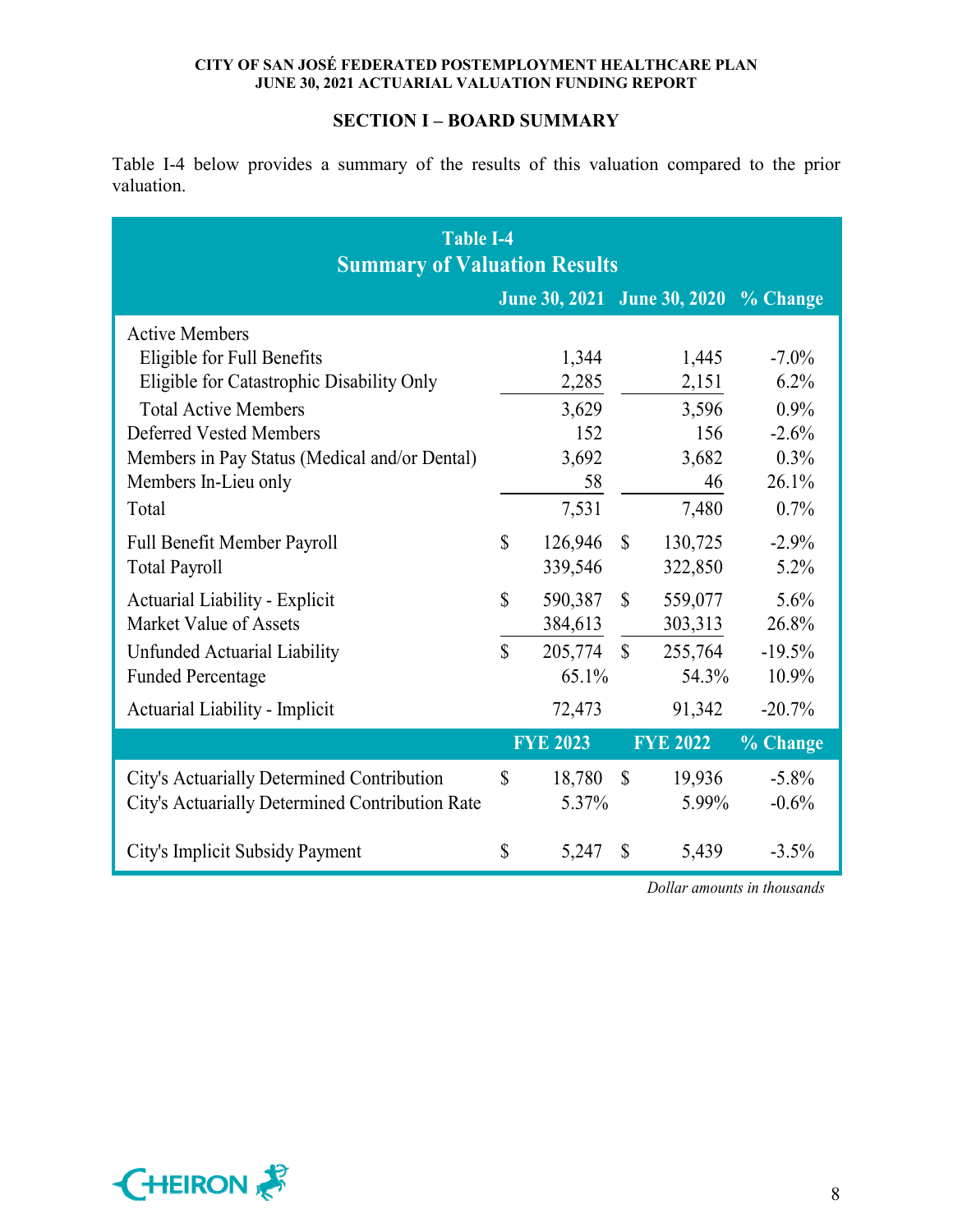## **SECTION II – CERTIFICATION**

The purpose of this report is to present the annual actuarial valuation of the City of San José Federated Postemployment Healthcare Plan. This report is for the use of the Board in setting actuarially determined amounts for the City to contribute to the Plan. There is a separate report for accounting and financial reporting under GASB Statements 74 and 75.

In preparing our report, we relied on information, some oral and some written, supplied by the Plan. This information includes, but is not limited to, the Plan provisions, employee data, and financial information. We performed an informal examination of the obvious characteristics of the data for reasonableness and consistency in accordance with Actuarial Standard of Practice No. 23.

The health assumptions and discount rate assumption were adopted by the Board of Administration at the November 18, 2021 Board meeting based upon our recommendations. All other assumptions in this report were adopted at the November 21, 2019 Board meeting based on recommendations from our Experience Study covering Plan experience through June 30, 2019. Please refer to the experience study report and our Board presentations for an explanation of the rationale for each assumption. We believe these assumptions are reasonable for the purpose of the funding valuation.

The liability measures and funding ratios in this report are for the purpose of establishing contribution amounts. These measures are not appropriate for assessing the sufficiency of Plan assets to cover the estimated cost of settling the Plan's benefit obligations.

Cheiron utilizes ProVal actuarial valuation software leased from Winklevoss Technologies (WinTech) to calculate liabilities and project benefit payments. We have relied on WinTech as the developer of ProVal. We have a basic understanding of ProVal and have used ProVal in accordance with its original intended purpose. We have not identified any material inconsistencies in assumptions or output of ProVal that would affect this valuation.

Health care trends for this valuation were developed using the Society of Actuaries (SOA) Long-Run Medical Cost Trend Model. The SOA Long-Run Medical Cost Trend Model and its baseline projection are based on an econometric analysis of historical U.S. medical expenditures and the judgments of experts in the field. The long-run baseline projection and input variables have been developed under the guidance of the SOA Project Oversight Group.

We have relied on the Society of Actuaries as the developer of the Model. We have reviewed the Model and have a basic understanding of the Model and have used the Model in accordance with its original intended purpose. We have not identified any material inconsistencies in assumptions or output of the Model that would affect this valuation.

Deterministic projections in this valuation report were developed using H-scan, a proprietary tool used to illustrate the impact of changes in assumptions, methods, plan provisions, or actual experience on the future financial status of the Plan. H-scan uses standard roll-forward techniques that implicitly assume a stable active population.

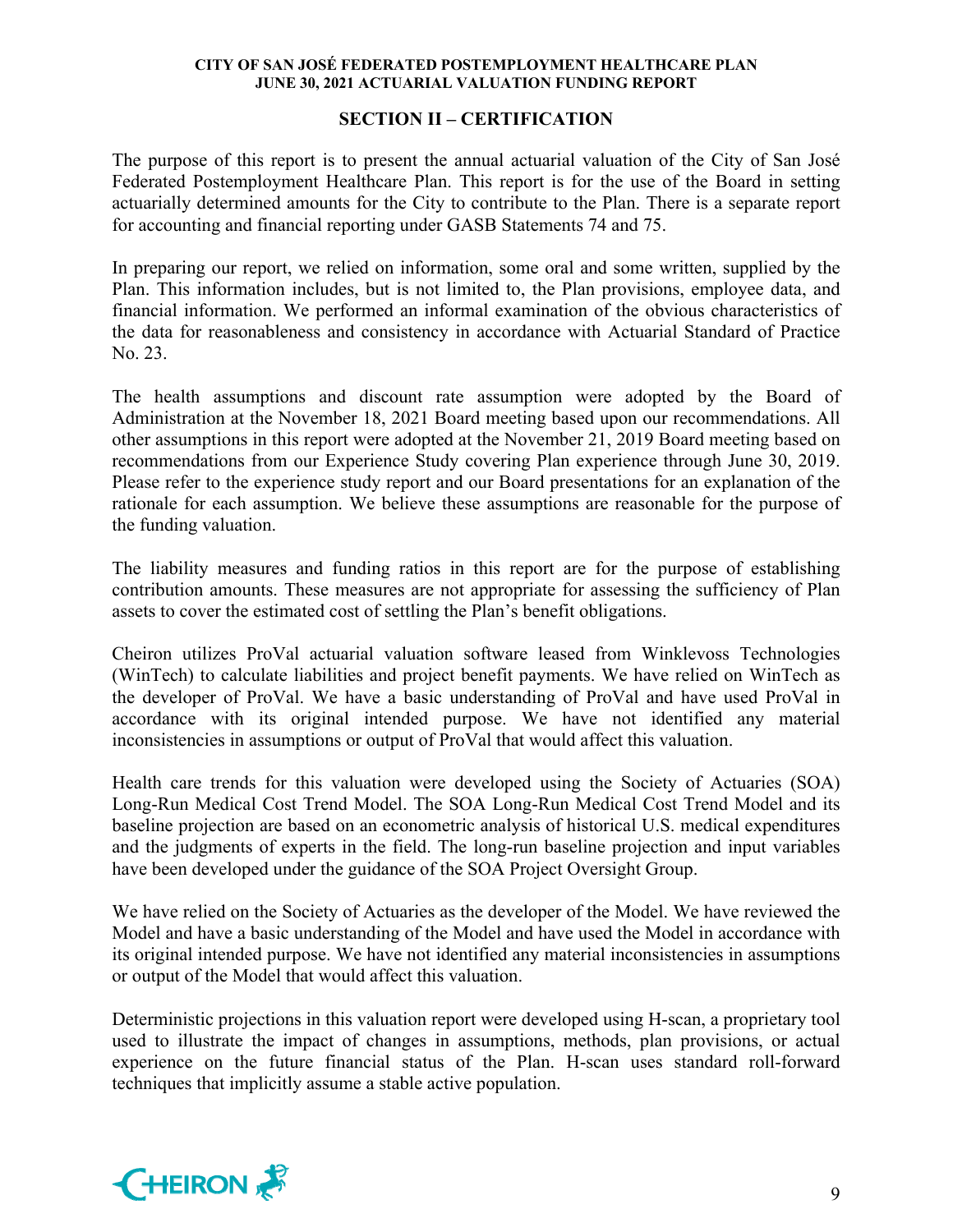#### **SECTION II – CERTIFICATION**

Future actuarial measurements may differ significantly from the current measurements due to such factors as the following: Plan experience differing from that anticipated by the economic or demographic assumptions; changes in economic or demographic assumptions; and, changes in Plan provisions or applicable law.

This report and its contents have been prepared in accordance with generally recognized and accepted actuarial principles and practices and our understanding of the Code of Professional Conduct and applicable Actuarial Standards of Practice set out by the Actuarial Standards Board as well as applicable laws and regulations. Furthermore, as credentialed actuaries, we collectively meet the Qualification Standards of the American Academy of Actuaries to render the opinion contained in this report. This report does not address any contractual or legal issues. We are not attorneys, and our firm does not provide any legal services or advice.

This report was prepared for the Board for the purposes described herein. Other users of this report are not intended users as defined in the Actuarial Standards of Practice, and Cheiron assumes no duty or liability to any other user.

William R. Hallmake

William R. Hallmark, ASA, EA, FCA, MAAA Michael W. Schionning, FSA, MAAA Consulting Actuary Principal Consulting Actuary

John L. Colberg, FSA, EA, MAAA Principal Consulting Actuary

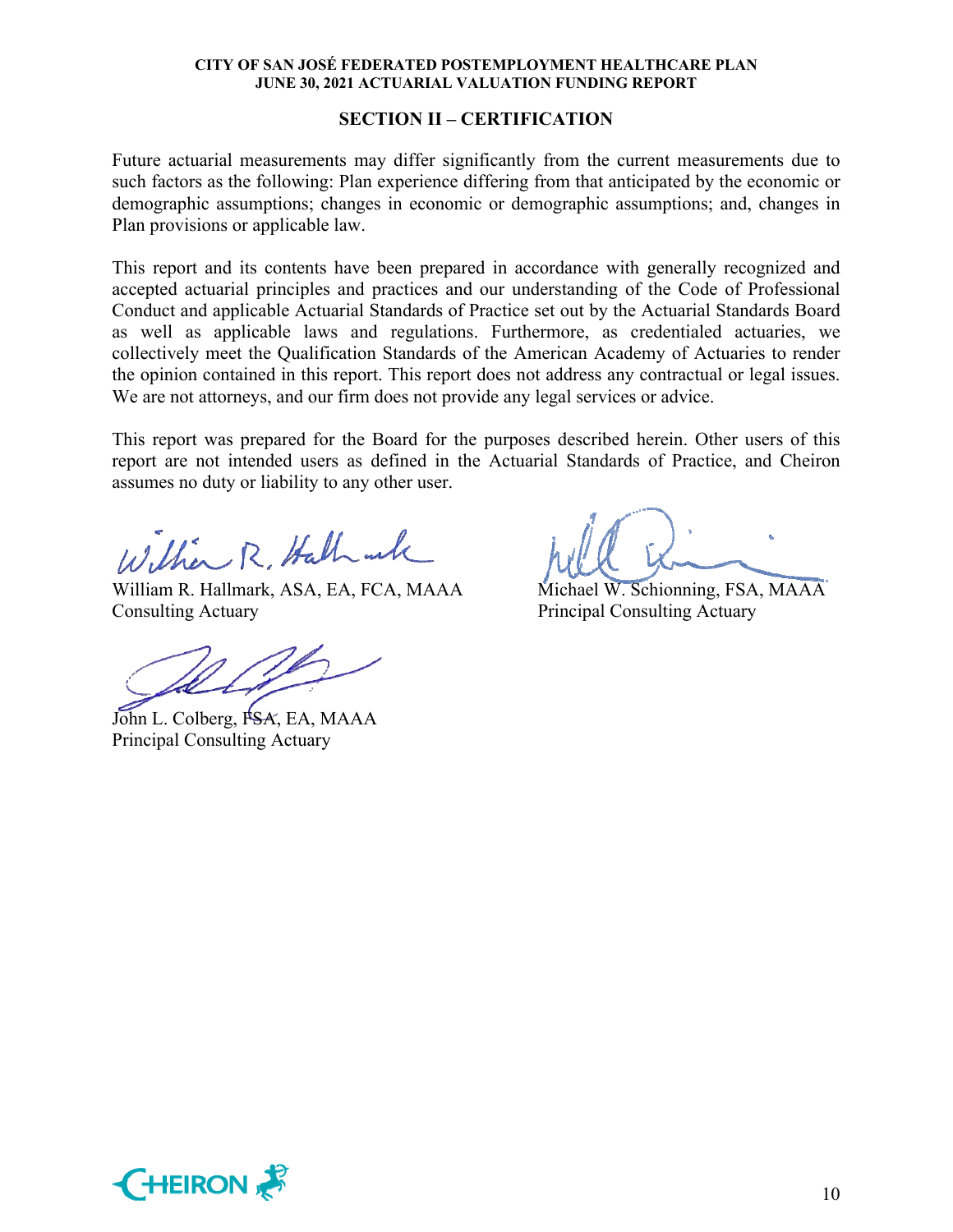## **SECTION III – ASSETS**

Historically, assets were invested in two separate trust vehicles: a 401(h) account within the pension plan and a separate 115 Trust. The 401(h) account has been depleted and all future benefits will be paid from the 115 Trust.

# **Statement of Change in Market Value of Assets**

Table III-1 below shows the changes in the Market Value of Assets for the last two fiscal years. The implicit subsidy is shown as both a contribution and a payment from the Plan, but it is not actually contributed to the trust or paid from the trust. It is just paid directly by the City as a part of active health plan premiums.

| <b>Table III-1</b><br><b>Change in Market Value of Assets</b> |               |               |  |  |  |  |  |  |  |
|---------------------------------------------------------------|---------------|---------------|--|--|--|--|--|--|--|
|                                                               | 6/30/2021     | 6/30/2020     |  |  |  |  |  |  |  |
| <b>Fiscal Year Ending</b>                                     | Total         | <b>Total</b>  |  |  |  |  |  |  |  |
| Market value, beginning of year                               | \$303,313,301 | \$294,488,947 |  |  |  |  |  |  |  |
| Contributions                                                 |               |               |  |  |  |  |  |  |  |
| Employee                                                      | 10,275,430    | 10,692,150    |  |  |  |  |  |  |  |
| City                                                          | 20,948,983    | 21,790,130    |  |  |  |  |  |  |  |
| Implicit subsidy                                              | 5,287,332     | 4,742,930     |  |  |  |  |  |  |  |
| Total                                                         | \$36,511,745  | \$37,225,210  |  |  |  |  |  |  |  |
| Net investment earnings                                       | 77,360,485    | 3,077,272     |  |  |  |  |  |  |  |
| Benefit payments                                              |               |               |  |  |  |  |  |  |  |
| Explicit subsidy                                              | 26,583,889    | 26,035,849    |  |  |  |  |  |  |  |
| Implicit subsidy                                              | 5, 287, 332   | 4,742,930     |  |  |  |  |  |  |  |
| Total                                                         | \$31,871,221  | \$ 30,778,779 |  |  |  |  |  |  |  |
| Administrative expenses                                       | 696,954       | 686,011       |  |  |  |  |  |  |  |
| <b>VEBA</b> Transfer                                          | 4,658         | 13,338        |  |  |  |  |  |  |  |
| Market value, end of year                                     | \$384,612,698 | \$303,313,301 |  |  |  |  |  |  |  |
| <b>Estimated Rate of Return</b>                               | 24.5%         | 1.0%          |  |  |  |  |  |  |  |

In the last year, investments, in aggregate, returned approximately 24.5% compared to an expected rate of return of 6.25%, resulting in an investment gain of approximately \$57.6 million.

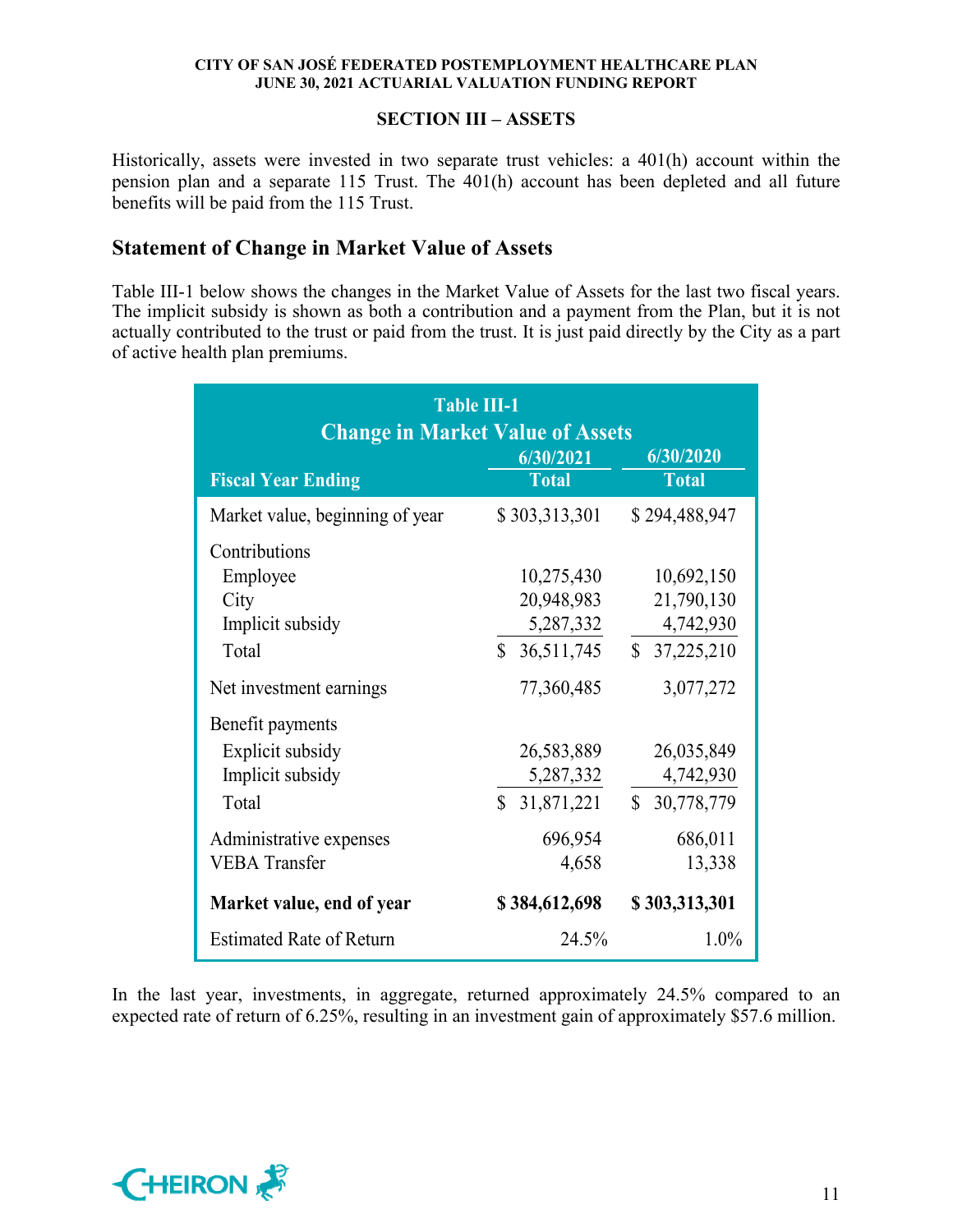## **SECTION III – ASSETS**

The chart below shows the actual investment return on the Market Value of Assets compared to the assumed return for the last 10 years. The compound average of the actual returns is about 5.5%.



# **Historical Rates of Return**

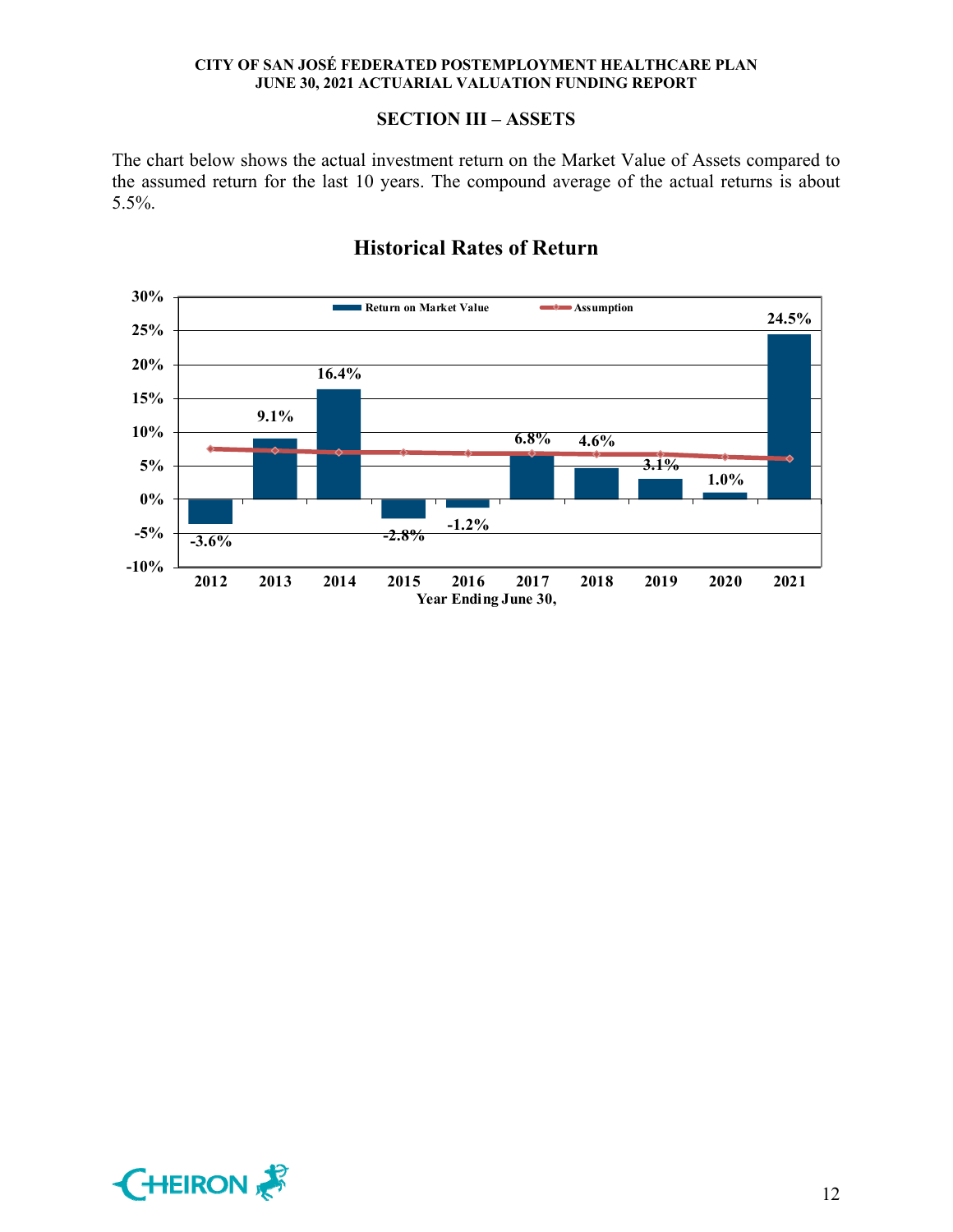# **SECTION IV – MEASURES OF LIABILITY**

This section presents detailed information on liability measures for the Plan for funding purposes, including:

- Projected benefit payments,
- Present value of future benefits,
- Normal cost, and
- Actuarial Liability.

# **Projected Benefit Payments**

The projected benefit payments are the fundamental basis for the valuation representing the amount that is expected to be paid in each future year for members in the Plan as of the valuation date if all assumptions are met. The chart below shows the projected benefit payments for the next 70 years.



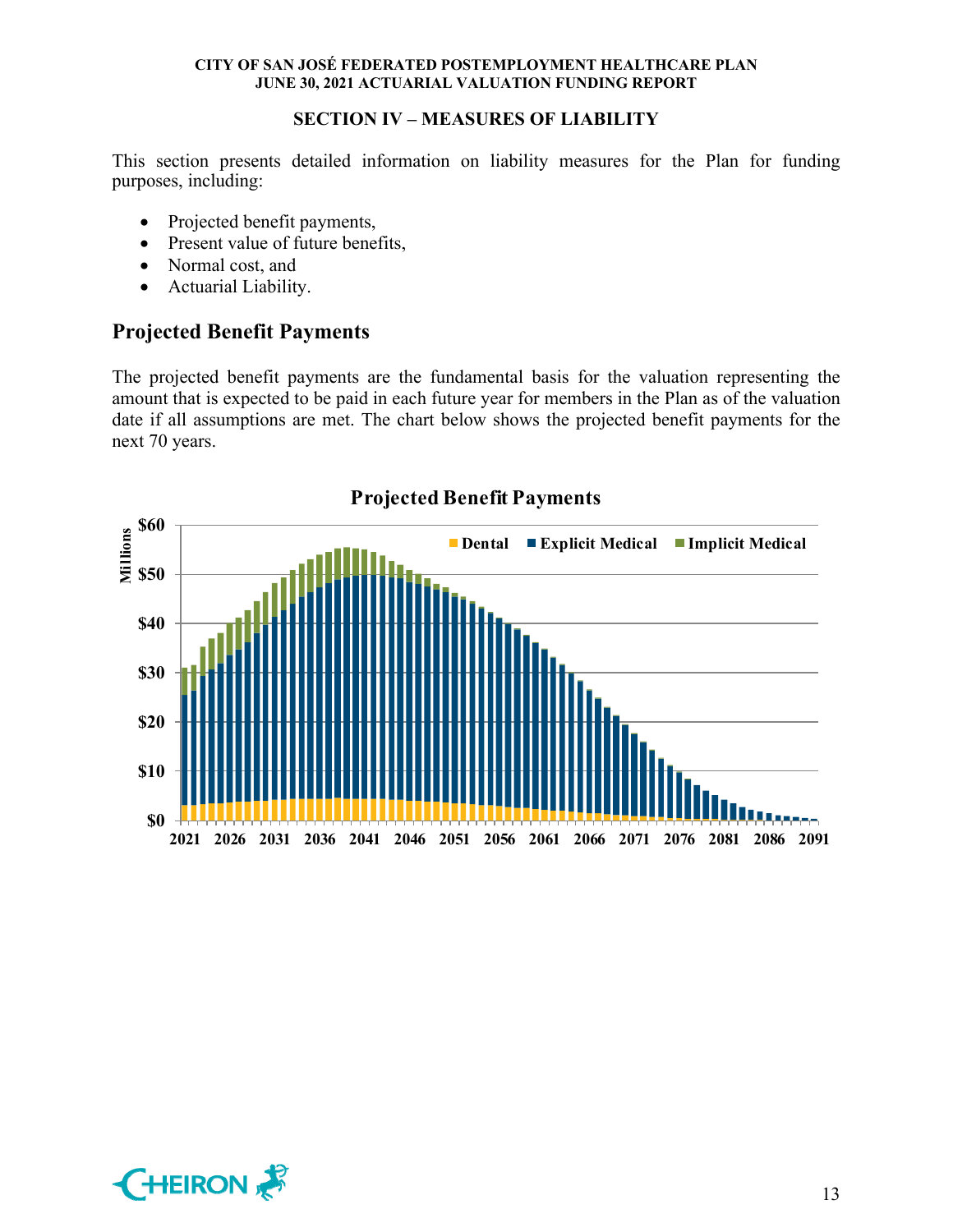# **SECTION IV – MEASURES OF LIABILITY**

Table IV-1 below shows the same projected benefit payments for the next 20 years. These payments include the expected annual implicit subsidy as well as expected Plan premium payments (the explicit subsidy).

| <b>Table IV-1</b><br><b>Expected Net Benefit Payments</b> |              |                         |              |               |              |              |    |                 |    |              |
|-----------------------------------------------------------|--------------|-------------------------|--------------|---------------|--------------|--------------|----|-----------------|----|--------------|
| <b>Fiscal Year</b>                                        |              | <b>Explicit Subsidy</b> |              |               |              |              |    | <b>Implicit</b> |    |              |
| <b>Ending</b>                                             |              | <b>Medical</b>          |              | <b>Dental</b> |              | <b>Total</b> |    | <b>Subsidy</b>  |    | <b>Total</b> |
| 2022                                                      | $\mathbb{S}$ | 22,463,717              | $\mathbb{S}$ | 3,096,990     | $\mathbb{S}$ | 25,560,707   | \$ | 5,467,884       | \$ | 31,028,591   |
| 2023                                                      |              | 23, 181, 536            |              | 3,231,937     |              | 26,413,474   |    | 5,246,678       |    | 31,660,152   |
| 2024                                                      |              | 26,038,449              |              | 3,357,628     |              | 29,396,077   |    | 5,886,510       |    | 35,282,587   |
| 2025                                                      |              | 27, 245, 221            |              | 3,480,074     |              | 30,725,295   |    | 6,186,877       |    | 36,912,172   |
| 2026                                                      |              | 28,357,477              |              | 3,600,078     |              | 31,957,555   |    | 6,199,851       |    | 38,157,406   |
| 2027                                                      |              | 29,991,498              |              | 3,715,274     |              | 33,706,772   |    | 6,389,493       |    | 40,096,265   |
| 2028                                                      |              | 31,006,726              |              | 3,824,662     |              | 34,831,388   |    | 6,393,517       |    | 41,224,905   |
| 2029                                                      |              | 32,226,839              |              | 3,934,119     |              | 36,160,958   |    | 6,480,630       |    | 42,641,589   |
| 2030                                                      |              | 34,009,869              |              | 4,042,425     |              | 38,052,293   |    | 6,554,468       |    | 44,606,761   |
| 2031                                                      |              | 35,527,402              |              | 4,148,879     |              | 39,676,281   |    | 6,652,808       |    | 46,329,090   |
| 2032                                                      |              | 37, 141, 611            |              | 4,250,444     |              | 41,392,055   |    | 6,794,294       |    | 48,186,349   |
| 2033                                                      |              | 38,358,045              |              | 4,334,215     |              | 42,692,260   |    | 6,705,883       |    | 49,398,143   |
| 2034                                                      |              | 39,655,162              |              | 4,397,805     |              | 44,052,967   |    | 6,718,346       |    | 50,771,313   |
| 2035                                                      |              | 40,953,853              |              | 4,445,329     |              | 45,399,182   |    | 6,739,344       |    | 52,138,526   |
| 2036                                                      |              | 41,898,063              |              | 4,480,153     |              | 46,378,216   |    | 6,619,253       |    | 52,997,469   |
| 2037                                                      |              | 42,858,203              |              | 4,507,417     |              | 47,365,621   |    | 6,588,556       |    | 53,954,177   |
| 2038                                                      |              | 43,614,186              |              | 4,529,657     |              | 48, 143, 843 |    | 6,367,411       |    | 54,511,254   |
| 2039                                                      |              | 44,456,613              |              | 4,539,701     |              | 48,996,315   |    | 6,290,275       |    | 55,286,590   |
| 2040                                                      |              | 44,857,036              |              | 4,534,616     |              | 49,391,652   |    | 5,971,396       |    | 55,363,048   |
| 2041                                                      |              | 45,193,084              |              | 4,515,111     |              | 49,708,195   |    | 5,518,295       |    | 55,226,490   |

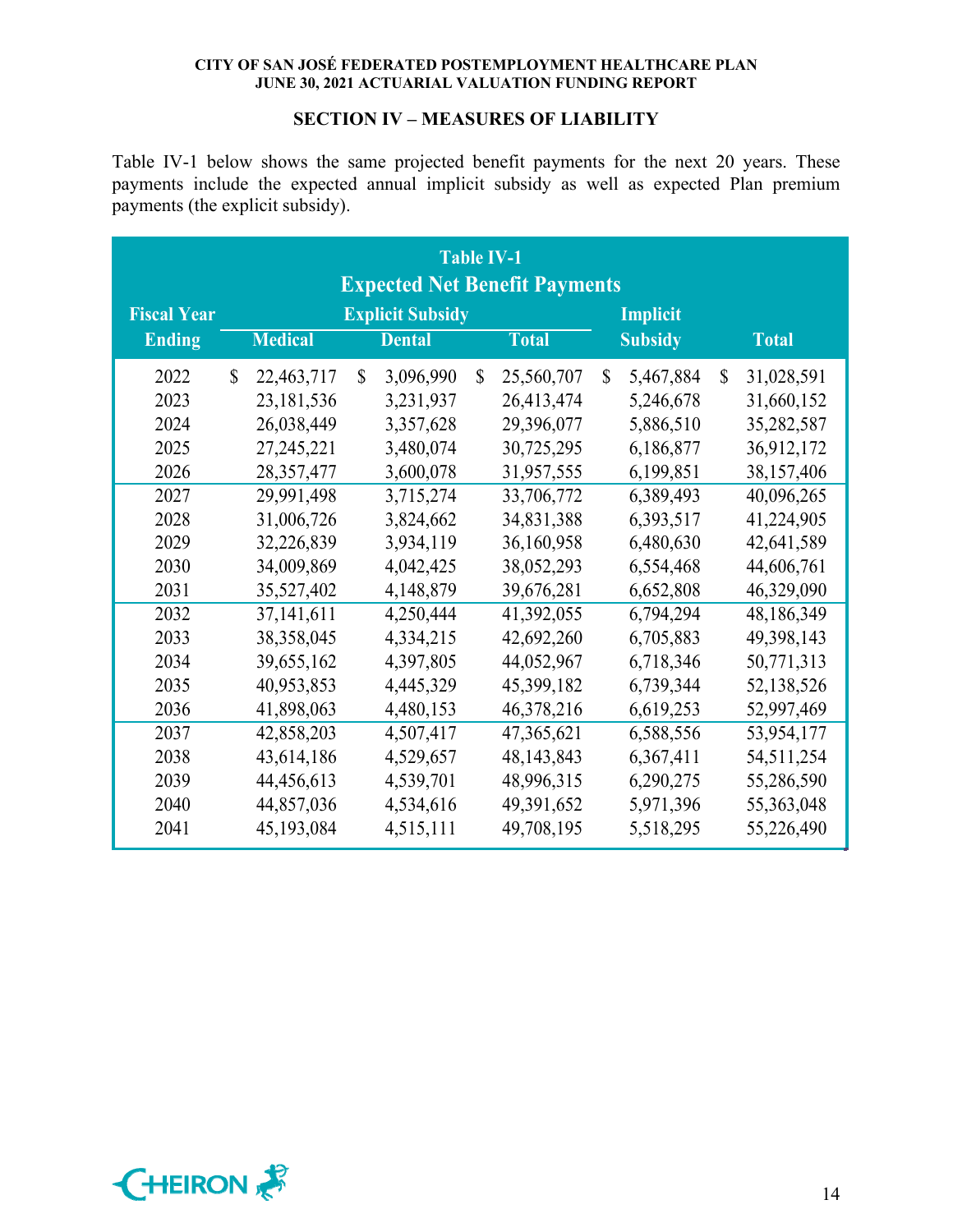## **SECTION IV – MEASURES OF LIABILITY**

# **Present Value of Future Benefits**

The present value of future benefits represents the expected amount of money needed today if all assumptions are met to pay for all benefits both earned as of the valuation date and expected to be earned in the future by current Plan members under the current Plan provisions. Table IV-2 below shows the present value of future benefits as of June 30, 2021 and June 30, 2020.

| <b>Table IV-2</b><br><b>Present Value of Future Benefits</b> |                                              |                 |               |               |                          |               |  |  |  |  |  |  |
|--------------------------------------------------------------|----------------------------------------------|-----------------|---------------|---------------|--------------------------|---------------|--|--|--|--|--|--|
|                                                              | <b>June 30, 2020</b><br><b>June 30, 2021</b> |                 |               |               |                          |               |  |  |  |  |  |  |
|                                                              |                                              | <b>Deferred</b> | In Pay        |               |                          | $\frac{0}{0}$ |  |  |  |  |  |  |
|                                                              | <b>Actives</b>                               | <b>Vested</b>   | <b>Status</b> | <b>Total</b>  | <b>Total</b>             | <b>Change</b> |  |  |  |  |  |  |
| <b>Explicit Subsidy</b>                                      |                                              |                 |               |               |                          |               |  |  |  |  |  |  |
| Non-Medicare Eligible                                        | 76,592<br>S.                                 | \$<br>9,635     | 59,629<br>S   | S.<br>145,857 | <sup>\$</sup><br>146,000 | $-0.1\%$      |  |  |  |  |  |  |
| Medicare Eligible                                            | 124,078                                      | 14,849          | 285,999       | 424,927       | 379,064                  | 12.1%         |  |  |  |  |  |  |
| Dental                                                       | 18,476                                       | 0               | 42,979        | 61,455        | 73,178                   | $-16.0\%$     |  |  |  |  |  |  |
| <b>Total Explicit Subsidy</b>                                | \$219,147                                    | \$24,485        | 388,606<br>\$ | 632,238<br>S. | S<br>598,242             | $5.7\%$       |  |  |  |  |  |  |
| <b>Implicit Subsidy</b>                                      | 41,773                                       | 5,294           | 34,068        | 81,136        | 99,252                   | $-18.3%$      |  |  |  |  |  |  |
| <b>Total</b>                                                 | 260,920                                      | \$29,779        | 422,675<br>\$ | 713,374<br>S. | \$<br>697,494            | 2.3%          |  |  |  |  |  |  |

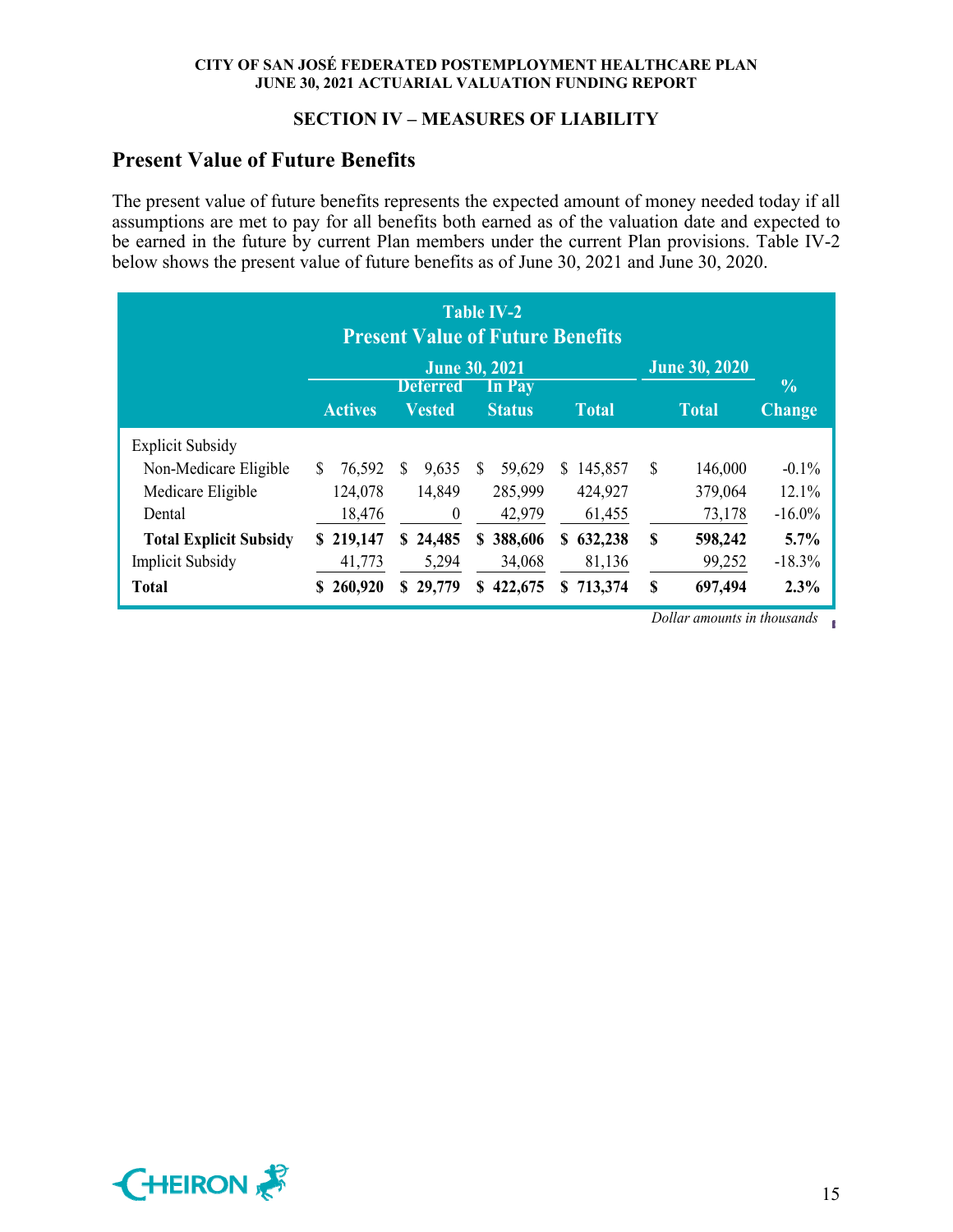## **SECTION IV – MEASURES OF LIABILITY**

# **Normal Cost**

Under the Entry Age (EA) actuarial cost method, the present value of future benefits for each individual is spread over the individual's expected working career as a level percentage of the individual's expected pay. The normal cost rate is determined by taking the value, as of entry age into the Plan, of each member's projected future benefits divided by the value, also at entry age, of the member's expected future salary. The normal cost rate is multiplied by current salary to determine each member's normal cost. The normal cost of the Plan is the sum of the normal costs for each individual. The normal cost represents the expected amount of money needed to fund the benefits attributed to the next year of service under the Entry Age actuarial cost method.

Table IV-3 below shows the EA normal cost as of June 30, 2021 and June 30, 2020 separately by component, develops the normal cost rate, and applies the rate to the projected payroll for the fiscal year for which contributions are determined.

| <b>Table IV-3</b><br><b>Explicit Subsidy Normal Cost</b><br><b>June 30, 2020</b><br><b>June 30, 2021</b><br><b>Full Benefits Catastrophic</b><br>% Change<br><b>Total</b><br><b>Total</b> |                                                                |                |              |                         |    |                |              |                                 |                      |  |  |  |
|-------------------------------------------------------------------------------------------------------------------------------------------------------------------------------------------|----------------------------------------------------------------|----------------|--------------|-------------------------|----|----------------|--------------|---------------------------------|----------------------|--|--|--|
| Non-Medicare Eligible<br>Medicare Eligible                                                                                                                                                | \$                                                             | 2,294<br>3,168 | $\mathbb{S}$ | 107<br>$\theta$         | \$ | 2,401<br>3,168 | $\mathbb{S}$ | 2,252<br>2,803                  | 6.6%<br>13.0%        |  |  |  |
| Dental<br><b>Total Normal Cost</b>                                                                                                                                                        | $\mathbf S$                                                    | 541<br>6,003   | S            | $\boldsymbol{0}$<br>107 | S  | 541<br>6,110   | <b>S</b>     | 644<br>5,698                    | $-16.0\%$<br>$7.2\%$ |  |  |  |
| <b>Valuation Pay</b>                                                                                                                                                                      | \$                                                             | 123,301        | $\mathbb{S}$ | 179,328                 | \$ | 329,796        | $\mathbb{S}$ | 313,211                         | 5.3%                 |  |  |  |
| <b>Total Normal Cost Rate</b>                                                                                                                                                             |                                                                | 4.87%          |              | $0.06\%$<br>1.85%       |    |                |              | $1.82\%$                        | $1.7\%$              |  |  |  |
|                                                                                                                                                                                           | <b>FYE 2023</b><br><b>Full Benefits</b><br><b>Catastrophic</b> |                |              |                         |    | <b>Total</b>   |              | <b>FYE 2022</b><br><b>Total</b> | % Change             |  |  |  |
| <b>Expected Pay</b>                                                                                                                                                                       | \$                                                             | 117,424        | \$           | 232,308                 | \$ | 349,732        | $\mathbb{S}$ | 332,536                         | $5.2\%$              |  |  |  |
| <b>Total Normal Cost</b>                                                                                                                                                                  | $\mathbf S$                                                    | 5,719          | \$           | 139                     | \$ | 5,858          | \$           | 5,434                           | 7.8%                 |  |  |  |

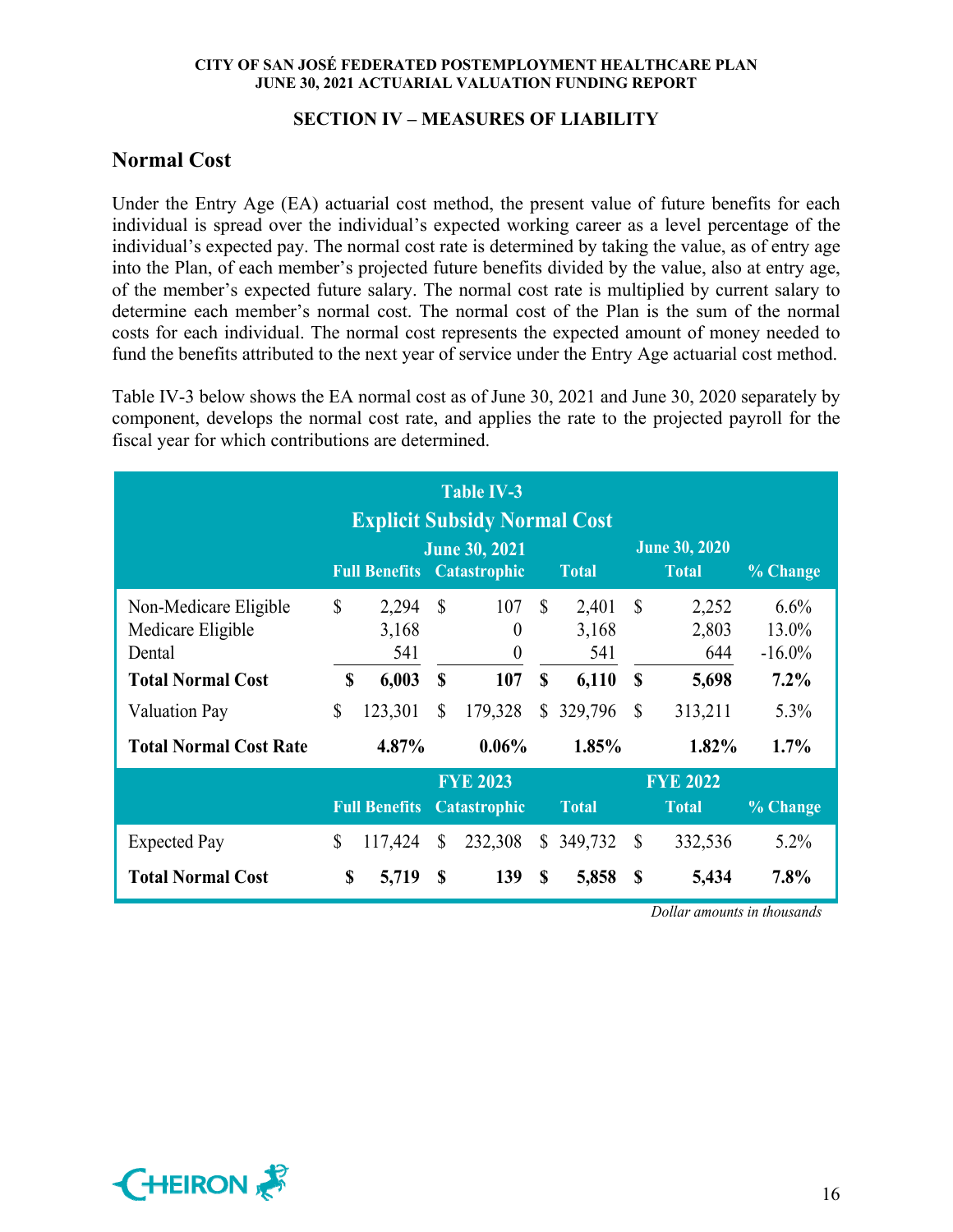## **SECTION IV – MEASURES OF LIABILITY**

# **Actuarial Liability**

The Actuarial Liability represents the expected amount of money needed today, if all assumptions are met, to pay for benefits attributed to service prior to the valuation date under the Entry Age actuarial cost method. As such, it is the amount of assets targeted by the actuarial cost method for the Plan to hold as of the valuation date. It is not the amount necessary to settle the obligation.

Table IV-4 below shows the Actuarial Liability as of June 30, 2021 and June 30, 2020 separately by component.

| <b>Table IV-4</b><br><b>Actuarial Liability</b> |                |                  |               |               |    |              |               |  |  |  |  |  |
|-------------------------------------------------|----------------|------------------|---------------|---------------|----|--------------|---------------|--|--|--|--|--|
| <b>June 30, 2020</b><br><b>June 30, 2021</b>    |                |                  |               |               |    |              |               |  |  |  |  |  |
|                                                 |                | <b>Deferred</b>  | In Pay        |               |    |              | $\frac{0}{0}$ |  |  |  |  |  |
|                                                 | <b>Actives</b> | <b>Vested</b>    | <b>Status</b> | <b>Total</b>  |    | <b>Total</b> | <b>Change</b> |  |  |  |  |  |
| <b>Explicit Subsidy</b>                         |                |                  |               |               |    |              |               |  |  |  |  |  |
| Non-Medicare Eligible                           | S.<br>59,341   | S<br>9,635       | 59,629<br>S   | 128,605<br>S  | \$ | 129,654      | $-0.8\%$      |  |  |  |  |  |
| Medicare Eligible                               | 102,691        | 14,849           | 285,999       | 403,539       |    | 360,130      | 12.1%         |  |  |  |  |  |
| Dental                                          | 15,264         | $\boldsymbol{0}$ | 42,979        | 58,243        |    | 69,293       | $-15.9%$      |  |  |  |  |  |
| <b>Total Explicit Subsidy</b>                   | 177,296<br>S.  | \$24,485         | 388,606<br>S  | 590,387<br>S. | \$ | 559,077      | 5.6%          |  |  |  |  |  |
| <b>Implicit Subsidy</b>                         | 33,111         | 5,294            | 34,068        | 72,473        |    | 91,342       | $-20.7%$      |  |  |  |  |  |
| <b>Total</b>                                    | 210,407<br>S.  | \$29,779         | 422,675<br>S  | 662,861<br>S  | \$ | 650,419      | 1.9%          |  |  |  |  |  |

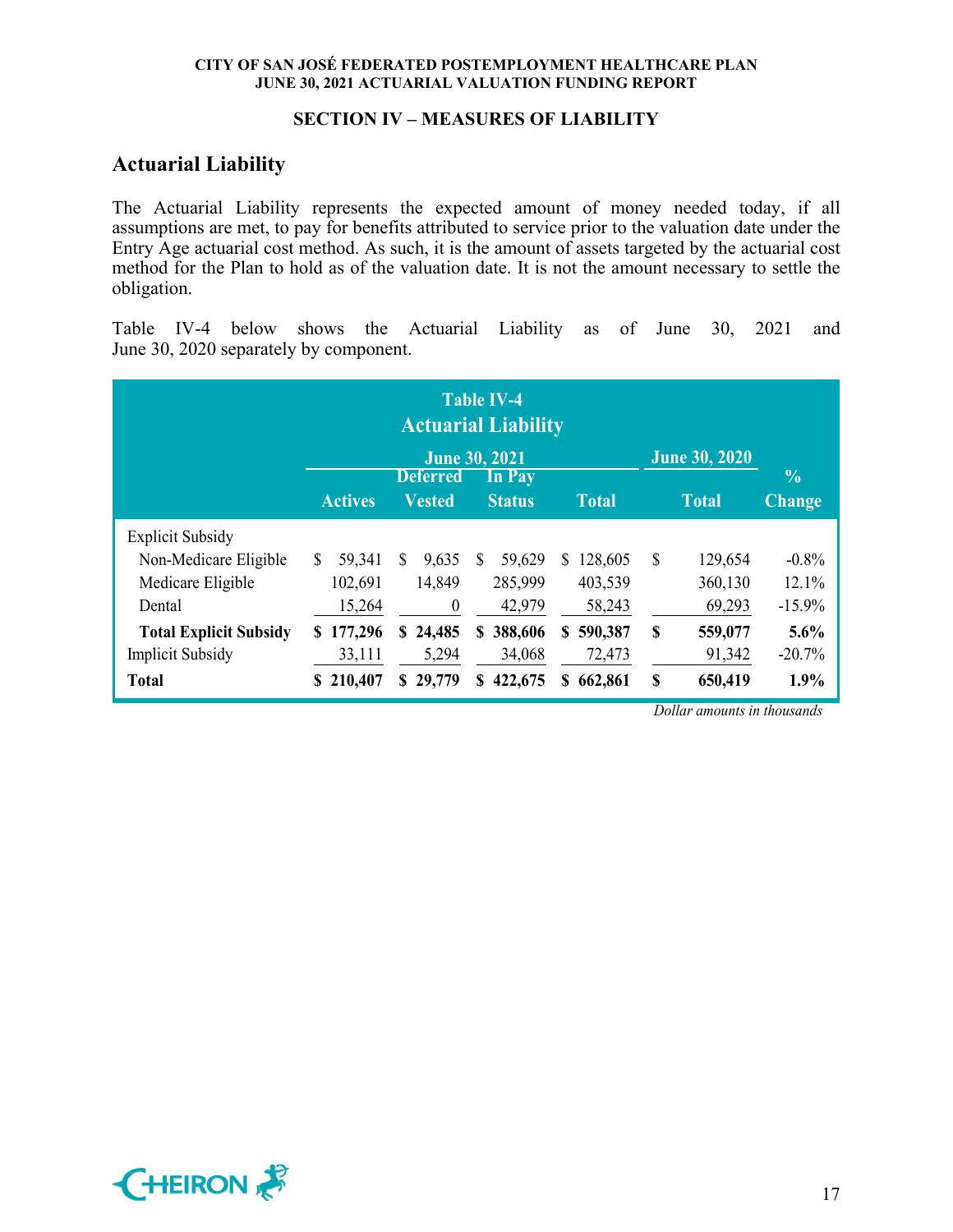# **SECTION V – CONTRIBUTIONS**

# **Contributions for Administrative Expenses**

Under the contribution allocation procedure employed by the Plan, there are three components to the contribution toward the explicit subsidy: the normal cost, administrative expenses, and an amortization payment on the Unfunded Actuarial Liability (UAL). The normal cost was developed in Section IV. This section develops the administrative expenses, the UAL contribution, and the City's actuarially determined contribution for the explicit subsidy. The implicit subsidy is funded on a pay-as-you-go basis through the payment of active health premiums.

Contributions for administrative expenses are set equal to \$90 per member for FYE 2023 (increasing 3.0 percent each year). There are currently 7,531 members, resulting in estimated administrative expenses for FYE 2023 of \$677,790.

# **Amortization of the Unfunded Actuarial Liability**

The difference between the Actuarial Liability and the Market Value of Assets is the Unfunded Actuarial Liability (UAL). Table V-1 calculates the UAL and funded percentage for the explicit subsidy.

| <b>Table V-1</b><br><b>Unfunded Actuarial Liability</b><br><b>Explicit Subsidy Only</b> |    |                      |    |               |  |  |  |  |  |  |
|-----------------------------------------------------------------------------------------|----|----------------------|----|---------------|--|--|--|--|--|--|
|                                                                                         |    | <b>June 30, 2021</b> |    | June 30, 2020 |  |  |  |  |  |  |
| <b>Actuarial Liability</b>                                                              | \$ | 590,387              | \$ | 559,077       |  |  |  |  |  |  |
| Assets                                                                                  |    | 384,613              |    | 303,313       |  |  |  |  |  |  |
| <b>Unfunded Actuarial Liability</b><br>205,774<br>255,764<br>\$<br>\$                   |    |                      |    |               |  |  |  |  |  |  |
| 65.1%<br><b>Funded Percentage</b><br>54.3%                                              |    |                      |    |               |  |  |  |  |  |  |

The UAL for the explicit subsidy as of June 30, 2017 is amortized as a level dollar amount over 20 years. Subsequent amortization bases are amortized over 20 years with a three-year phase in and out. Table V-2 on the following page shows the schedule of amortization bases for payment of the UAL.

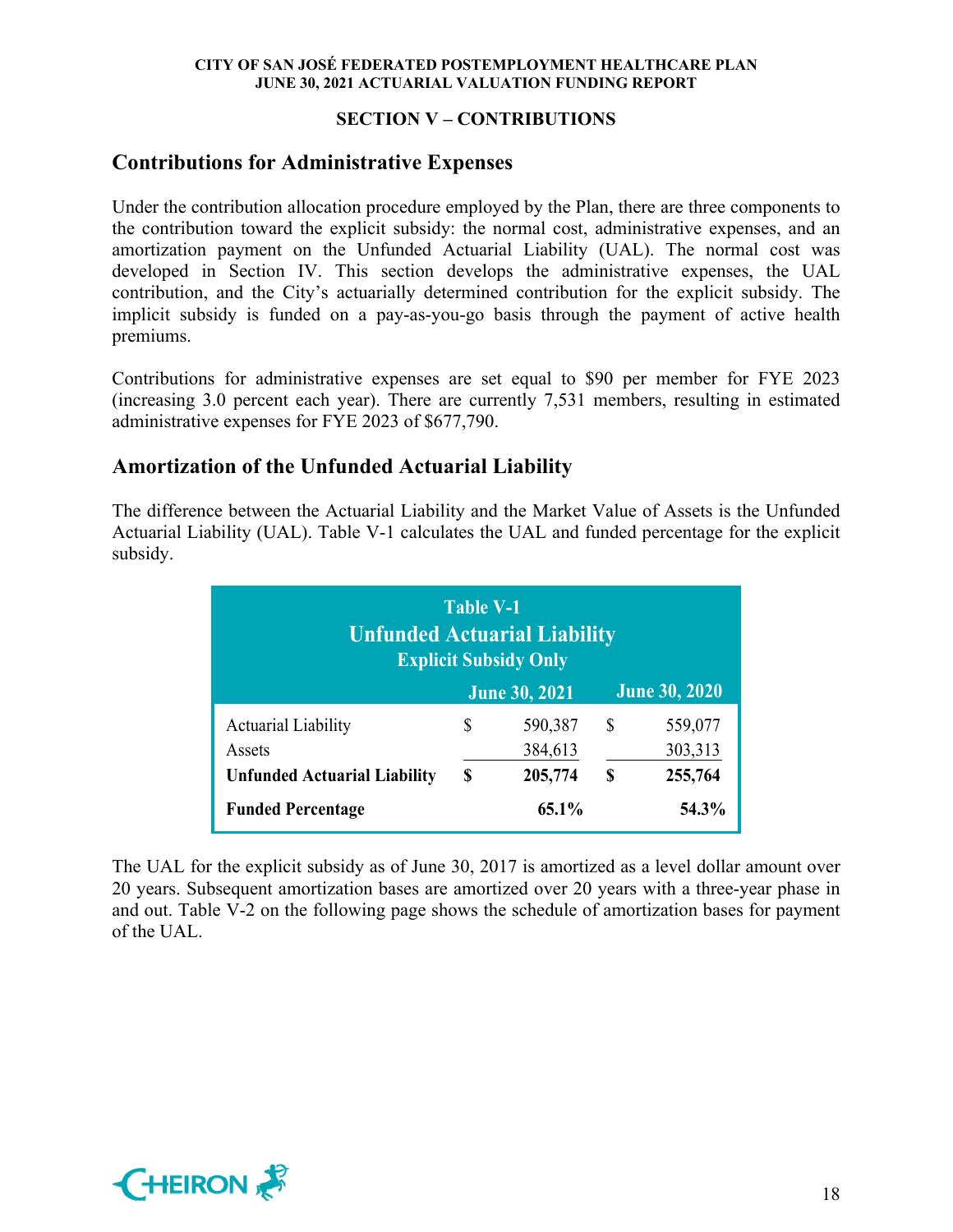| Table V-2<br><b>UAL Amortization</b> |    |                 |               |                  |                  |    |                |  |  |  |  |  |
|--------------------------------------|----|-----------------|---------------|------------------|------------------|----|----------------|--|--|--|--|--|
|                                      |    | <b>FYE 2023</b> |               |                  |                  |    |                |  |  |  |  |  |
|                                      |    | <b>Balance</b>  | <b>Period</b> | <b>Phase-in</b>  | <b>Phase-out</b> |    | <b>Payment</b> |  |  |  |  |  |
| 2017 UAL                             | \$ | 236,964         | 16            | N/A              | N/A              | \$ | 22,775         |  |  |  |  |  |
| 2018 Changes                         |    | 1,276           | 17            | $\boldsymbol{0}$ | 3                |    | 115            |  |  |  |  |  |
| 2019 Changes                         |    | (34, 018)       | 18            |                  | 3                |    | (2,963)        |  |  |  |  |  |
| 2020 Changes                         |    | 19,829          | 19            | $\overline{2}$   | 3                |    | 1,152          |  |  |  |  |  |
| 2021 Changes                         |    | (40, 781)       | 20            | 3                | 3                |    | (1,219)        |  |  |  |  |  |
| FYE 2022 Payment*                    |    | 22,504          |               |                  |                  |    |                |  |  |  |  |  |
| Total 2021 UAL                       |    | 205,774         |               |                  |                  |    | 19,859         |  |  |  |  |  |

# **SECTION V – CONTRIBUTIONS**

*\* FYE 2022 amortization payment discounted to 7/1/2021 Dollar amounts in thousands*

**Contribution Amounts** 

The City pays the actuarially determined contribution for the explicit subsidy, but has the option to cap its contribution at 14% of Federated payroll, including the payroll for members only covered for catastrophic disability. The actuarially determined contribution is the normal cost, administrative expenses, and the amortization payment on the UAL less expected member contributions. Members eligible for full benefits contribute 7.50% of pay.

Table V-3 shows the components of the Actuarially Determined Contribution (ADC) amounts for the explicit subsidy for FYE 2023 and 2022.

| <b>Table V-3</b><br><b>City's Actuarially Determined Contribution (ADC)</b><br><b>Explicit Subsidy Only</b>                                           |                           |                                                     |                                           |                                                     |                                                              |  |  |  |  |  |
|-------------------------------------------------------------------------------------------------------------------------------------------------------|---------------------------|-----------------------------------------------------|-------------------------------------------|-----------------------------------------------------|--------------------------------------------------------------|--|--|--|--|--|
|                                                                                                                                                       |                           | <b>FYE 2023</b>                                     |                                           | <b>FYE 2022</b>                                     | $\%$ Change                                                  |  |  |  |  |  |
| Normal Cost<br>Admin Expenses<br><b>UAL</b> Payment<br><b>Total Contribution</b><br><b>Projected Member Contributions</b><br><b>City's ADC Amount</b> | \$<br>S<br>\$<br><b>S</b> | 5,858<br>678<br>21,051<br>27,587<br>8,807<br>18,780 | $\mathcal{S}$<br>S<br>\$<br><sup>\$</sup> | 5,434<br>381<br>23,197<br>29,012<br>9,076<br>19,936 | 7.8%<br>78.0%<br>$-9.3%$<br>$-4.9\%$<br>$-3.0\%$<br>$-5.8\%$ |  |  |  |  |  |
| Projected Payroll<br><b>City's ADC Percentage</b>                                                                                                     |                           | 349,732<br>5.4%                                     |                                           | 332,536<br>$6.0\%$                                  | $5.2\%$<br>$-0.6\%$                                          |  |  |  |  |  |

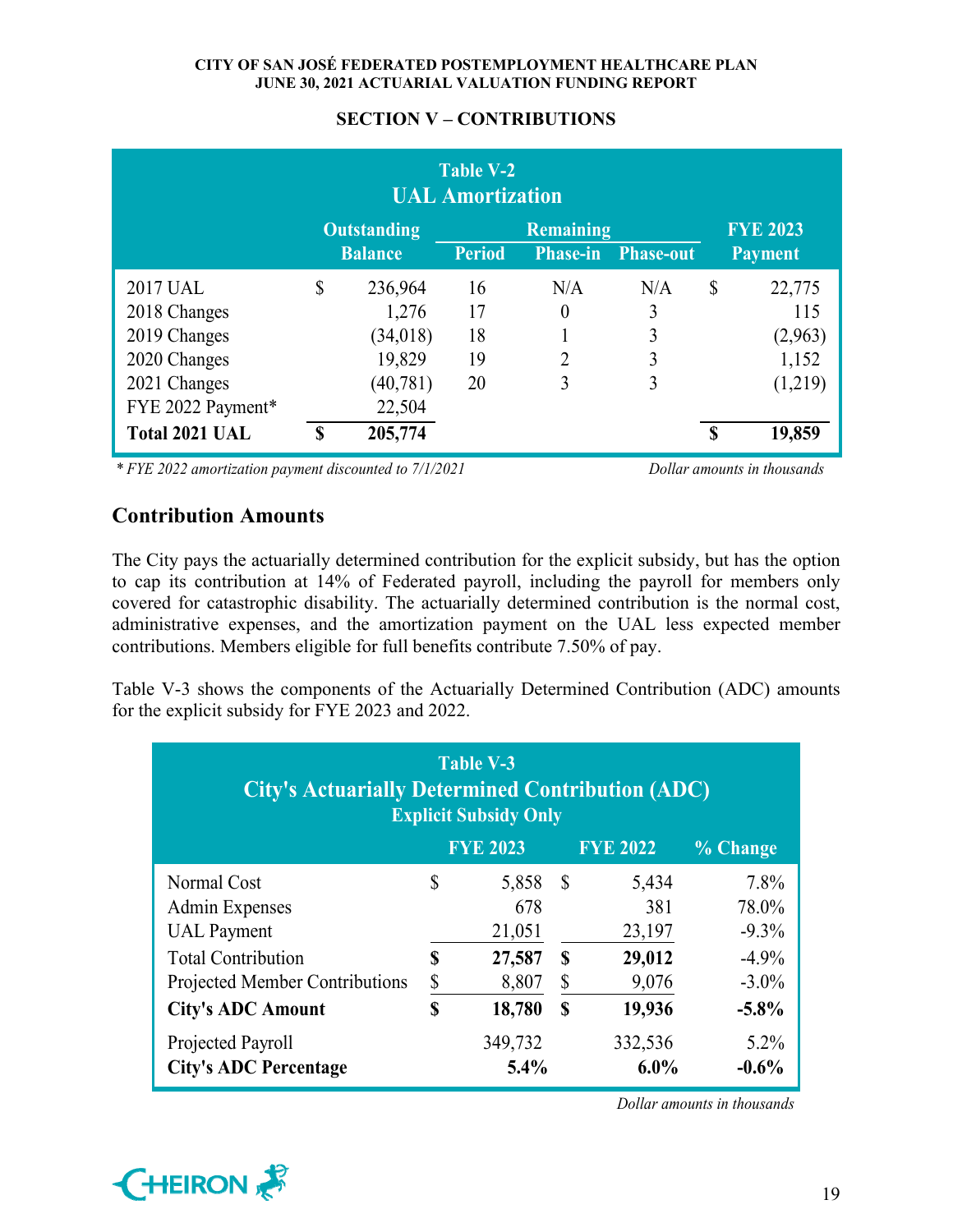## **SECTION VI – ACTUARIAL SECTION OF THE ACFR**

The Government Finance Officers Association (GFOA) maintains a checklist of items to be included in the Plan's Annual Comprehensive Financial Report (ACFR) to receive recognition for excellence in financial reporting. The schedules in this section are listed by the GFOA for inclusion in the Actuarial Section of the Plan's ACFR. Liability amounts shown in these exhibits include both the explicit and implicit subsidies.

|                                                     | <b>Actuarial Liability</b>                                                       |   | <b>Table VI-1</b><br><b>Member Benefit Coverage Information</b> |              |                                  |                                                                  |                |
|-----------------------------------------------------|----------------------------------------------------------------------------------|---|-----------------------------------------------------------------|--------------|----------------------------------|------------------------------------------------------------------|----------------|
| <b>Actuarial</b><br><b>Valuation</b><br><b>Date</b> | <b>Retirees,</b><br><b>Beneficiaries</b><br>and Other<br><b>Inactives</b><br>(A) |   | <b>Active</b><br><b>Members</b><br>(B)                          |              | <b>Reported</b><br><b>Assets</b> | <b>Portion of Liability Covered</b><br>by Reported Assets<br>(A) | $\mathbf{(B)}$ |
| 6/30/2021                                           | \$<br>452,454                                                                    | S | 210,406                                                         | $\mathbb{S}$ | 384,613                          | 85%                                                              | $0\%$          |
| 6/30/2020                                           | 443,476                                                                          |   | 206,943                                                         |              | 303,313                          | 68%                                                              | $0\%$          |
| 6/30/2019                                           | 422,108                                                                          |   | 209,644                                                         |              | 294,489                          | 70%                                                              | $0\%$          |
| 6/30/2017                                           | 426,984                                                                          |   | 223,130                                                         |              | 277,256                          | 65%                                                              | $0\%$          |
| 6/30/2016                                           | 408,627                                                                          |   | 221,825                                                         |              | 248,583                          | 61%                                                              | $0\%$          |
| 6/30/2015                                           | 450,793                                                                          |   | 313,468                                                         |              | 225,845                          | 50%                                                              | $0\%$          |
| 6/30/2014                                           | 469,903                                                                          |   | 347,770                                                         |              | 209,761                          | 45%                                                              | $0\%$          |
| 6/30/2013                                           | 435,826                                                                          |   | 293,580                                                         |              | 199,776                          | 46%                                                              | $0\%$          |
| 6/30/2012                                           | 495,967                                                                          |   | 374,905                                                         |              | 157,695                          | 32%                                                              | $0\%$          |

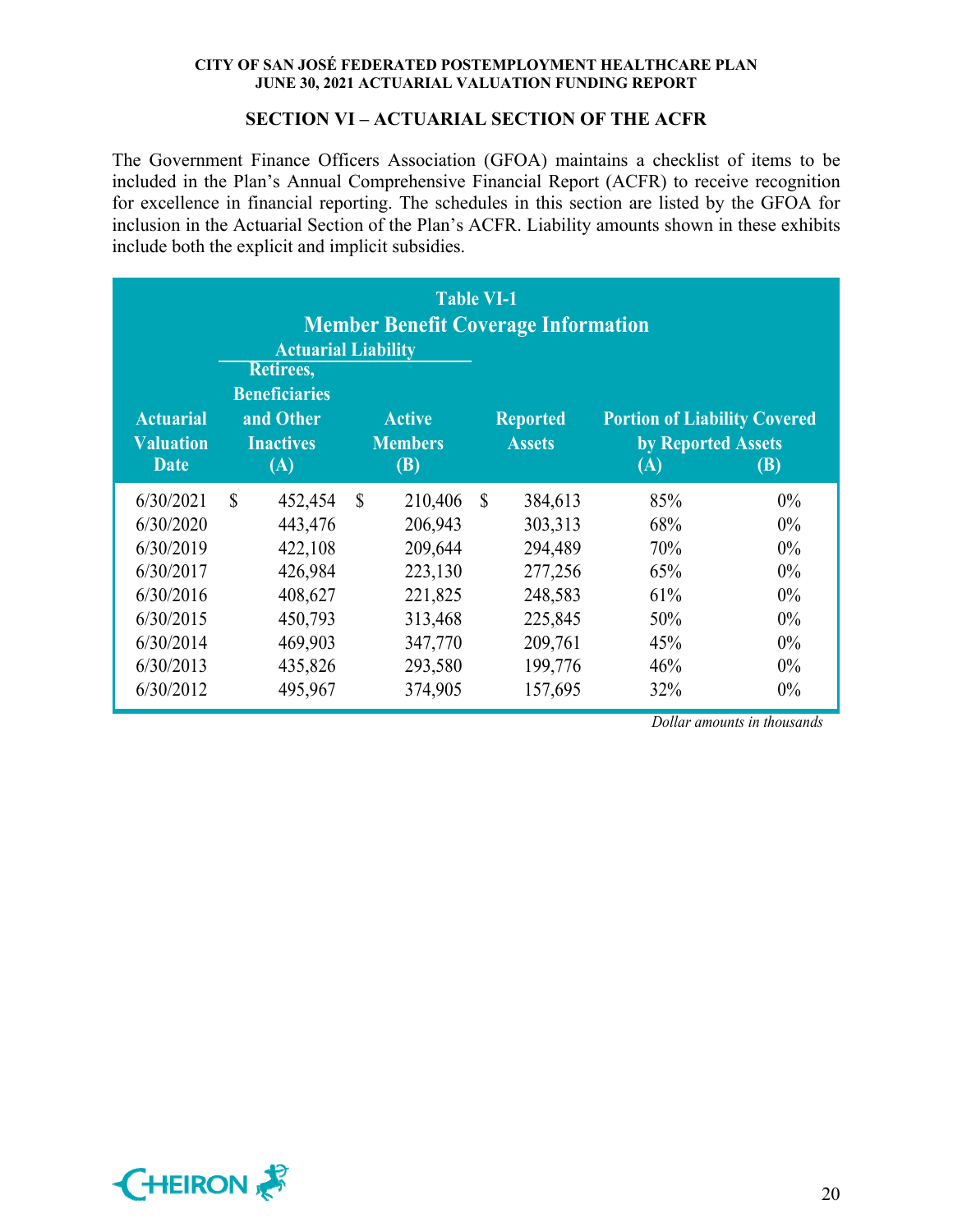# **SECTION VI – ACTUARIAL SECTION OF THE ACFR**

| <b>Table VI-2</b><br><b>Analysis of Financial Experience</b>                                                                   |                                                                                                                              |                                                                                                        |                                                                                                            |                                                                                                                           |                                                                                                          |  |  |  |  |
|--------------------------------------------------------------------------------------------------------------------------------|------------------------------------------------------------------------------------------------------------------------------|--------------------------------------------------------------------------------------------------------|------------------------------------------------------------------------------------------------------------|---------------------------------------------------------------------------------------------------------------------------|----------------------------------------------------------------------------------------------------------|--|--|--|--|
| <b>Actuarial</b><br><b>Valuation</b><br><b>Date</b>                                                                            | <b>Investment</b><br><b>Income</b>                                                                                           | <b>Combined</b><br><b>Liability</b><br><b>Experience</b>                                               | <b>Total</b><br><b>Financial</b><br><b>Experience</b>                                                      | <b>Gain or (Loss) for Year Ending on Valuation Date Due to:</b><br><b>Non-Recurring</b><br><b>Items</b>                   | <b>Total</b><br><b>Experience</b>                                                                        |  |  |  |  |
| 6/30/2021<br>6/30/2020<br>6/30/2019<br>6/30/2018<br>6/30/2017<br>6/30/2016<br>6/30/2015<br>6/30/2014<br>6/30/2013<br>6/30/2012 | <sup>\$</sup><br>57,618 \$<br>(17, 738)<br>(10,654)<br>(5,915)<br>117<br>(16,044)<br>(19,264)<br>19,767<br>6,847<br>(14,897) | 25,838 \$<br>69,483<br>(34,979)<br>26,064<br>5,259<br>(11,608)<br>6,948<br>31,177<br>5,834<br>(27,919) | 83,456<br>51,745<br>(45, 633)<br>20,149<br>5,376<br>(27, 652)<br>(12,316)<br>50,944<br>12,681<br>(42, 816) | $(22,368)$ \$<br>S<br>(34, 497)<br>14,784<br>(11, 137)<br>123,632<br>99,545<br>(64, 155)<br>148,417<br>114,786<br>136,154 | 61,088<br>17,248<br>(30, 849)<br>9,012<br>129,008<br>71,893<br>(76, 471)<br>199,361<br>127,467<br>93,338 |  |  |  |  |

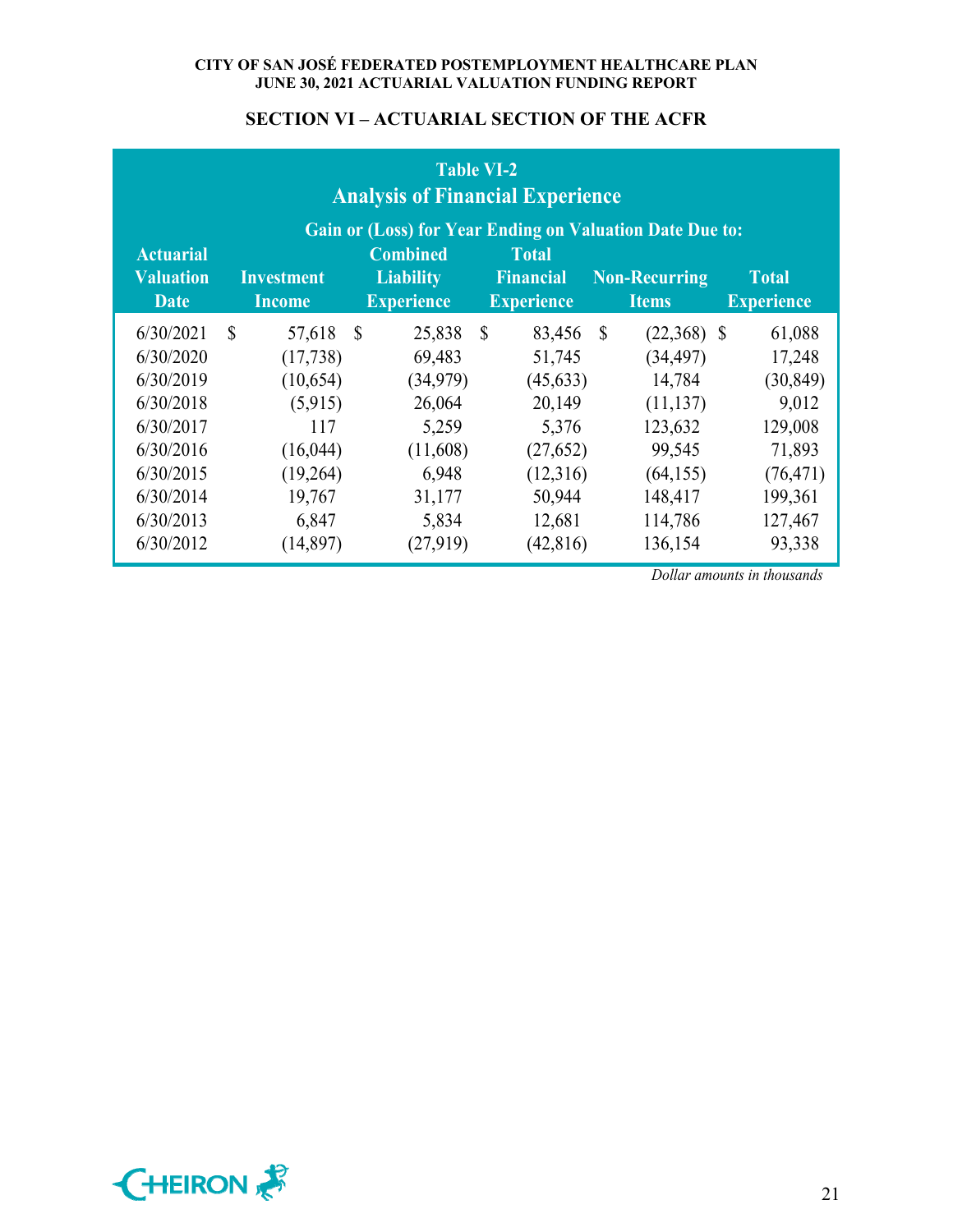## **SECTION VI – ACTUARIAL SECTION OF THE ACFR**

# *Schedule of Funding Progress*

The schedule of funding progress compares the assets used for funding purposes to the comparable liabilities to determine how well the Plan is funded and how this status has changed over the past several years. The Actuarial Liability is compared to the Actuarial Value of Assets to determine the funding ratio.

| <b>Actuarial</b><br><b>Valuation</b><br>Date |               | <b>Actuarial</b><br><b>Value of</b><br><b>Assets</b><br>$\left( \mathbf{a}\right)$ | <b>Actuarial</b><br><b>Liability</b><br><b>(b)</b> | <b>Table VI-3</b><br><b>Schedule of Funding Progress</b><br><b>Unfunded</b><br><b>Actuarial</b><br><b>Liability</b><br>(UAL)<br>$(b-a)$ | <b>Funded</b><br><b>Ratio</b><br>(a/b) |     | <b>Annual</b><br><b>Covered</b><br><b>Payroll</b><br>(d) | <b>UAL</b> as<br><b>Percentage of</b><br><b>Covered</b><br><b>Payroll</b><br>$((b-a)/c)$ |
|----------------------------------------------|---------------|------------------------------------------------------------------------------------|----------------------------------------------------|-----------------------------------------------------------------------------------------------------------------------------------------|----------------------------------------|-----|----------------------------------------------------------|------------------------------------------------------------------------------------------|
| 6/30/2021                                    | $\mathcal{S}$ | 384,613                                                                            | \$<br>662,860                                      | \$<br>278,247                                                                                                                           |                                        | 58% | \$<br>339,546                                            | 82%                                                                                      |
| 6/30/2020                                    |               | 303,313                                                                            | 650,419                                            | 347,106                                                                                                                                 |                                        | 47% | 322,850                                                  | 108%                                                                                     |
| 6/30/2019                                    |               | 294,489                                                                            | 631,752                                            | 337,263                                                                                                                                 |                                        | 47% | 299,002                                                  | 113%                                                                                     |
| 6/30/2018                                    |               | 277,256                                                                            | 650,114                                            | 372,858                                                                                                                                 |                                        | 43% | 298,985                                                  | 125%                                                                                     |
| 6/30/2017                                    |               | 248,583                                                                            | 630,452                                            | 381,869                                                                                                                                 |                                        | 39% | 287,339                                                  | 133%                                                                                     |
| 6/30/2016                                    |               | 225,845                                                                            | 764,261                                            | 538,416                                                                                                                                 |                                        | 30% | 266,823                                                  | 202%                                                                                     |
| 6/30/2015                                    |               | 209,761                                                                            | 817,673                                            | 607,912                                                                                                                                 |                                        | 26% | 251,430                                                  | 242%                                                                                     |
| 6/30/2014                                    |               | 199,776                                                                            | 729,406                                            | 529,630                                                                                                                                 |                                        | 27% | 234,677                                                  | 226%                                                                                     |
| 6/30/2013                                    |               | 157,695                                                                            | 870,872                                            | 713,177                                                                                                                                 |                                        | 18% | 226,098                                                  | 315%                                                                                     |
| 6/30/2012                                    |               | 137,798                                                                            | 1,096,620                                          | 958,822                                                                                                                                 |                                        | 13% | 225,859                                                  | 425%                                                                                     |

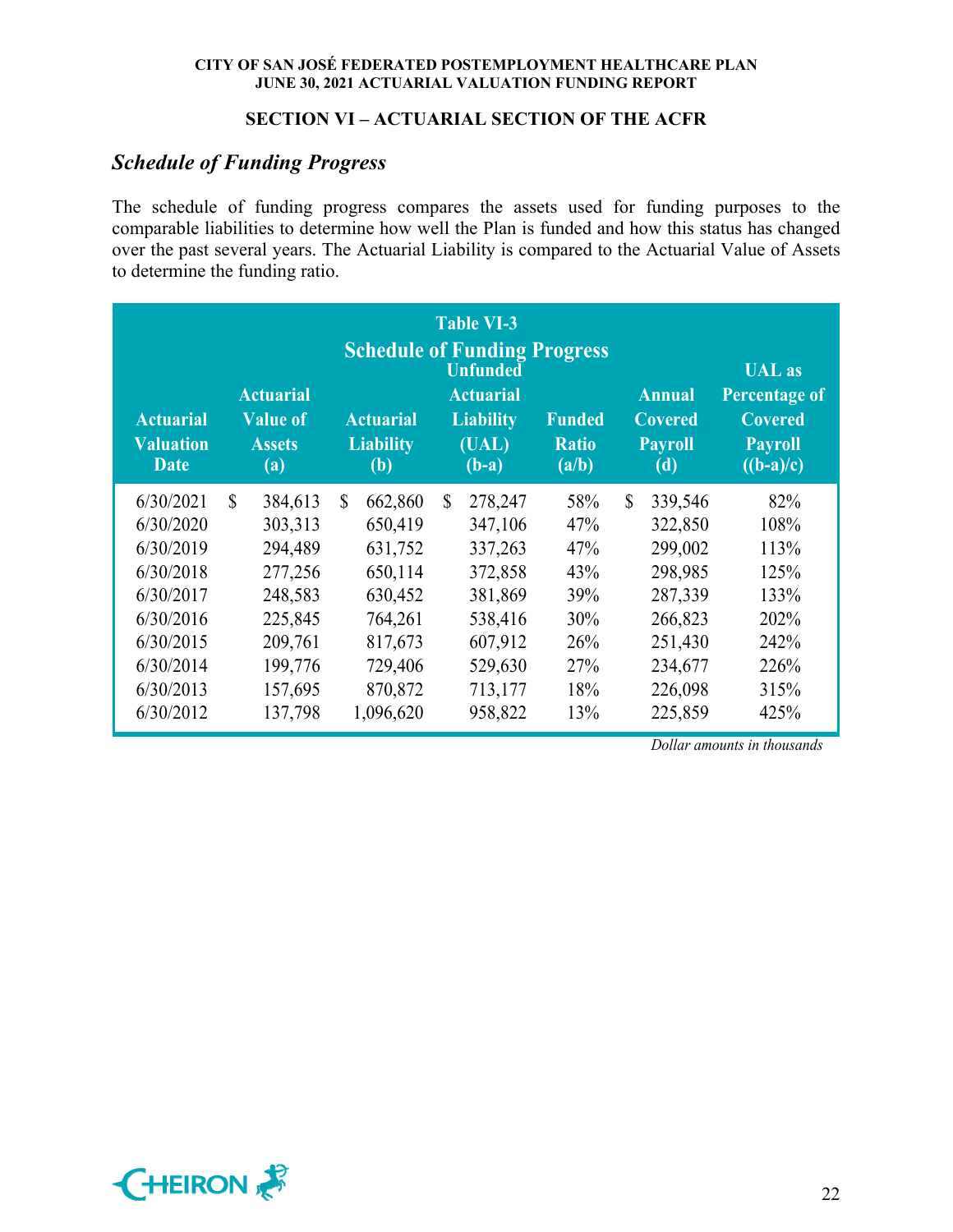|                  | <b>Schedule of Active Member Data</b> |                     |                             |              |                |    |                   |                    |  |  |  |
|------------------|---------------------------------------|---------------------|-----------------------------|--------------|----------------|----|-------------------|--------------------|--|--|--|
| <b>Valuation</b> |                                       |                     | <b>Active Member Counts</b> |              | <b>Annual</b>  |    | <b>Average</b>    | % Change in        |  |  |  |
| <b>Date</b>      |                                       | <b>Under Age 65</b> | Age $65+$                   | <b>Total</b> | <b>Payroll</b> |    | <b>Annual Pay</b> | <b>Average Pay</b> |  |  |  |
| 2021             | 2                                     | 3,508               | 121                         | 3,629        | \$339,546,040  | \$ | 93,565            | 4.2%               |  |  |  |
| 2020             | $\overline{\mathbf{c}}$               | 3,495               | 101                         | 3,596        | 322,850,457    |    | 89,780            | 5.1%               |  |  |  |
| 2019             | $\overline{c}$                        | 3,412               | 88                          | 3,500        | 299,001,886    |    | 85,429            | 4.1%               |  |  |  |
| 2018             | 2                                     | 3,377               | 84                          | 3,461        | 284,008,289    |    | 82,060            | $-2.6%$            |  |  |  |
| 2017             | $\overline{\mathbf{c}}$               | 3,321               | 89                          | 3,410        | 287, 339, 424  |    | 84,264            | $-0.9\%$           |  |  |  |
| 2016             | 1                                     | 2,310               | 77                          | 2,387        | 202,911,153    |    | 85,007            | 5.8%               |  |  |  |
| 2015             | $\mathbf{1}$                          | 2,527               | 74                          | 2,601        | 208,957,370    |    | 80,337            | 5.9%               |  |  |  |
| 2014             | 1                                     | 2,800               | 64                          | 2,864        | 217,167,654    |    | 75,827            | 3.7%               |  |  |  |
| 2013             |                                       | 3,028               | 65                          | 3,093        | 226,097,882    |    | 73,100            | $-0.4%$            |  |  |  |
| 2012             |                                       | 3,017               | 59                          | 3,076        | 225,859,144    |    | 73,426            |                    |  |  |  |

# **SECTION VI – ACTUARIAL SECTION OF THE ACFR**

*1 Does not include Tier 2B Active Employees*

*2 Includes members that are only eligible for catastrophic disability benefits*

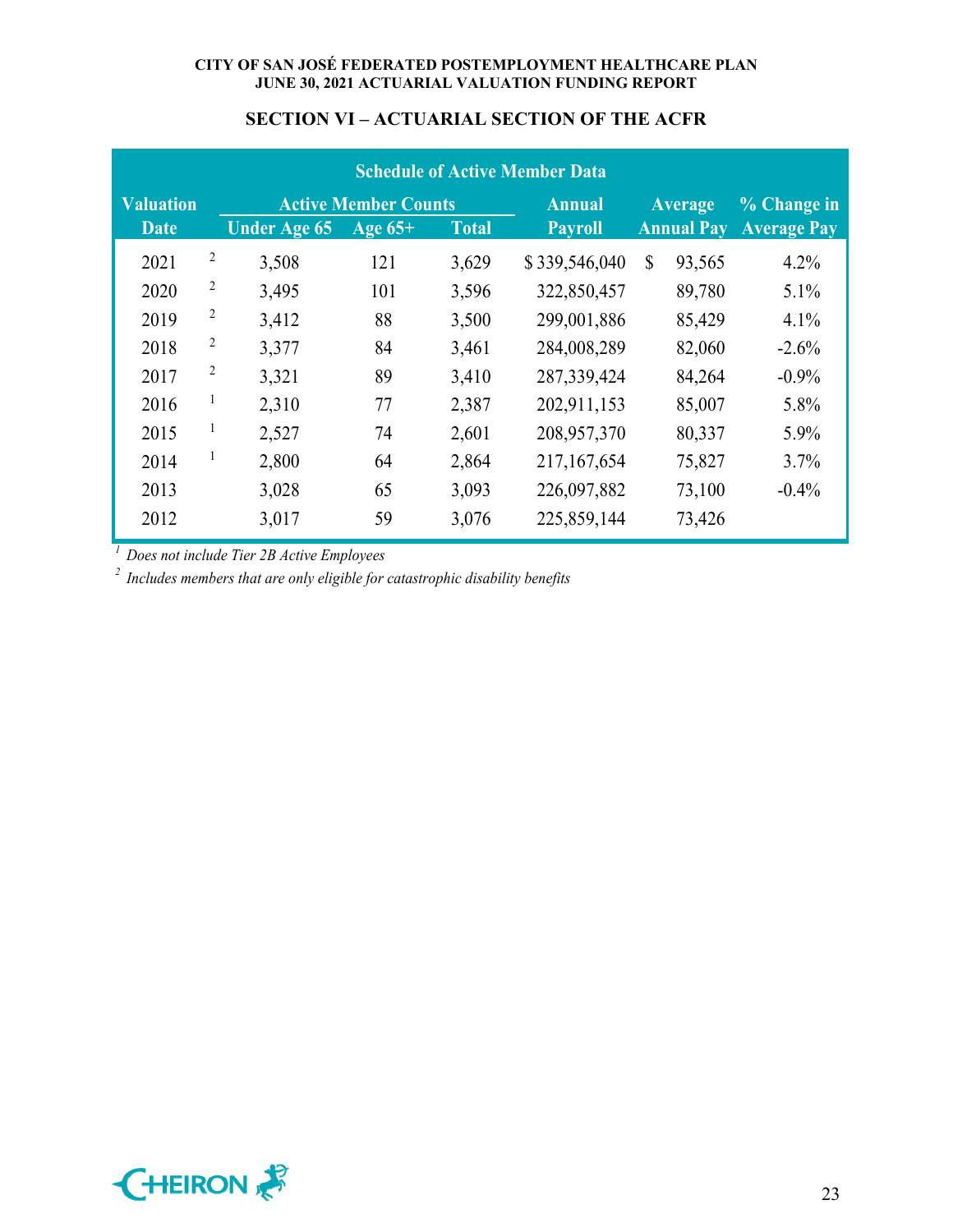# **SECTION VI – ACTUARIAL SECTION OF THE ACFR**

|               | <b>Schedule of Retirees and Beneficiaries</b><br><b>Added to and Removed from Rolls</b> |                                      |                                 |                              |                      |                                 |                |                                 |                                  |                                 |  |  |
|---------------|-----------------------------------------------------------------------------------------|--------------------------------------|---------------------------------|------------------------------|----------------------|---------------------------------|----------------|---------------------------------|----------------------------------|---------------------------------|--|--|
|               |                                                                                         | <b>Beginning</b> of<br><b>Period</b> | <b>Added to</b><br><b>Rolls</b> | <b>Removed</b><br>from Rolls | <b>End of Period</b> |                                 |                | <b>Net Change</b>               | $\frac{0}{0}$<br><b>Increase</b> | <b>Average</b>                  |  |  |
| <b>Period</b> | <b>Count</b>                                                                            | <b>Annual</b><br><b>Subsidy</b>      | <b>Count</b>                    | <b>Count</b>                 | <b>Count</b>         | <b>Annual</b><br><b>Subsidy</b> | <b>Count</b>   | <b>Annual</b><br><b>Subsidy</b> | in Annual<br><b>Subsidy</b>      | <b>Annual</b><br><b>Subsidy</b> |  |  |
| Medical       |                                                                                         |                                      |                                 |                              |                      |                                 |                |                                 |                                  |                                 |  |  |
| 2020-21       | 3,057                                                                                   | \$23,648                             | 107                             | 117                          | 3,047                | \$23,464                        | $(10)$ \$      | (184)                           | $-0.8%$                          | \$<br>7,701                     |  |  |
| 2019-20       | 2,909                                                                                   | 21,588                               | 254                             | 106                          | 3,057                | 23,648                          | 148            | 2,059                           | 9.5%                             | 7,736                           |  |  |
| 2018-19       | 2,923                                                                                   | 20,566                               | 124                             | 138                          | 2,909                | 21,588                          | (14)           | 1,023                           | 5.0%                             | 7,421                           |  |  |
| 2017-18       | 2,920                                                                                   | 23,621                               | 139                             | 136                          | 2,923                | 20,566                          | $\mathfrak{Z}$ | (3,056)                         | $-12.9%$                         | 7,036                           |  |  |
| 2016-17       | 2,821                                                                                   | 21,844                               | 210                             | 111                          | 2,920                | 23,621                          | 99             | 1,777                           | 8.1%                             | 8,090                           |  |  |
| 2015-16       | 2,769                                                                                   | 21,341                               | 183                             | 131                          | 2,821                | 21,844                          | 52             | 503                             | 2.4%                             | 7,743                           |  |  |
| 2014-15       | 2,737                                                                                   | 21,941                               | 152                             | 120                          | 2,769                | 21,341                          | 32             | (599)                           | $-2.7%$                          | 7,707                           |  |  |
| 2013-14       | 2,718                                                                                   | 22,657                               | 151                             | 132                          | 2,737                | 21,941                          | 19             | (716)                           | $-3.2%$                          | 8,016                           |  |  |
| 2012-13       | 2,680                                                                                   | 25,223                               | 158                             | 120                          | 2,718                | 22,657                          | 38             | (2,566)                         | $-10.2\%$                        | 8,336                           |  |  |
| 2011-12       | 2,557                                                                                   | 25,519                               | 203                             | 80                           | 2,680                | 25,223                          | 123            | (295)                           | $-1.2%$                          | 9,412                           |  |  |
| Dental        |                                                                                         |                                      |                                 |                              |                      |                                 |                |                                 |                                  |                                 |  |  |
| 2020-21       | 3,454                                                                                   | \$3,561                              | 120                             | 109                          | 3,465                | 3,558<br>$\mathbb{S}$           | 11             | $\mathbb{S}$<br>(3)             | $-0.1%$                          | \$<br>1,027                     |  |  |
| 2019-20       | 3,405                                                                                   | 3,502                                | 158                             | 109                          | 3,454                | 3,561                           | 49             | 58                              | 1.7%                             | 1,031                           |  |  |
| 2018-19       | 3,375                                                                                   | 3,478                                | 123                             | 93                           | 3,405                | 3,502                           | 30             | 25                              | 0.7%                             | 1,029                           |  |  |
| 2017-18       | 3,322                                                                                   | 3,414                                | 152                             | 99                           | 3,375                | 3,478                           | 53             | 63                              | 1.9%                             | 1,030                           |  |  |
| 2016-17       | 3,264                                                                                   | 3,224                                | 170                             | 112                          | 3,322                | 3,414                           | 58             | 190                             | 5.9%                             | 1,028                           |  |  |
| 2015-16       | 3,206                                                                                   | 3,212                                | 159                             | 101                          | 3,264                | 3,224                           | 58             | 12                              | 0.4%                             | 988                             |  |  |
| 2014-15       | 3,133                                                                                   | 3,130                                | 160                             | 87                           | 3,206                | 3,212                           | 73             | 82                              | 2.6%                             | 1,002                           |  |  |
| 2013-14       | 3,103                                                                                   | 3,742                                | 138                             | 108                          | 3,133                | 3,130                           | 30             | (612)                           | $-16.4%$                         | 999                             |  |  |
| 2012-13       | 3,044                                                                                   | 3,924                                | 144                             | 85                           | 3,103                | 3,742                           | 59             | (182)                           | $-4.6%$                          | 1,206                           |  |  |
| 2011-12       | 2,906                                                                                   | 3,745                                | 203                             | 65                           | 3,044                | 3,924                           | 138            | 179                             | 4.8%                             | 1,289                           |  |  |

*Annual subsidies are explicit amounts in thousands*

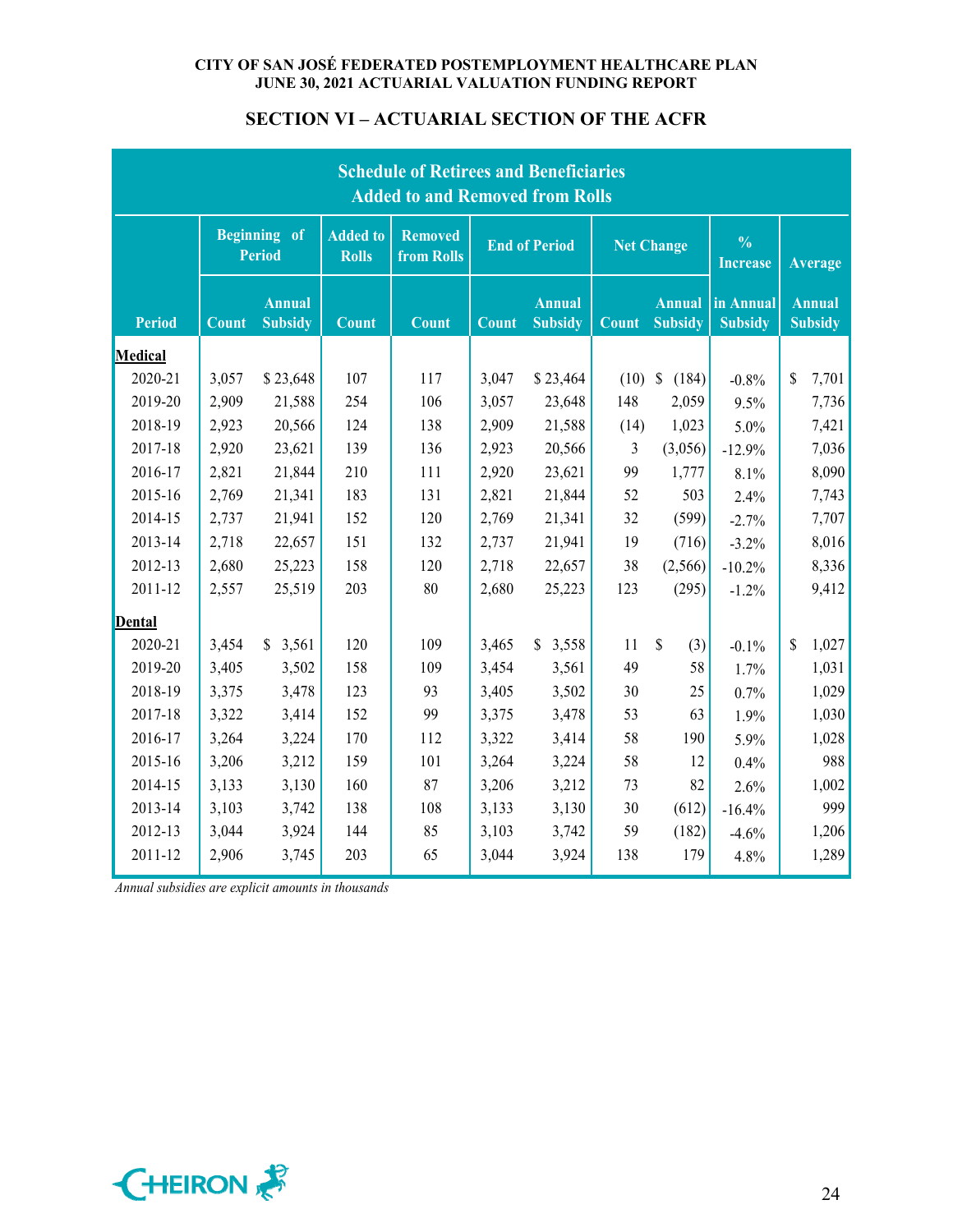# **APPENDIX A – MEMBERSHIP INFORMATION**

# **Member Data**

| <b>Valuation Date</b>                                             | <b>June 30, 2021</b> | <b>June 30, 2020</b> | % Change  |
|-------------------------------------------------------------------|----------------------|----------------------|-----------|
| <b>Active Employees Eligible for Full Benefits</b>                |                      |                      |           |
| Count                                                             | 1,344                | 1,445                | $-6.99\%$ |
| Average Age                                                       | 50.7                 | 50.3                 | 0.85%     |
| Average OPEB Benefit Service                                      | 17.8                 | 17.6                 | 1.09%     |
| <b>Total Payroll</b>                                              | \$138,542,350        | \$142,837,698        | $-3.01%$  |
| <b>Active Employees Eligible for Catastrophic Disability Only</b> |                      |                      |           |
| Count                                                             | 2,285                | 2,151                | 6.23%     |
| Average Age                                                       | 39.4                 | 39.0                 | 1.03%     |
| Average OPEB Benefit Service                                      | 3.9                  | 3.8                  | 3.96%     |
| <b>Total Payroll</b>                                              | \$201,003,690        | \$180,012,759        | 11.66%    |
| <b>Retirees and Surviving Spouses with Medical Coverage *</b>     |                      |                      |           |
| $Pre-65$                                                          | 853                  | 913                  | $-6.57%$  |
| Post-65                                                           | 2,194                | 2,144                | 2.33%     |
| Total                                                             | 3,047                | 3,057                | $-0.33%$  |
| <b>Retirees and Surviving Spouses with Dental Coverage *</b>      |                      |                      |           |
| Total                                                             | 3,465                | 3,454                | 0.32%     |
| <b>Retirees and Surviving Spouses in In-Lieu Credit Program *</b> |                      |                      |           |
| Total                                                             | 237                  | 199                  | 19.10%    |
| <b>Term Vested Members</b>                                        | 152                  | 156                  | $-2.56%$  |

*\* Counts do not include dependent spouses*

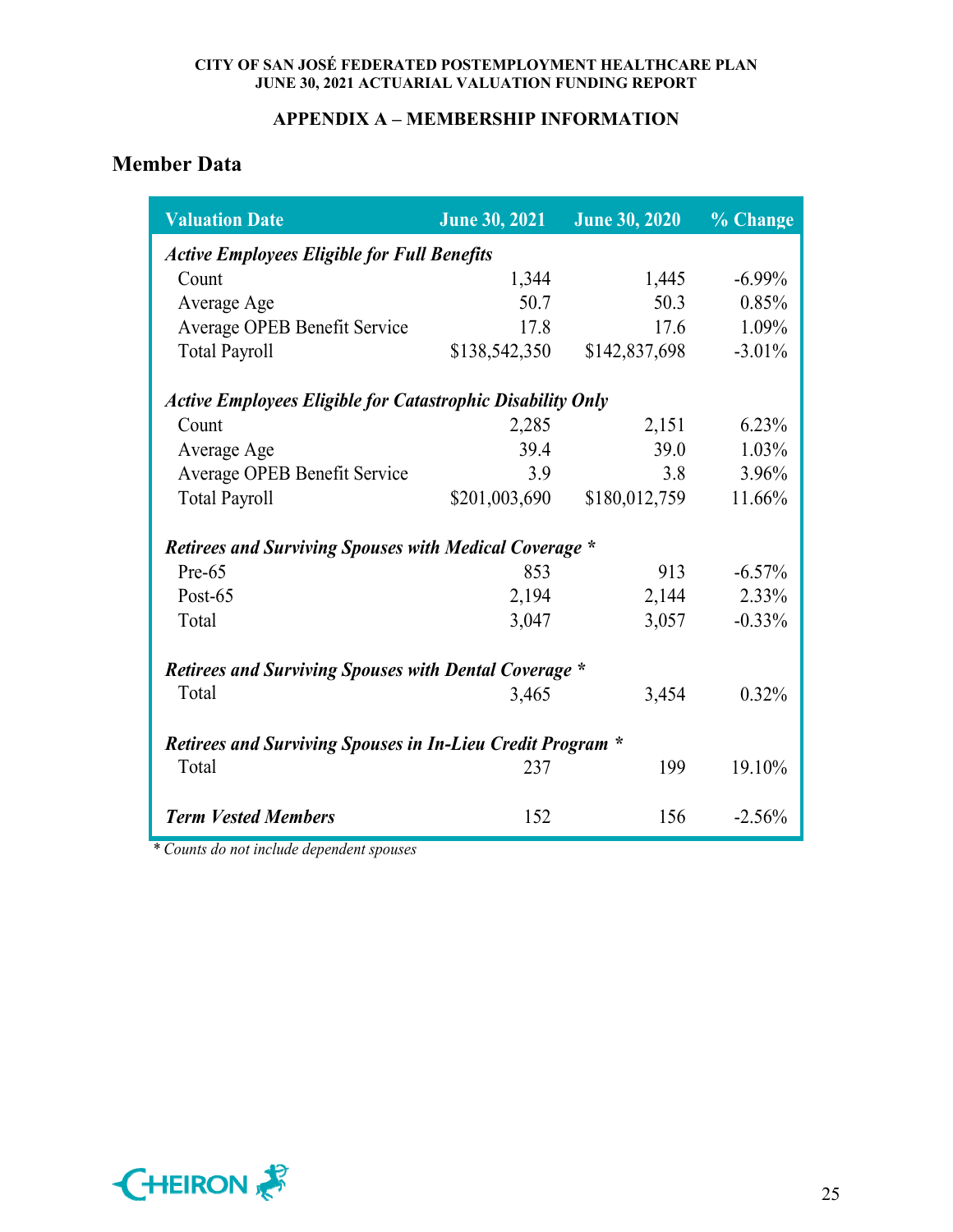|                             | <b>Active</b> | <b>Status Reconciliation</b><br><b>Terminated</b><br><b>Vested</b> | <b>Retiree</b> | <b>Surviving</b><br><b>Spouse</b> | <b>Disabled</b> | <b>Total</b> |
|-----------------------------|---------------|--------------------------------------------------------------------|----------------|-----------------------------------|-----------------|--------------|
| <b>Beginning of Year</b>    | 3,596         | 156                                                                | 3,143          | 408                               | 177             | 7,480        |
| New Hires                   | 0             | $\overline{0}$                                                     |                | $\Omega$                          |                 |              |
| Rehires                     | 23            | (2)                                                                |                |                                   |                 | 21           |
| <b>Vested Terminations</b>  | (14)          | 14                                                                 |                |                                   |                 |              |
| <b>Service Retirements</b>  | (88)          | (11)                                                               | 99             |                                   |                 |              |
| <b>Disabled Retirements</b> | $\theta$      | $\theta$                                                           | (1)            |                                   |                 |              |
| New survivors               |               | (1)                                                                | (11)           | 41                                | 0               | 28           |
| No longer covered           | (185)         | (4)                                                                | (79)           | (25)                              | (6)             | (299)        |
| Data corrections            |               | 0                                                                  | 3              |                                   | $\theta$        | 5            |
| New Catastrophic Disability | 296           | 0                                                                  | 0              | 0                                 | 0               | 296          |
| <b>End of Year</b>          | 3,629         | 152                                                                | 3,154          | 424                               | 172             | 7,531        |

# **APPENDIX A – MEMBERSHIP INFORMATION**

*Counts do not include dependent spouses*

*Counts include members in In-Lieu credit program and those eligible for catastrophic disability only*

# **Member Data as of June 30, 2021:**

| <b>Active Employees Eligible for Full Benefits</b><br><b>Years of OPEB Benefit Service</b> |          |                    |           |           |           |           |           |                |              |
|--------------------------------------------------------------------------------------------|----------|--------------------|-----------|-----------|-----------|-----------|-----------|----------------|--------------|
| <b>Age Group</b>                                                                           | $\leq 5$ | $\overline{5} - 9$ | $10 - 14$ | $15 - 19$ | $20 - 24$ | $25 - 29$ | $30 - 34$ | $35+$          | <b>Total</b> |
| Under 25                                                                                   | $\theta$ | $\theta$           |           | $\Omega$  | $\Omega$  | 0         | 0         | 0              |              |
| 25 to 29                                                                                   | $\theta$ |                    |           | 0         |           |           |           | 0              |              |
| 30 to 34                                                                                   | 0        | 15                 | 6         | $\Omega$  | 0         | 0         |           | 0              | 21           |
| 35 to 39                                                                                   | 5        | 40                 | 57        | 12        |           |           |           | 0              | 114          |
| 40 to 44                                                                                   |          | 28                 | 90        | 50        | 41        | 0         |           | 0              | 210          |
| 45 to 49                                                                                   |          | 20                 | 52        | 70        | 134       | 12        |           | 0              | 289          |
| 50 to 54                                                                                   | 0        | 22                 | 50        | 66        | 130       | 42        | 6         | 0              | 316          |
| 55 to 59                                                                                   | $\theta$ | 15                 | 43        | 36        | 88        | 18        | 6         | 0              | 206          |
| 60 to 64                                                                                   |          | 8                  | 41        | 17        | 36        | 6         |           | $\overline{2}$ | 118          |
| 65 and up                                                                                  |          | $\overline{2}$     | 11        | 16        | 25        | 10        |           |                | 70           |
| <b>Total</b>                                                                               | 8        | 150                | 350       | 267       | 454       | 88        | 24        | 3              | 1,344        |

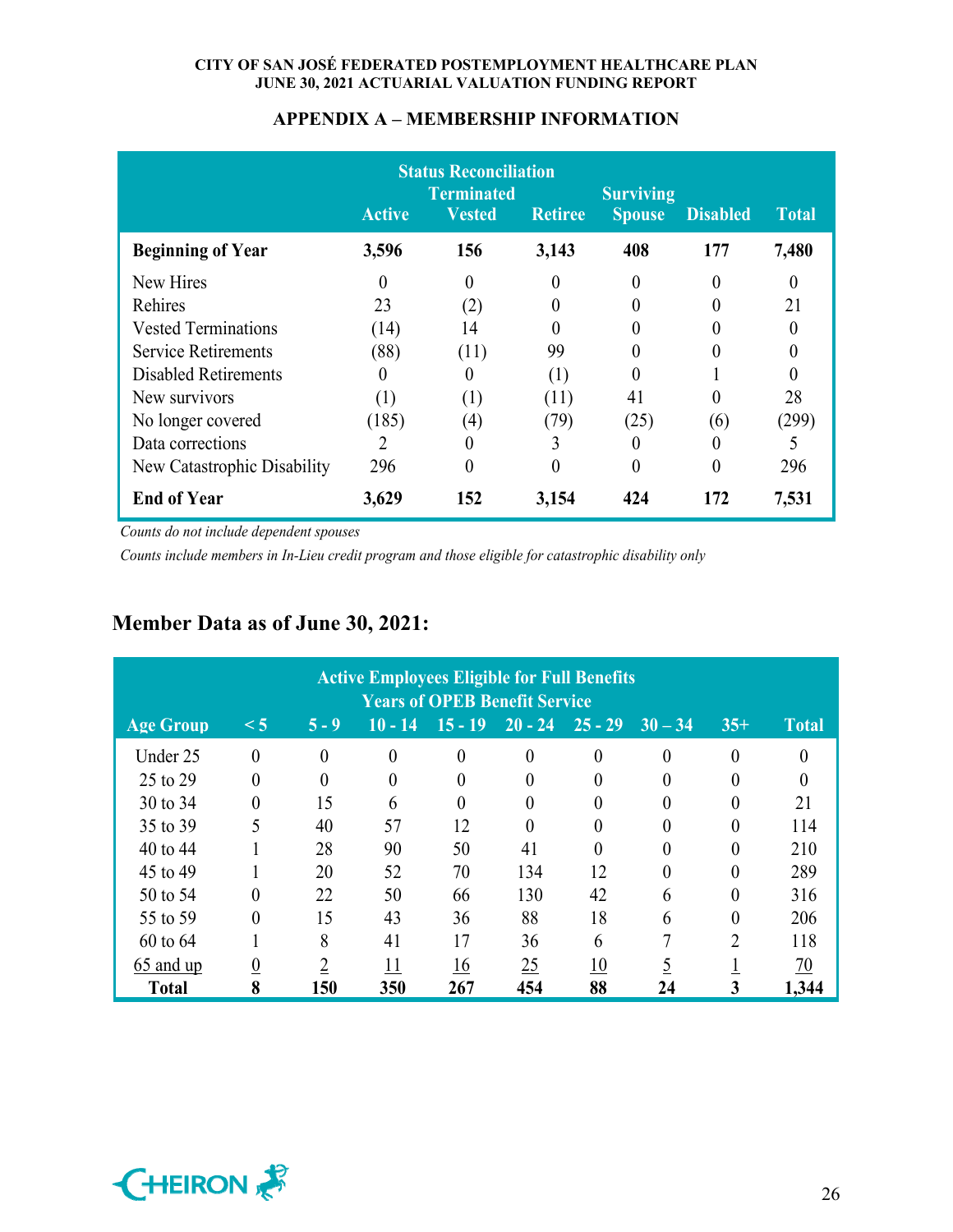| <b>Active Employees Eligible for Catastrophic Disability Benefit Only</b><br><b>Years of OPEB Benefit Service</b> |       |          |           |           |           |           |           |       |       |
|-------------------------------------------------------------------------------------------------------------------|-------|----------|-----------|-----------|-----------|-----------|-----------|-------|-------|
| <b>Age Group</b>                                                                                                  | < 5   | $5 - 9$  | $10 - 14$ | $15 - 19$ | $20 - 24$ | $25 - 29$ | $30 - 34$ | $35+$ | Total |
| Under 25                                                                                                          | 91    | $\Omega$ |           |           |           |           |           |       | 91    |
| 25 to 29                                                                                                          | 376   | 27       |           |           |           |           |           |       | 403   |
| 30 to 34                                                                                                          | 388   | 129      |           |           |           |           |           |       | 517   |
| 35 to 39                                                                                                          | 239   | 127      |           |           |           |           |           |       | 374   |
| 40 to 44                                                                                                          | 181   | 94       |           |           |           |           |           |       | 282   |
| 45 to 49                                                                                                          | 113   | 56       |           |           |           |           |           |       | 178   |
| 50 to 54                                                                                                          | 88    | 60       |           |           |           |           |           |       | 157   |
| 55 to 59                                                                                                          | 90    | 37       | 3         |           |           |           |           |       | 139   |
| $60$ to $64$                                                                                                      | 47    | 37       |           |           |           |           |           |       | 93    |
| 65 and up                                                                                                         | 19    | 19       |           |           |           |           |           |       | 51    |
| <b>Total</b>                                                                                                      | 1,632 | 586      | 32        | 13        | 14        |           |           |       | 2,285 |

## **APPENDIX A – MEMBERSHIP INFORMATION**



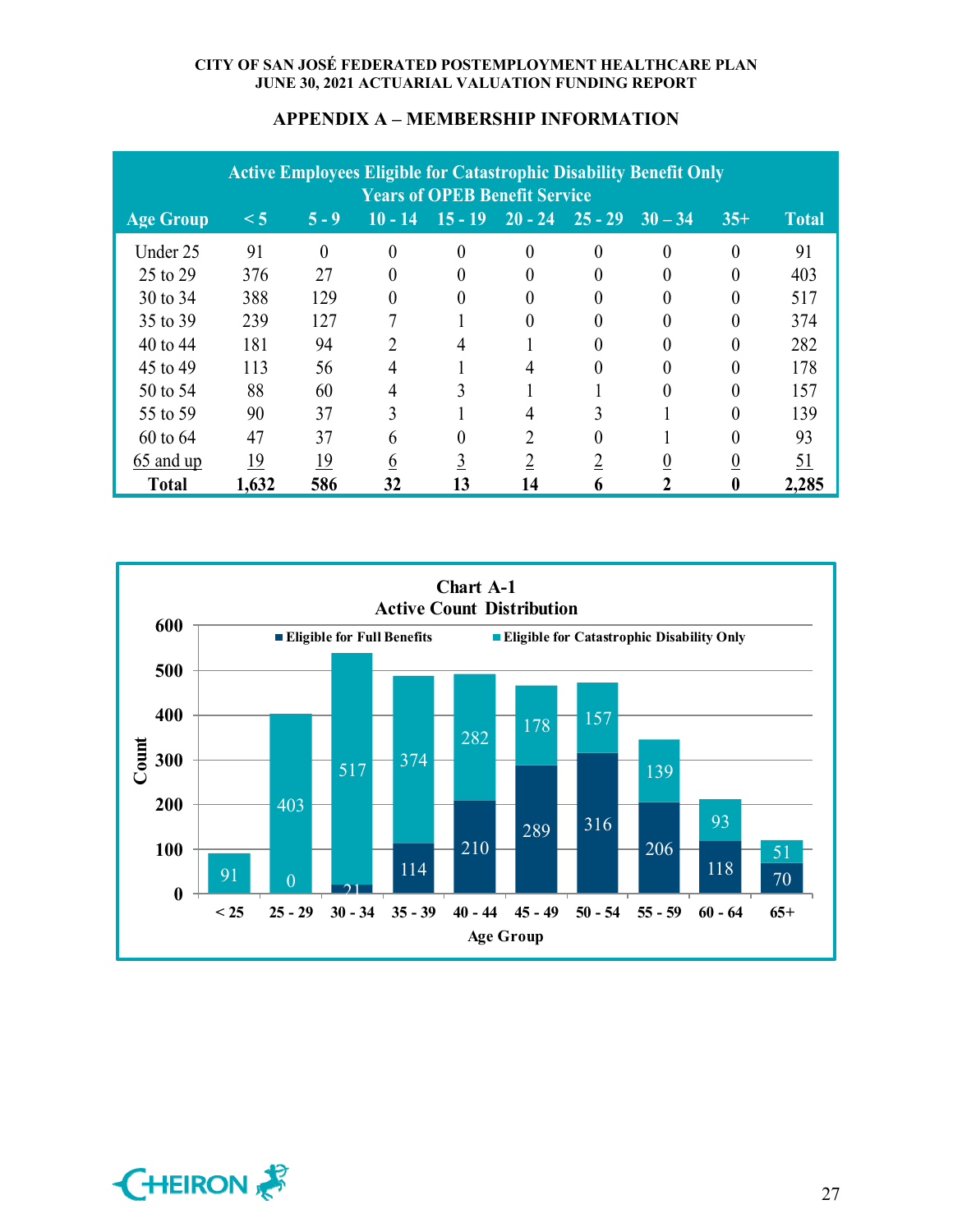|                     | <b>Retirees, Disabled Retirees and Surviving Spouses</b><br><b>Medical Insurance</b><br><b>Dental</b> |                |              |                  |  |  |  |  |  |  |  |
|---------------------|-------------------------------------------------------------------------------------------------------|----------------|--------------|------------------|--|--|--|--|--|--|--|
| <b>Age Group</b>    | <b>Males</b>                                                                                          | <b>Females</b> | <b>Total</b> | <b>Insurance</b> |  |  |  |  |  |  |  |
| Under 50            | 3                                                                                                     | 7              | 10           | 16               |  |  |  |  |  |  |  |
| 50 to 54            | 29                                                                                                    | 16             | 45           | 56               |  |  |  |  |  |  |  |
| 55 to 59            | 165                                                                                                   | 127            | 292          | 308              |  |  |  |  |  |  |  |
| $60 \text{ to } 64$ | 277                                                                                                   | 229            | 506          | 540              |  |  |  |  |  |  |  |
| 65 to 69            | 302                                                                                                   | 282            | 584          | 666              |  |  |  |  |  |  |  |
| 70 to 74            | 354                                                                                                   | 283            | 637          | 708              |  |  |  |  |  |  |  |
| 75 to 79            | 224                                                                                                   | 197            | 421          | 496              |  |  |  |  |  |  |  |
| 80 to 84            | 147                                                                                                   | 150            | 297          | 342              |  |  |  |  |  |  |  |
| 85 to 89            | 68                                                                                                    | 83             | 151          | 186              |  |  |  |  |  |  |  |
| Over 90             | 37                                                                                                    | 67             | 104          | 147              |  |  |  |  |  |  |  |
| <b>Total</b>        | 1,606                                                                                                 | 1,441          | 3,047        | 3,465            |  |  |  |  |  |  |  |

# **APPENDIX A – MEMBERSHIP INFORMATION**

*Counts do not include dependent spouses or members in In-Lieu credit program*



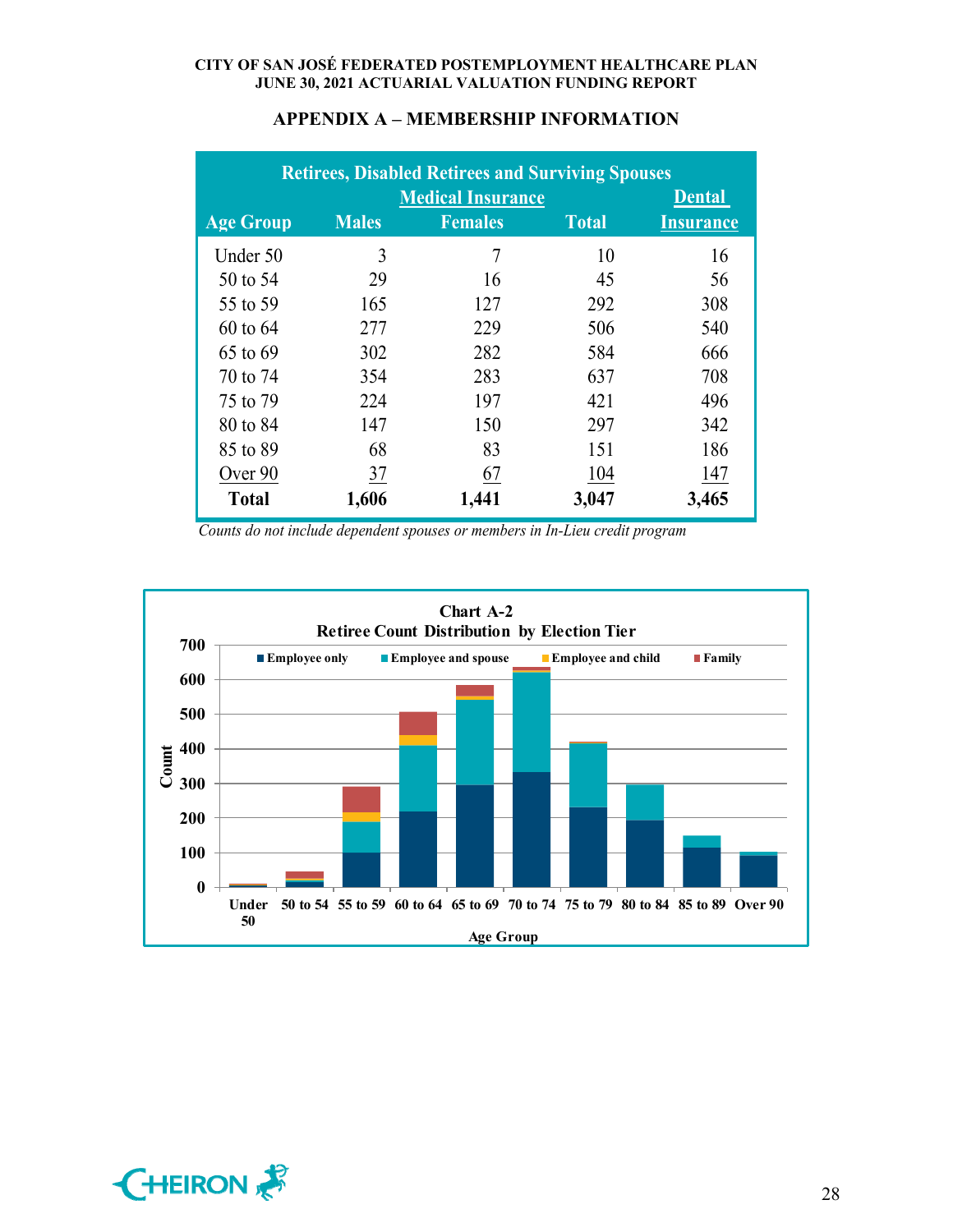| <b>APPENDIX A – MEMBERSHIP INFORMATION</b> |  |  |
|--------------------------------------------|--|--|
|--------------------------------------------|--|--|

| <b>Medical Plan Elections as of July 1, 2021</b><br><b>Retirees &amp;</b> |                          |                |                          |  |  |
|---------------------------------------------------------------------------|--------------------------|----------------|--------------------------|--|--|
| <b>Medical Plan</b>                                                       | <b>Surviving Spouses</b> | <b>Spouses</b> | <b>Total</b>             |  |  |
| <b>Pre-Medicare Medical Plans</b>                                         |                          |                |                          |  |  |
| Kaiser DHMO                                                               | 82                       | 65             | 147                      |  |  |
| Kaiser HDHP                                                               | 80                       | 50             | 130                      |  |  |
| Kaiser \$25 Co-pay                                                        | 532                      | 344            | 876                      |  |  |
| Kaiser \$15 Co-pay (Hawaii)                                               | 3                        | 1              | 4                        |  |  |
| Kaiser \$25 Co-pay (Northwest)                                            | 7                        | 7              | 14                       |  |  |
| Anthem DHMO                                                               | 8                        | 3              | 11                       |  |  |
| Anthem Select \$20 Co-pay                                                 | 63                       | 31             | 94                       |  |  |
| Anthem Traditional \$20 Co-pay                                            | $\Omega$                 | $\theta$       | $\theta$                 |  |  |
| Anthem HDHP                                                               | 43                       | 29             | 72                       |  |  |
| Anthem Select PPO                                                         | 29                       | 9              | 38                       |  |  |
| Anthem Classic PPO                                                        | $\underline{6}$          | $\overline{1}$ | $\overline{\mathcal{I}}$ |  |  |
| <b>Total</b>                                                              | 853                      | 540            | 1,393                    |  |  |
| <b>Medicare Medical Plans</b>                                             |                          |                |                          |  |  |
| Kaiser Senior Advantage                                                   | 1335                     | 497            | 1,832                    |  |  |
| Kaiser Senior Advantage (Hawaii)                                          | 4                        |                | 5                        |  |  |
| Kaiser Senior Advantage (Northwest)                                       | 25                       | 9              | 34                       |  |  |
| Anthem Medicare HMO                                                       | 15                       | 7              | 22                       |  |  |
| <b>Anthem Medicare PPO</b>                                                | 815                      | <u>304</u>     | 1,119                    |  |  |
| <b>Total</b>                                                              | 2,194                    | 818            | 3,012                    |  |  |

| <b>Current Vested Terminations*</b> |             |                  |              |  |
|-------------------------------------|-------------|------------------|--------------|--|
| <b>Age Group</b>                    | <b>Male</b> | <b>Female</b>    | <b>Total</b> |  |
| Under 45                            |             | 11               | 18           |  |
| 45 to 49                            | 20          | 31               | 51           |  |
| 50 to 54                            | 22          | 41               | 63           |  |
| 55 to 59                            | 8           | 6                | 14           |  |
| $60 \text{ to } 64$                 | 3           | $\sum_{i=1}^{n}$ | 5            |  |
| Over $65$                           |             |                  |              |  |
| <b>Total</b>                        | 60          | 92               | 152          |  |

*\* Includes term vested participants with at least 15 years of OPEB benefit service (37.5% pension multiplier)*

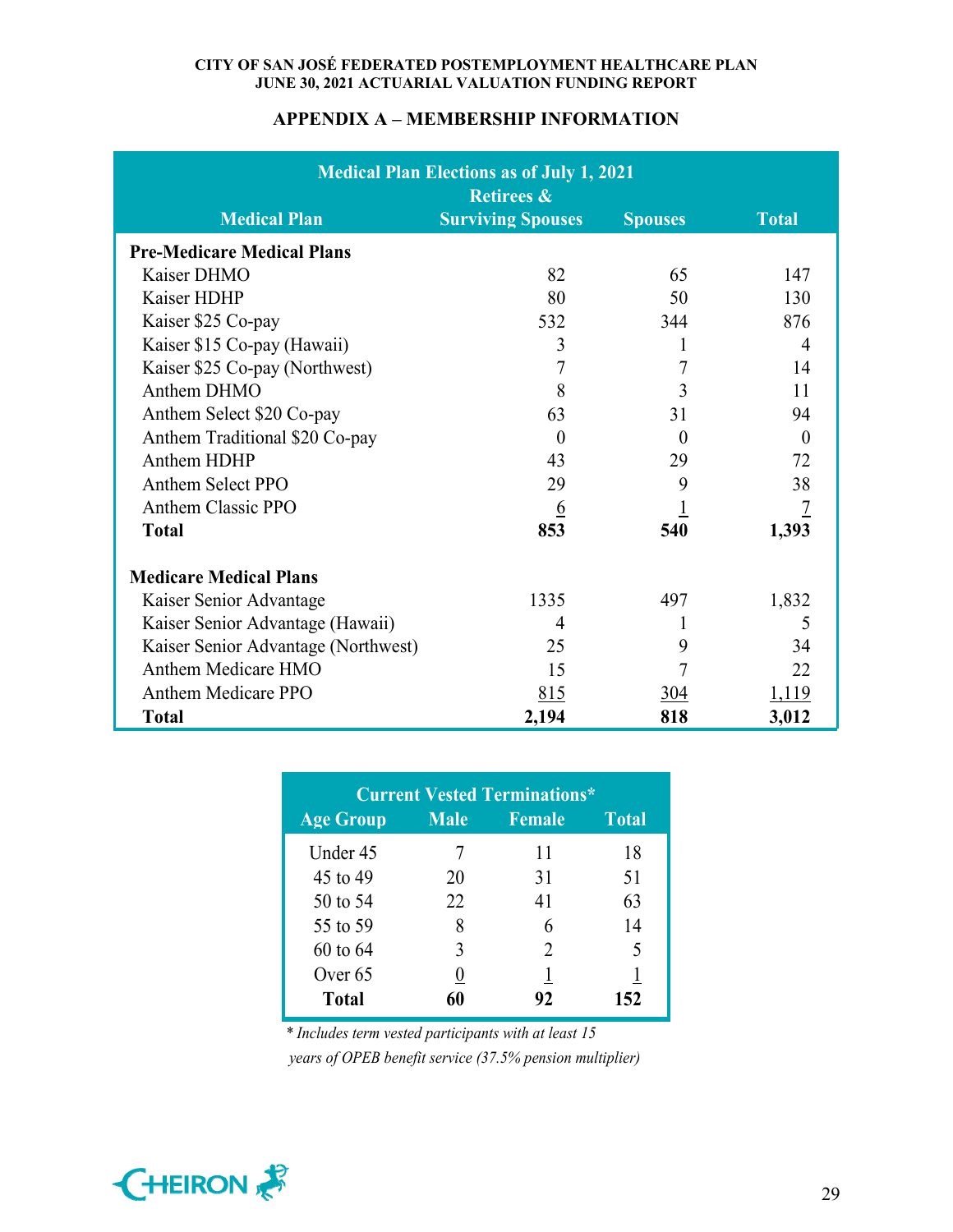## **APPENDIX B – ACTUARIAL ASSUMPTIONS AND METHODS**

# **Economic Assumptions**

The expected return on Plan assets and per person cost trend assumptions shown below were adopted by the Board of Administration with our input at the November 18, 2021 Board meeting. Please refer to the presentation for that meeting for details, including the rationale for each assumption.

## **1. Expected Return on Plan Assets**

6.00% per year. The Board expects a long-term rate of return of 6.1% based on Meketa's 20-year capital market assumptions and the System's current investment policy.

## **2. Per Person Cost Trends**

Medical trends were developed using the 2021 Society of Actuaries Long-Run Medical Cost Trend Model with the following parameters:

| Initial trend rate:                |       |
|------------------------------------|-------|
| Non-Medicare Eligible:             | 8.00% |
| Medicare Eligible:                 | 4.00% |
| Inflation:                         | 2.25% |
| Real GDP per Capita:               | 1.50% |
| <b>Excess Medical Cost Growth:</b> | 1.10% |
| Expected GDP Share in 2030:        | 20.3% |
| <b>Resistance Point:</b>           | 20.0% |
| Year limited to GDP growth:        | 2075  |

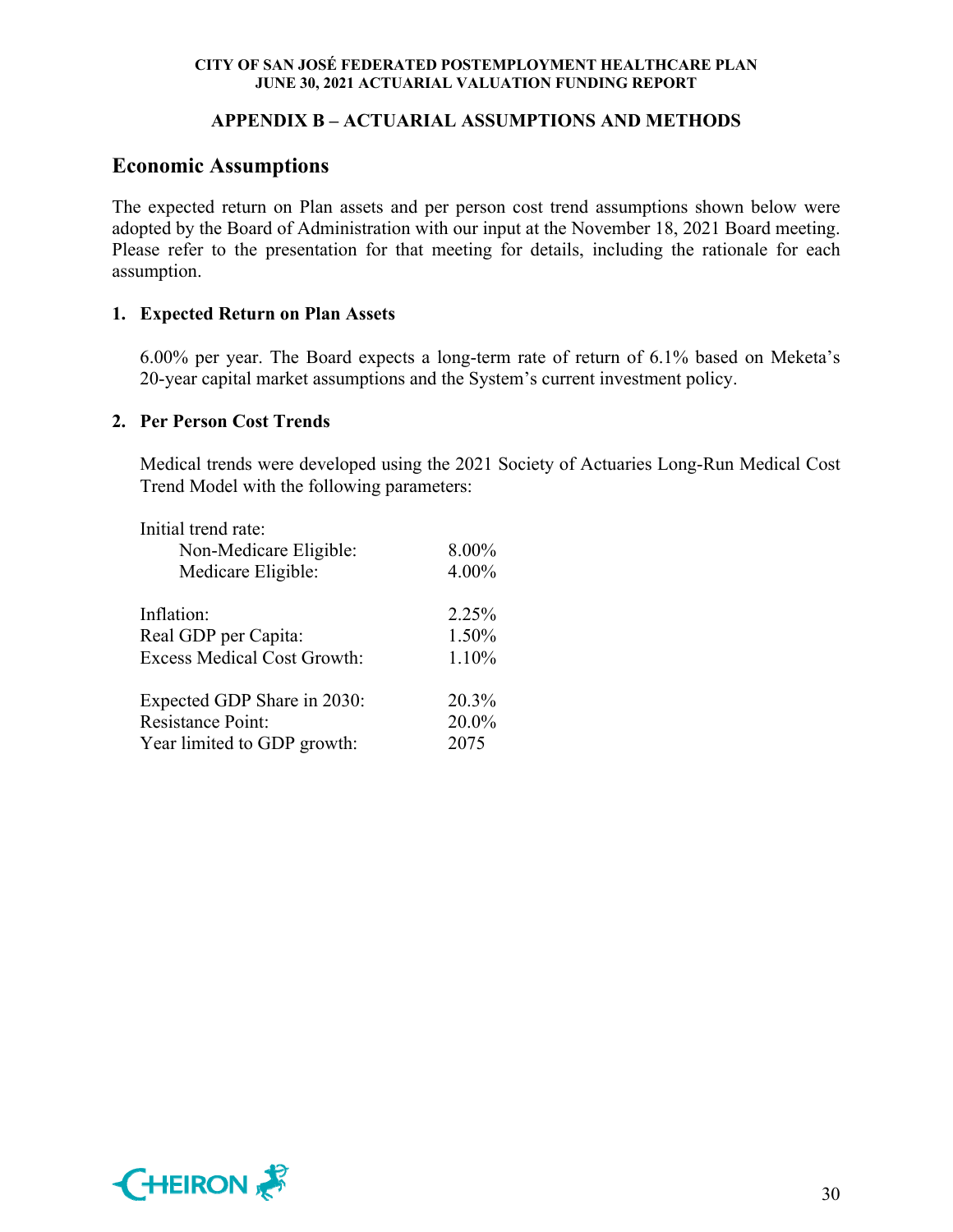### **APPENDIX B – ACTUARIAL ASSUMPTIONS AND METHODS**

| <b>Annual Increase</b> |                 |                 |               |                    |                 |                 |               |
|------------------------|-----------------|-----------------|---------------|--------------------|-----------------|-----------------|---------------|
| <b>Fiscal Year</b>     | Pre-            | <b>Medicare</b> |               | <b>Fiscal Year</b> | Pre-            | <b>Medicare</b> |               |
| <b>Beginning</b>       | <b>Medicare</b> | <b>Eligible</b> | <b>Dental</b> | <b>Beginning</b>   | <b>Medicare</b> | <b>Eligible</b> | <b>Dental</b> |
| 2022                   |                 | Varies by Plan  |               | 2052               | 4.43            | 4.43            | 3.50          |
| 2023                   | 7.49%           | 4.15%           | 3.50%         | 2053               | 4.42            | 4.42            | 3.50          |
| 2024                   | 7.15            | 4.26            | 3.50          | 2054               | 4.41            | 4.41            | 3.50          |
| 2025                   | 6.80            | 4.36            | 3.50          | 2055               | 4.40            | 4.40            | 3.50          |
| 2026                   | 6.46            | 4.46            | 3.50          | 2056               | 4.40            | 4.40            | 3.50          |
| 2027                   | 6.12            | 4.57            | 3.50          | 2057               | 4.39            | 4.39            | 3.50          |
| 2028                   | 5.78            | 4.67            | 3.50          | 2058               | 4.38            | 4.38            | 3.50          |
| 2029                   | 5.44            | 4.77            | 3.50          | 2059               | 4.37            | 4.37            | 3.50          |
| 2030                   | 5.10            | 4.87            | 3.50          | 2060               | 4.36            | 4.36            | 3.50          |
| 2031                   | 4.86            | 4.86            | 3.50          | 2061               | 4.35            | 4.35            | 3.50          |
| 2032                   | 4.77            | 4.77            | 3.50          | 2062               | 4.35            | 4.35            | 3.50          |
| 2033                   | 4.73            | 4.73            | 3.50          | 2063               | 4.34            | 4.34            | 3.50          |
| 2034                   | 4.70            | 4.70            | 3.50          | 2064               | 4.33            | 4.33            | 3.50          |
| 2035                   | 4.68            | 4.68            | 3.50          | 2065               | 4.32            | 4.32            | 3.50          |
| 2036                   | 4.65            | 4.65            | 3.50          | 2066               | 4.29            | 4.29            | 3.50          |
| 2037                   | 4.63            | 4.63            | 3.50          | 2067               | 4.23            | 4.23            | 3.50          |
| 2038                   | 4.61            | 4.61            | 3.50          | 2068               | 4.17            | 4.17            | 3.50          |
| 2039                   | 4.60            | 4.60            | 3.50          | 2069               | 4.12            | 4.12            | 3.50          |
| 2040                   | 4.58            | 4.58            | 3.50          | 2070               | 4.06            | 4.06            | 3.50          |
| 2041                   | 4.56            | 4.56            | 3.50          | 2071               | 4.01            | 4.01            | 3.50          |
| 2042                   | 4.55            | 4.55            | 3.50          | 2072               | 3.96            | 3.96            | 3.50          |
| 2043                   | 4.54            | 4.54            | 3.50          | 2073               | 3.91            | 3.91            | 3.50          |
| 2044                   | 4.52            | 4.52            | 3.50          | 2074               | 3.86            | 3.86            | 3.50          |
| 2045                   | 4.51            | 4.51            | 3.50          | 2075               | 3.81            | 3.81            | 3.50          |
| 2046                   | 4.50            | 4.50            | 3.50          | 2076               | 3.78            | 3.78            | 3.50          |
| 2047                   | 4.49            | 4.49            | 3.50          | 2077               | 3.78            | 3.78            | 3.50          |
| 2048                   | 4.47            | 4.47            | 3.50          | $2078+$            | 3.78            | 3.78            | 3.50          |
| 2049                   | 4.46            | 4.46            | 3.50          |                    |                 |                 |               |
| 2050                   | 4.45            | 4.45            | 3.50          |                    |                 |                 |               |
| 2051                   | 4.44            | 4.44            | 3.50          |                    |                 |                 |               |

The table above shows the trend increases on a fiscal year basis; premium rates change on a calendar year basis. For the fiscal year beginning July 1, 2022, the trend was developed using actual calendar year 2022 premiums and a trend assumption for calendar year 2023. The trend factors vary by plan as shown in the table below.

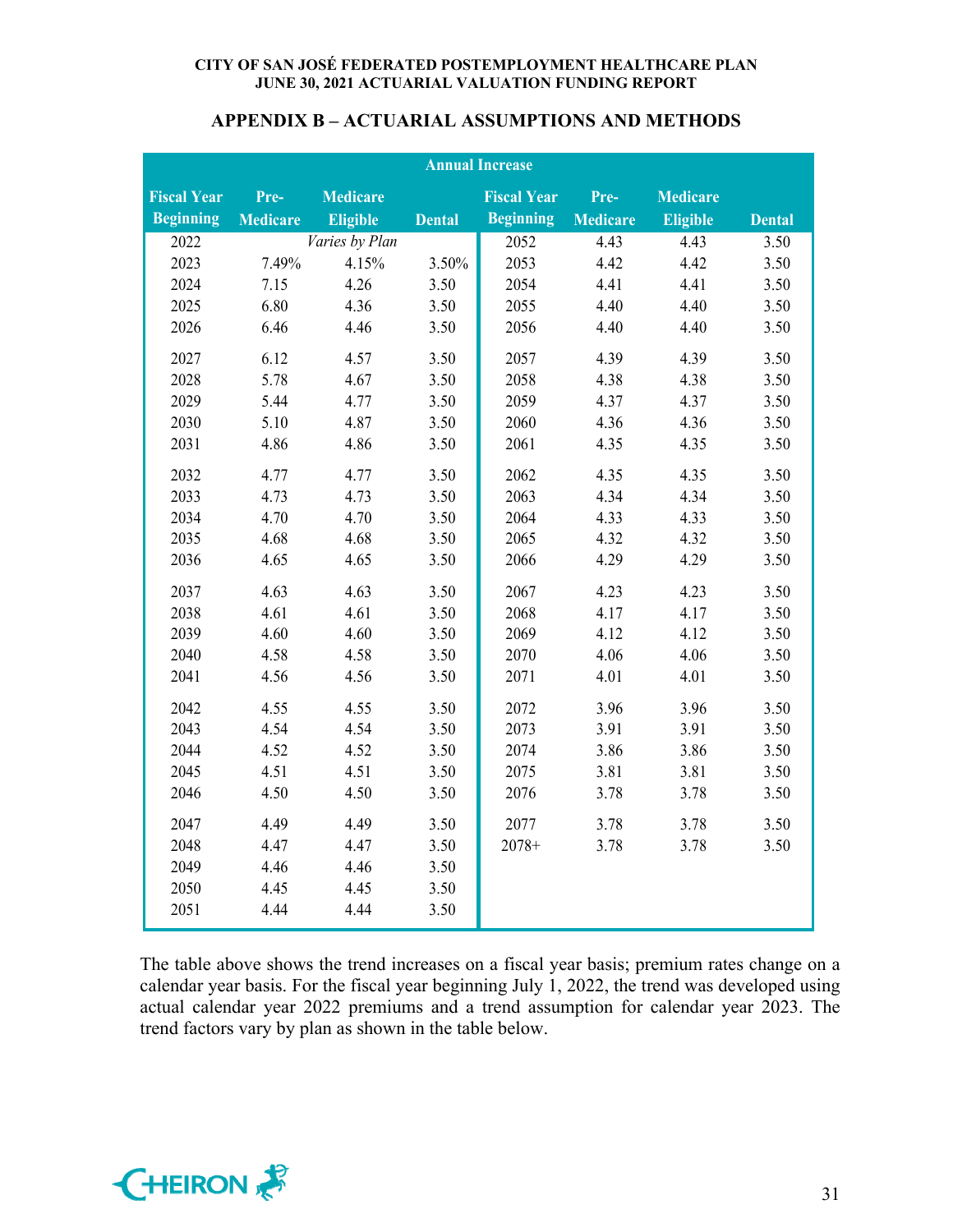|                             | <b>FY Beginning</b> |
|-----------------------------|---------------------|
| Plan                        | 2022 Trend          |
|                             |                     |
| Pre-Medicare                |                     |
| Kaiser Plans                | 3.59%               |
| Anthem HMO Plans            | $-0.91%$            |
| Anthem High Deductible Plan | 12.84%              |
| Anthem PPO Plans            | 12.84%              |
|                             |                     |
| Medicare                    |                     |
| Kaiser Plan                 | 1.67%               |
| Anthem HMO Plan             | 1.82%               |
| Anthem PPO Plan             | 0.43%               |
|                             |                     |
| Dental                      |                     |
| HMO Plan                    | 1.76%               |
| PPO Plan                    | $-7.69%$            |

## **APPENDIX B – ACTUARIAL ASSUMPTIONS AND METHODS**

Deductibles, Co-payments, Out-of-Pocket Maximums, and Annual Maximum (where applicable) are assumed to increase at the above trend rates.

# **3. Changes Since Last Valuation**

The per-person cost trends were updated.

The discount rate assumption was lowered from 6.25% to 6.00%.

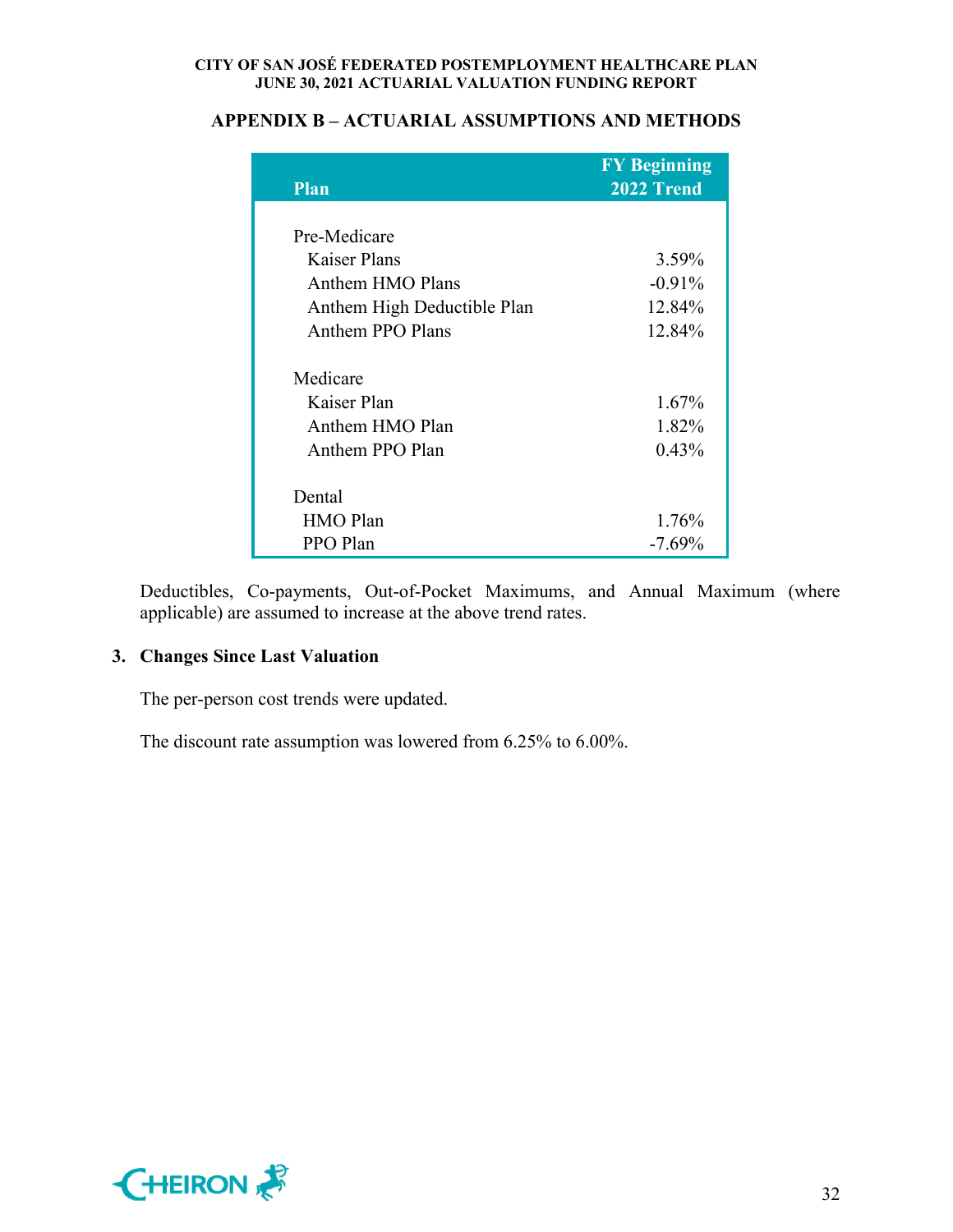# **APPENDIX B – ACTUARIAL ASSUMPTIONS AND METHODS**

# **Demographic Assumptions**

The OPEB assumptions were adopted by the Board of Administration at the November 18, 2021 Board meeting based on our recommendations. The demographic assumptions shared with the pension plan shown below were adopted at the November 21, 2019 Board meeting based on recommendations from our experience study covering Plan experience through June 30, 2019. Please refer to the full experience study report for details, including the rationale for each assumption.

## **1. Salary Increase Rate**

Wage inflation component: 3.00%

In addition, the following merit component is added based on an individual member's years of service.

| <b>Salary Merit Increases</b> |                        |                         |                        |  |
|-------------------------------|------------------------|-------------------------|------------------------|--|
| <b>Years of Service</b>       | <b>Merit/Longevity</b> | <b>Years of Service</b> | <b>Merit/Longevity</b> |  |
|                               | 3.75%                  | 8                       | 1.00                   |  |
|                               | 3.00                   |                         | 0.85                   |  |
|                               | 2.50                   | 10                      | 0.70                   |  |
|                               | 2.15                   | 11                      | 0.55                   |  |
|                               | 1.85                   | 12                      | 0.45                   |  |
|                               | 1.60                   | 13                      | 0.30                   |  |
|                               | 1.40                   | 14                      | 0.20                   |  |
|                               | 1.20                   | $15+$                   | 0.10                   |  |

# **2. Rates of Termination**

Rates of termination are show in the following table.

| <b>Rates of Termination</b> |                         |                         |                         |  |
|-----------------------------|-------------------------|-------------------------|-------------------------|--|
| <b>Years of Service</b>     | <b>Termination Rate</b> | <b>Years of Service</b> | <b>Termination Rate</b> |  |
|                             | 15.00%                  |                         | 5.50                    |  |
|                             | 12.75                   |                         | 4.75                    |  |
|                             | 11.75                   | 10                      | 4.25                    |  |
|                             | 10.75                   |                         | 4.00                    |  |
|                             | 9.75                    | 12                      | 3.75                    |  |
|                             | 8.75                    | 13                      | 3.50                    |  |
|                             | 7.75                    | 14                      | 3.25                    |  |
|                             | 6.50                    |                         | 3.25                    |  |

Termination rates do not apply once a member is eligible for retirement.

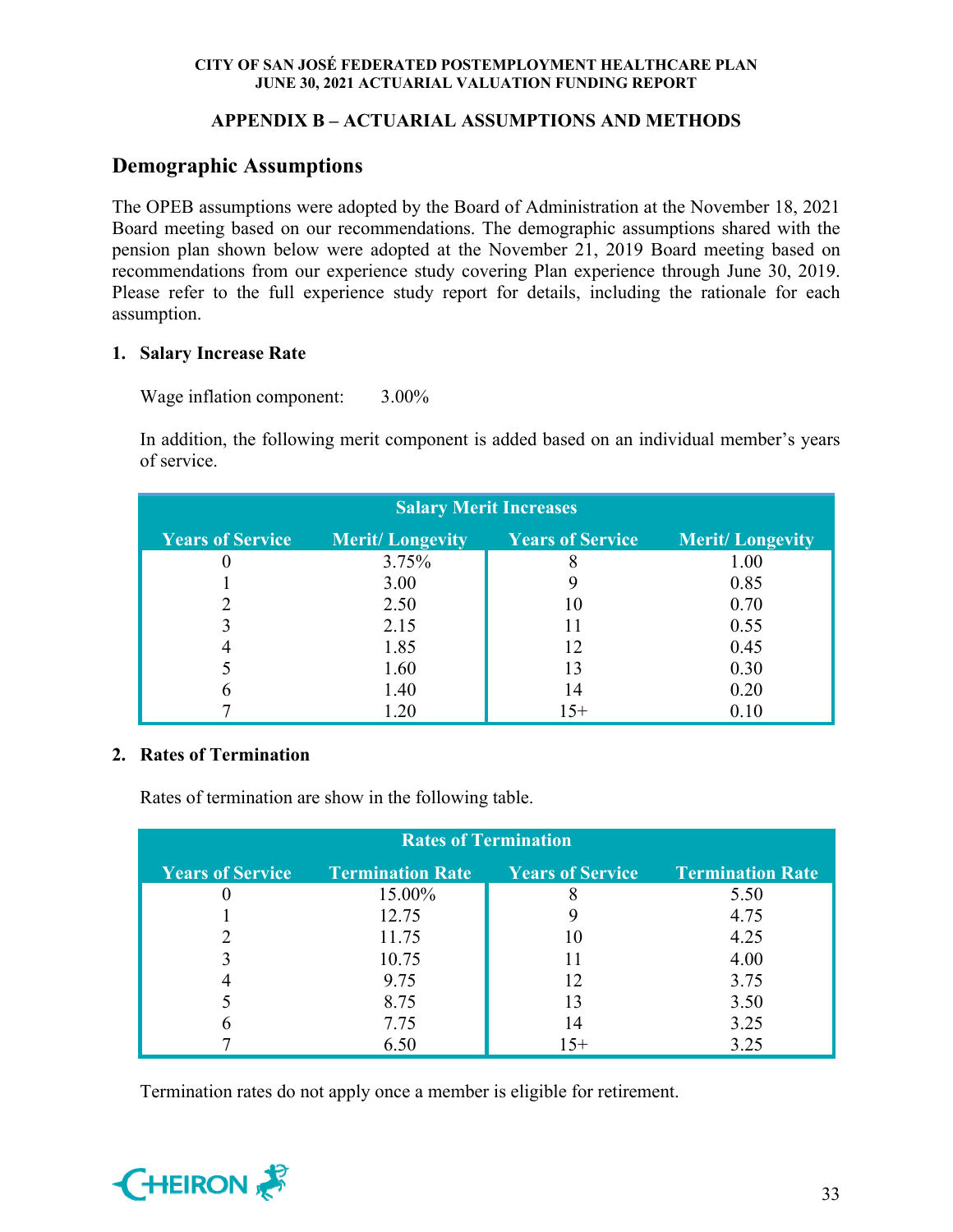## **APPENDIX B – ACTUARIAL ASSUMPTIONS AND METHODS**

## **3. Rates of Refund**

## Tier 1:

Rates of vested terminated employees electing a refund of contributions are shown in the following table.

| <b>Rates of Refund</b>            |                     |              |                             |  |
|-----------------------------------|---------------------|--------------|-----------------------------|--|
| <b>Years of</b><br><b>Service</b> | <b>Under Age 35</b> | Ages 35 - 44 | Ages 45 and<br><b>Older</b> |  |
| $0 - 4$                           | 100.00%             | 100.00%      | 100.00%                     |  |
| 5                                 | 25.00               | 15.00        | 18.00                       |  |
| 6                                 | 20.00               | 12.50        | 15.00                       |  |
| 7                                 | 20.00               | 10.00        | 12.00                       |  |
| 8                                 | 20.00               | 10.00        | 9.00                        |  |
| 9                                 | 20.00               | 10.00        | 6.00                        |  |
| 10                                | 20.00               | 10.00        | 3.00                        |  |
| 11                                | 17.50               | 10.00        | 0.00                        |  |
| 12                                | 15.00               | 10.00        | 0.00                        |  |
| 13                                | 10.00               | 10.00        | 0.00                        |  |
| 14                                | 10.00               | 7.50         | 0.00                        |  |
| 15                                | 10.00               | 5.00         | 0.00                        |  |
| 16                                | 10.00               | 2.50         | 0.00                        |  |
| $17 +$                            | 10.00               | 0.00         | 0.00                        |  |

# Tier 2:

Vested terminated employees are expected to take a refund if it exceeds the actuarial present value of their deferred benefit payment.

# **4. Deferred Vested Member Retirement Age**

Tier 1 terminated vested members are assumed to retire at age 57 and Tier 2 terminated vested members are assumed to retire at age 62.

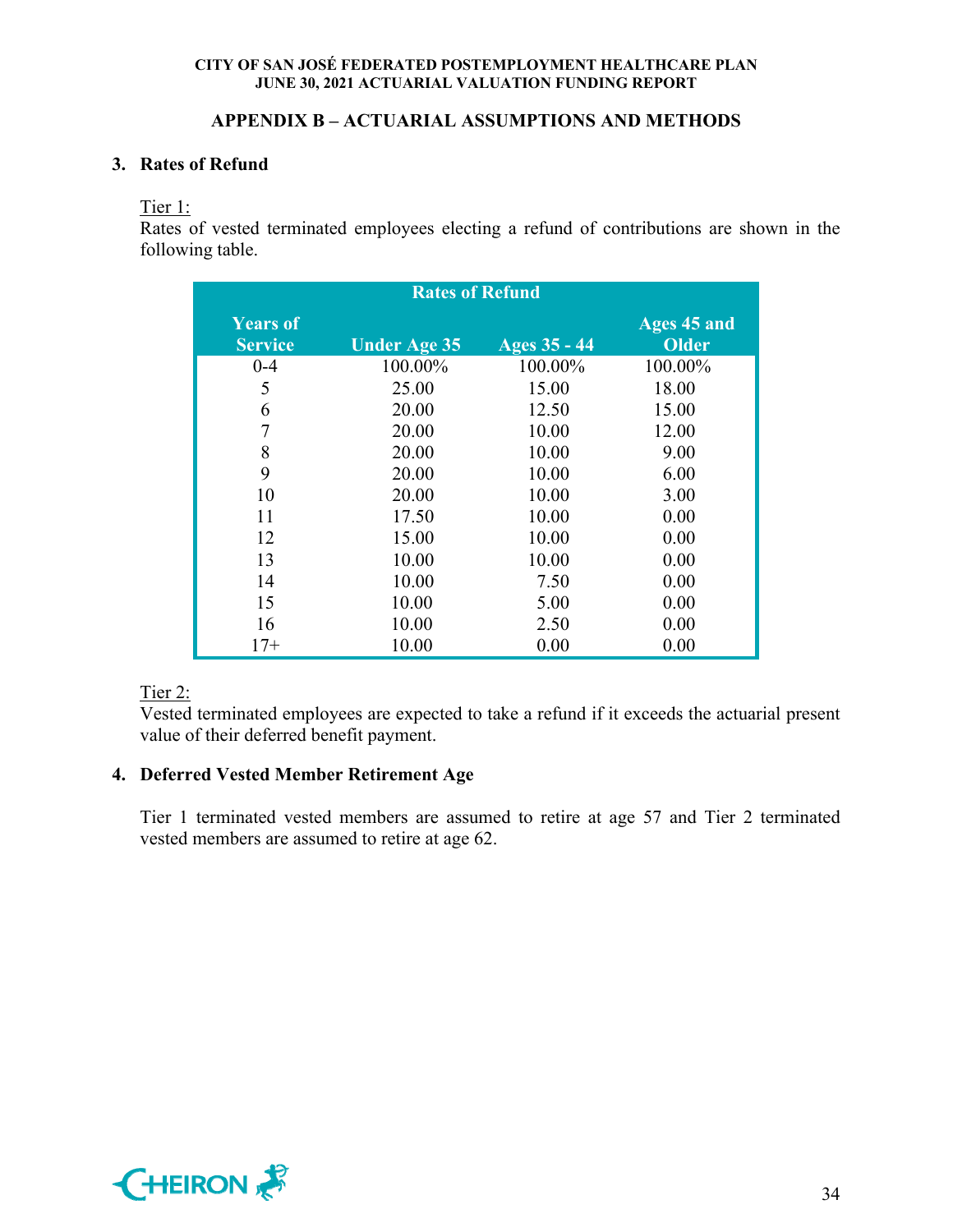## **APPENDIX B – ACTUARIAL ASSUMPTIONS AND METHODS**

## **5. Retirement Rates**

Rates of retirement for Tier 1 members are based on age according to the following table – Tier 1.

| <b>Tier 1</b><br><b>Rates of Retirement by Age and Service</b> |                                         |                                                                                      |                                       |  |
|----------------------------------------------------------------|-----------------------------------------|--------------------------------------------------------------------------------------|---------------------------------------|--|
| Age                                                            | <b>Less than 15 Years</b><br>of Service | <b>15 or more Years</b><br>of Service and less<br>than 30 Years of<br><b>Service</b> | <b>30 or more Years</b><br>of Service |  |
| 50                                                             | $0.0\%$                                 | $0.0\%$                                                                              | 70.0%                                 |  |
| 51                                                             | 0.0                                     | 0.0                                                                                  | 70.0                                  |  |
| 52                                                             | 0.0                                     | 0.0                                                                                  | 70.0                                  |  |
| 53                                                             | 0.0                                     | 0.0                                                                                  | 70.0                                  |  |
| 54                                                             | 0.0                                     | 0.0                                                                                  | 70.0                                  |  |
| 55                                                             | 10.0                                    | 35.0                                                                                 | 50.0                                  |  |
|                                                                |                                         |                                                                                      |                                       |  |
| 56                                                             | 10.0                                    | 20.0                                                                                 | 45.0                                  |  |
| 57                                                             | 10.0                                    | 20.0                                                                                 | 40.0                                  |  |
| 58                                                             | 5.0                                     | 15.0                                                                                 | 35.0                                  |  |
| 59                                                             | 5.0                                     | 15.0                                                                                 | 30.0                                  |  |
| 60                                                             | 5.0                                     | 15.0                                                                                 | 30.0                                  |  |
| 61                                                             | 10.0                                    | 20.0                                                                                 | 30.0                                  |  |
| 62                                                             | 15.0                                    | 20.0                                                                                 | 30.0                                  |  |
| 63                                                             | 20.0                                    | 20.0                                                                                 | 30.0                                  |  |
| 64                                                             | 20.0                                    | 20.0                                                                                 | 30.0                                  |  |
| 65                                                             | 20.0                                    | 20.0                                                                                 | 30.0                                  |  |
| 66                                                             | 25.0                                    | 30.0                                                                                 | 30.0                                  |  |
| 67                                                             | 25.0                                    | 35.0                                                                                 | 30.0                                  |  |
| 68                                                             | 25.0                                    | 35.0                                                                                 | 30.0                                  |  |
| 69                                                             | 25.0                                    | 35.0                                                                                 | 30.0                                  |  |
| 70 & over                                                      | 100.0                                   | 100.0                                                                                | 100.0                                 |  |

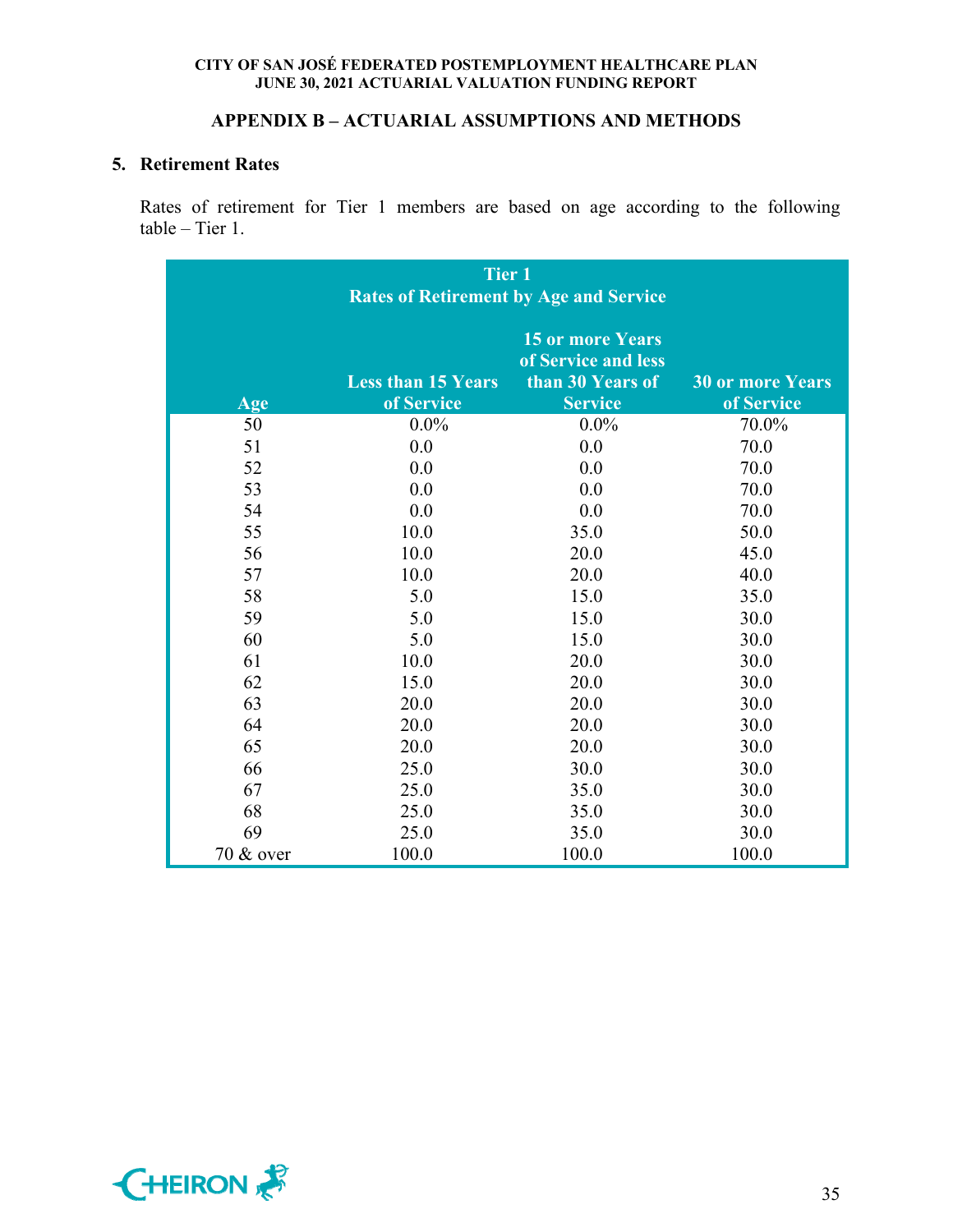#### **APPENDIX B – ACTUARIAL ASSUMPTIONS AND METHODS**

Rates of retirement for Tier 2 members are based on age according to the following table – Tier 2. These rates are based on CalPERS retirement rates for its 2.0% at age 62 formula with adjustments based on professional judgment for differences between the CalPERS benefits and the benefits provided to Tier 2 members.

| <b>Tier 2</b><br><b>Rates of Retirement by Age and Service</b> |                         |           |           |           |          |  |
|----------------------------------------------------------------|-------------------------|-----------|-----------|-----------|----------|--|
|                                                                | <b>Years of Service</b> |           |           |           |          |  |
| Age                                                            | $5 - 10$                | $11 - 20$ | $21 - 25$ | $26 - 34$ | $35 +$   |  |
| 55                                                             | $3.0\%$                 | $5.0\%$   | $7.0\%$   | 10.0%     | 15.0%    |  |
| 56                                                             | $2.0\%$                 | 3.5%      | $4.0\%$   | $7.0\%$   | 10.5%    |  |
| 57                                                             | 2.5%                    | $4.5\%$   | $5.0\%$   | $8.5\%$   | 12.75%   |  |
| 58                                                             | $3.0\%$                 | $5.5\%$   | $7.0\%$   | 11.0%     | $16.5\%$ |  |
| 59                                                             | 3.5%                    | $7.0\%$   | $9.0\%$   | 13.5%     | 20.25%   |  |
| $60 - 61$                                                      | $4.0\%$                 | 8.5%      | 10.0%     | 14.5%     | 21.75%   |  |
| 62                                                             | $7.5\%$                 | 12.5%     | 17.5%     | 25.0%     | 100.0%   |  |
| $63 - 69$                                                      | $5.0\%$                 | $10.0\%$  | 15.0%     | 25.0%     | 100.0%   |  |
| $70 \&$ over                                                   | 100.0%                  | 100.0%    | 100.0%    | 100.0%    | 100.0%   |  |

## **6. Disability Rates**

Disability rates are equal to the 0.973 times the CalPERS 2017 non-industrial disability incidence rates for miscellaneous state agencies, blended 55% male and 45% female. Sample disability rates of active members are provided in the following table.

| <b>Rates of Disability at Selected Ages</b> |                   |  |  |
|---------------------------------------------|-------------------|--|--|
| Age                                         | <b>Disability</b> |  |  |
| 25                                          | 0.0272            |  |  |
| 30                                          | 0.0303            |  |  |
| 35                                          | 0.0613            |  |  |
| 40                                          | 0.1366            |  |  |
| 45                                          | 0.2519            |  |  |
| 50                                          | 0.3240            |  |  |
| 55                                          | 0.2631            |  |  |
|                                             | 0.2191            |  |  |

45% of disabilities are assumed to be duty related, and 55% are assumed to be non-duty related.

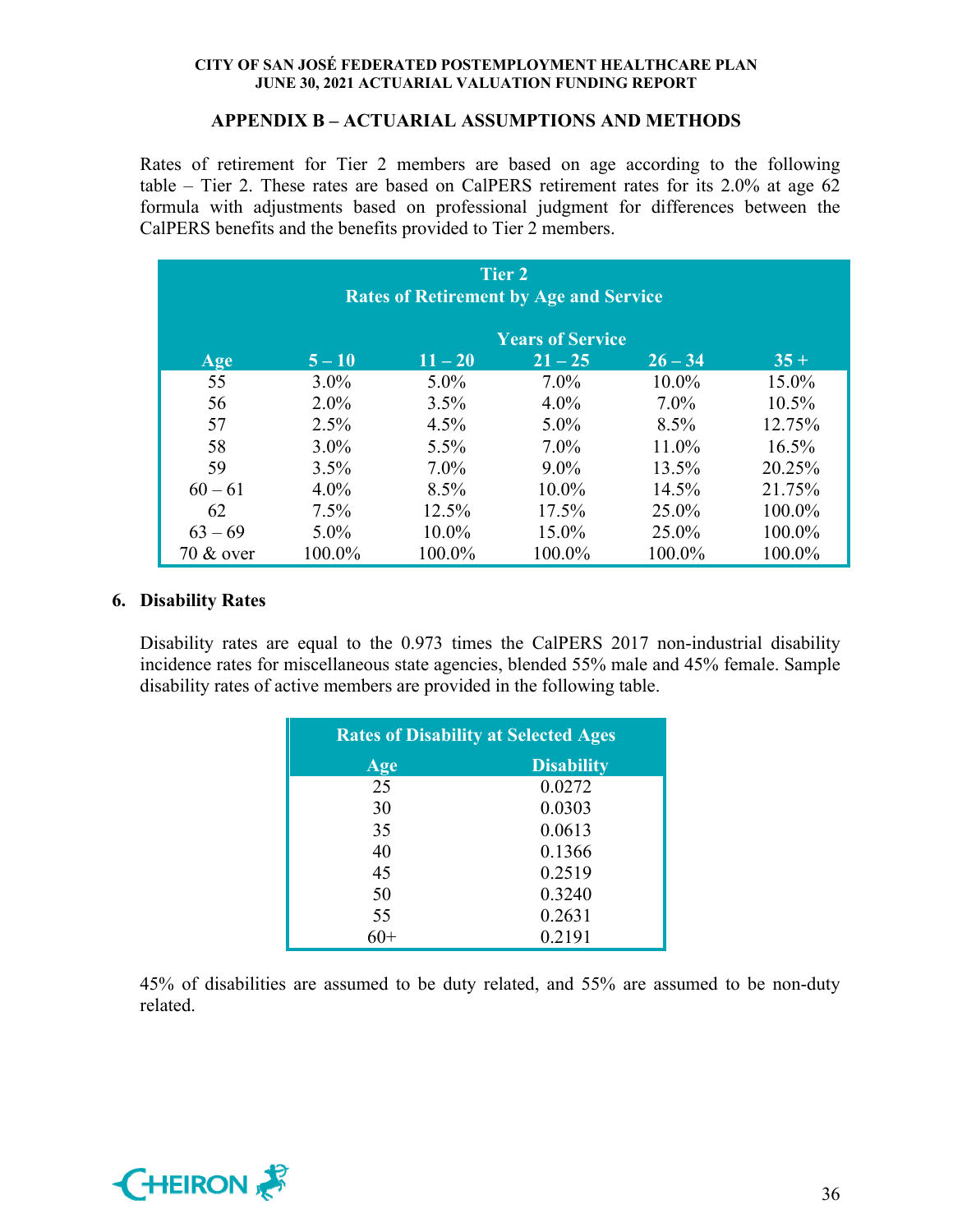## **APPENDIX B – ACTUARIAL ASSUMPTIONS AND METHODS**

## **7. Base Rates of Mortality**

Base mortality rates are based on the sex-distinct employee and retiree mortality tables shown below.

|                                     | <b>Base Mortality Tables</b>                                                                          |                                                                                                       |  |  |  |
|-------------------------------------|-------------------------------------------------------------------------------------------------------|-------------------------------------------------------------------------------------------------------|--|--|--|
| Category                            | <b>Male</b>                                                                                           | <b>Female</b>                                                                                         |  |  |  |
| <b>Healthy</b><br>Annuitant         | 0.995 times the 2010 Public General<br>Mortality Table (PubG-2010) for<br><b>Healthy Retirees</b>     | 0.960 times the 2010 Public General<br>Mortality Table (PubG-2010)<br>for<br><b>Healthy Retirees</b>  |  |  |  |
| <b>Healthy</b><br>Non-<br>Annuitant | 0.992 times the 2010 Public General<br>Mortality Table (PubG-2010)<br>for<br><b>Healthy Employees</b> | 1.084 times the 2010 Public General<br>Mortality Table (PubG-2010)<br>for<br><b>Healthy Employees</b> |  |  |  |
| <b>Disabled</b><br>Annuitant        | <b>CalPERS</b><br>2009<br>1.051<br>the<br>times<br><b>Ordinary Disability Mortality Table</b>         | <b>CalPERS</b><br>0.991<br>the.<br>2009<br>times<br><b>Ordinary Disability Mortality Table</b>        |  |  |  |

## **8. Rates of Mortality Improvement**

Future mortality improvements are reflected by applying the most recent projection scale issued by the Society of Actuaries on a generational basis from the base year of 2010 for the Pub2010 tables and 2009 for the CalPERS tables. The projection scale used for the June 30, 2021 valuation is MP-2021.

## **9. Married Percentage**

| <b>Percentage Married</b> |     |  |  |  |  |  |
|---------------------------|-----|--|--|--|--|--|
| Percentage<br>Gender      |     |  |  |  |  |  |
| Males                     | 80% |  |  |  |  |  |
| Females                   | 60% |  |  |  |  |  |

## **10. Percent of Future Retirees Electing Coverage Versus In-Lieu Credits**

Upon retirement, members are assumed to elect coverage or enter the In-Lieu credit program according to the following table.

| <b>Future Retiree Participation</b>                       |               |            |  |  |  |  |
|-----------------------------------------------------------|---------------|------------|--|--|--|--|
|                                                           | Coverage      | In-Lieu    |  |  |  |  |
| <b>Active Members</b><br><b>Terminated Vested Members</b> | 80%<br>$60\%$ | 20%<br>40% |  |  |  |  |

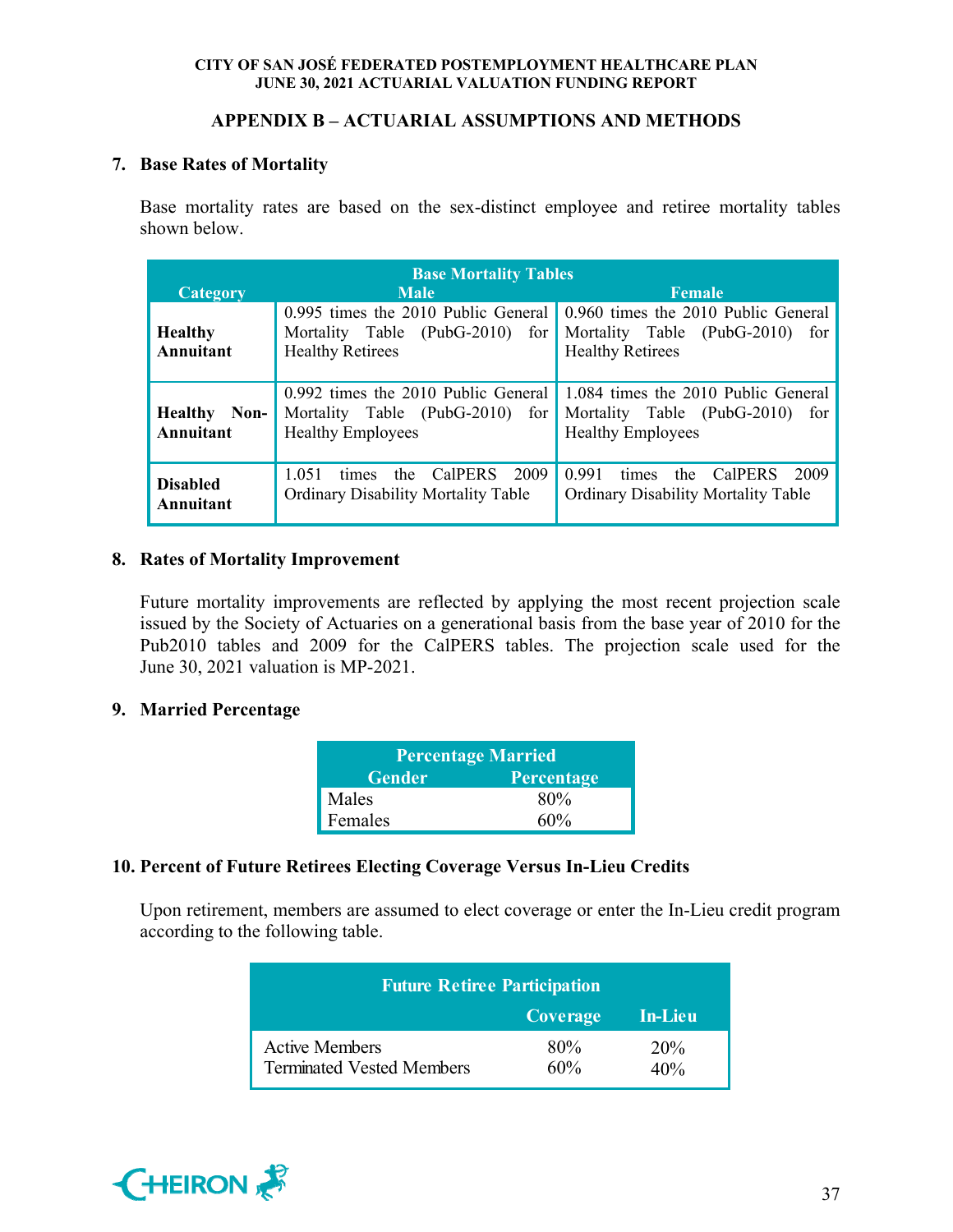## **APPENDIX B – ACTUARIAL ASSUMPTIONS AND METHODS**

## **11. Dependent Coverage Elections**

Upon retirement, members who elect coverage are assumed to cover dependents according to the following table.

| <b>Assumed Future Retiree Tier Elections</b>                                                                  |                            |                         |                              |                              |  |  |  |  |
|---------------------------------------------------------------------------------------------------------------|----------------------------|-------------------------|------------------------------|------------------------------|--|--|--|--|
| <b>Pre-Medicare</b><br><b>Medicare</b><br><b>Coverage Tier</b><br>Male Female<br><b>Female</b><br><b>Male</b> |                            |                         |                              |                              |  |  |  |  |
| Retiree Only<br>Retiree and Children<br>Retiree and Spouse<br>Retiree and Family                              | 31%<br>$4\%$<br>37%<br>28% | 55%<br>9%<br>24%<br>12% | 35%<br>$0\%$<br>65%<br>$0\%$ | 64%<br>$0\%$<br>36%<br>$0\%$ |  |  |  |  |

100% of members eligible for dental are assumed to elect spousal coverage.

## **12. In-Lieu Assumptions**

Members who elect to receive the In-Lieu credits are assumed to remain in the In-Lieu credit program for five years, after which they are assumed to elect coverage and use their In-Lieu credits. The amount of the In-Lieu credit is 25% of the subsidy for the tier of coverage for which the retiree qualifies. Future retiree medical tier qualification assumptions are provided in the following table.

| <b>Assumed Future Retiree In-Lieu Credit Tier</b>                                                                              |                            |                            |                              |                              |  |  |  |  |
|--------------------------------------------------------------------------------------------------------------------------------|----------------------------|----------------------------|------------------------------|------------------------------|--|--|--|--|
| <b>Medicare</b><br><b>Pre-Medicare</b><br><b>Female</b><br><b>Female</b><br><b>Coverage Tier</b><br><b>Male</b><br><b>Male</b> |                            |                            |                              |                              |  |  |  |  |
| Retiree Only<br>Retiree and Children<br>Retiree and Spouse<br>Retiree and Family                                               | 35%<br>$0\%$<br>20%<br>45% | 35%<br>$0\%$<br>20%<br>45% | 55%<br>$0\%$<br>45%<br>$0\%$ | 55%<br>$0\%$<br>45%<br>$0\%$ |  |  |  |  |

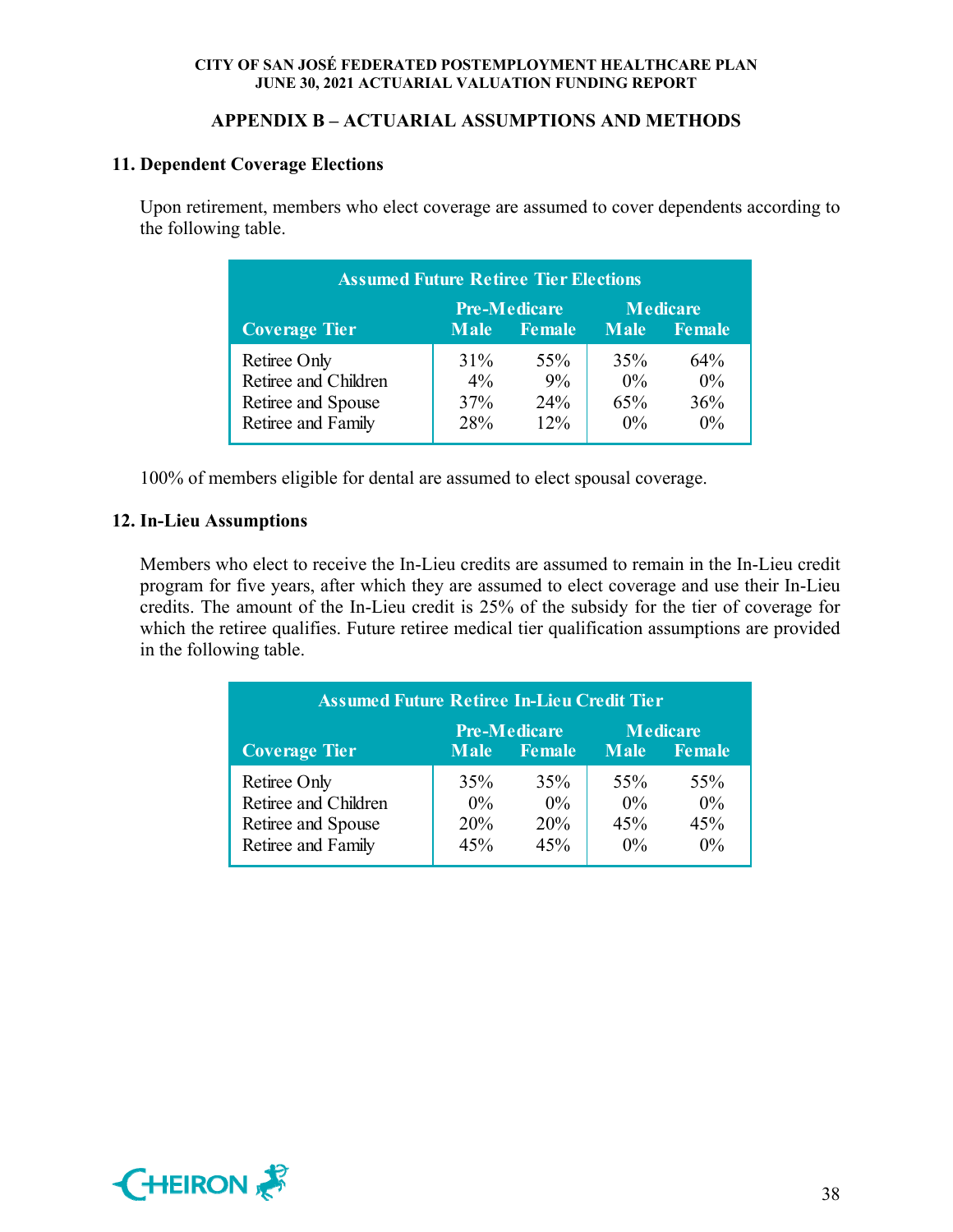## **APPENDIX B – ACTUARIAL ASSUMPTIONS AND METHODS**

## **13. Health Plan Election**

Retirees who are not yet age 65 are assumed to be eligible for Medicare when they reach age 65 and are assumed to enroll in the Medicare-eligible plan corresponding to their current Pre-Medicare plan election. Future retirees are assumed to elect plans in the proportion shown in the following table.

| <b>Assumed Plan Elections for Future Retirees*</b> |            |                                        |            |  |  |  |
|----------------------------------------------------|------------|----------------------------------------|------------|--|--|--|
|                                                    | % Electing |                                        | % Electing |  |  |  |
| <b>Pre-Medicare Medical Plans</b>                  |            | <b>Medicare-Eligible Medical Plans</b> |            |  |  |  |
| Kaiser DHMO                                        | 10%        | Kaiser Senior Advantage<br>٠           | 60%        |  |  |  |
| Kaiser \$25 Co-pay                                 | 67%        | Anthem Medicare HMO<br>٠               | $1\%$      |  |  |  |
| Kaiser HDHP                                        | 8%         | Anthem Medicare PPO<br>٠               | 39%        |  |  |  |
| Anthem DHMO                                        | $1\%$      |                                        |            |  |  |  |
| Anthem Select \$20 Co-pay                          | $5\%$      |                                        |            |  |  |  |
| Anthem Traditional \$20 Co-pay                     | $1\%$      |                                        |            |  |  |  |
| Anthem HDHP PPO<br>٠                               | $3\%$      | <b>Dental Plans (All Retirees)</b>     |            |  |  |  |
| Anthem Select PPO                                  | $4\%$      | Delta Dental PPO                       | 98%        |  |  |  |
| Anthem Classic PPO                                 | $1\%$      | DeltaCare HMO<br>٠                     | $2\%$      |  |  |  |

*\* Eligible for coverage and elect coverage*

The Anthem \$20 Copay Traditional HMO plan was added effective January 1, 2022.

## **14. Voluntary Employees' Beneficiary Association Balance Drawdown**

Members are assumed to draw down their VEBA balances by the blended active and retiree member plus spouse premium, without factoring in the lowest cost premium, and increased by a factor of 1.5 to estimate the adjustment from a blended active and retiree premium to a retiree only premium.

## **15. Dependent Age**

For current retirees, actual spouse date of birth was used when available. For future retirees, male retirees are assumed to be three years older than their partner, and female retirees are assumed to be two years younger than their partner.

## **16. Administrative Expenses**

\$90 per member for FYE 2023, increasing at the wage inflation assumption of 3.00% per annum.

## **17. Changes Since Last Valuation**

Plan elections assumptions and the administrative expense assumption were updated.

The assumed rate of mortality improvement was updated from MP-2020 to MP-2021.

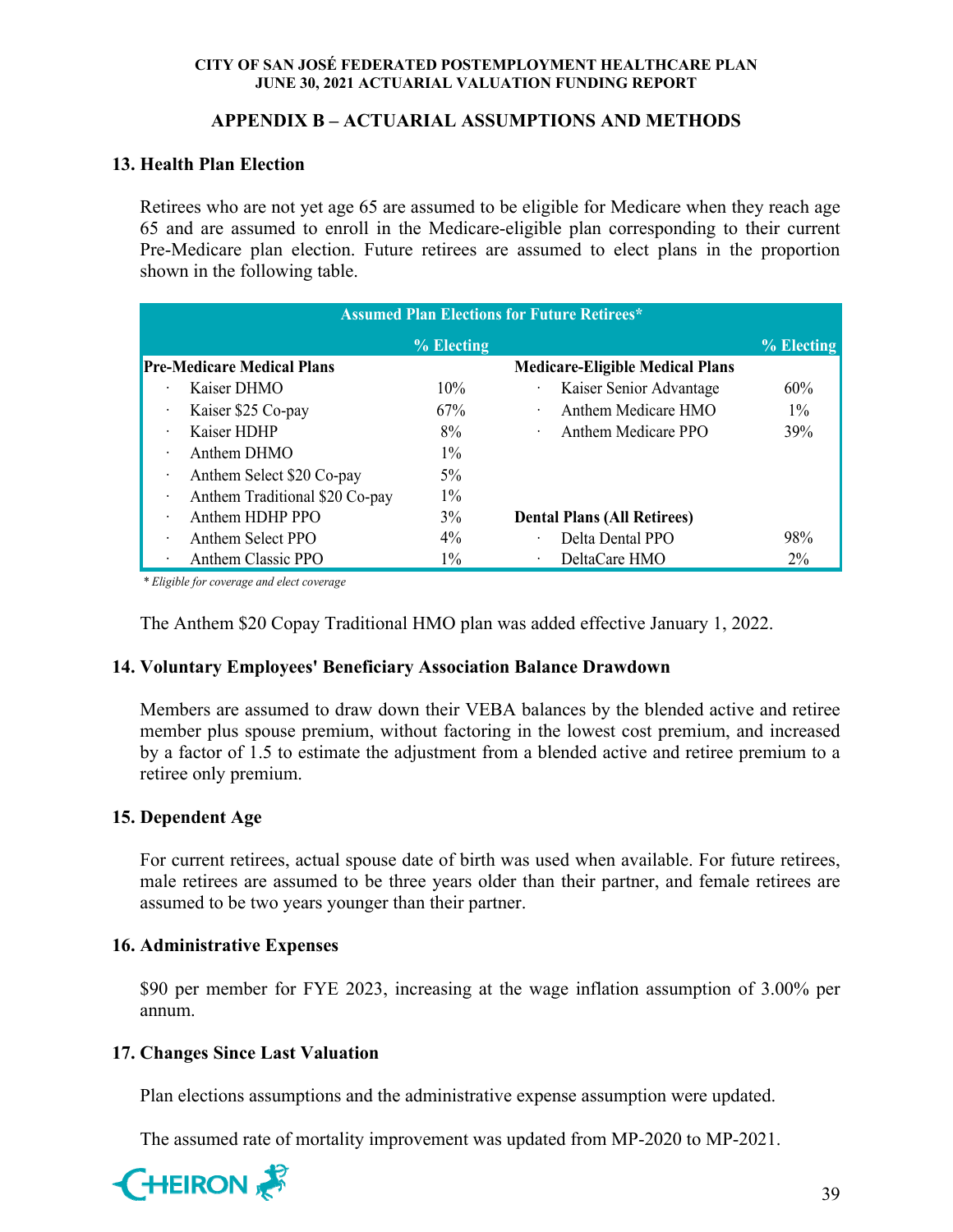# **APPENDIX B – ACTUARIAL ASSUMPTIONS AND METHODS**

# **Claim and Expense Assumptions**

The claim and expense assumptions shown below were adopted by the Board of Administration at the November 18, 2021 Board meeting based upon our recommendations.

The claims costs are based on the fully insured premiums charged to the City for the active and retiree population in 2021 and 2022. For non-Medicare adults, the premiums for each coverage tier (retiree only, retiree plus spouse, retiree plus child(ren) and retiree plus family) were blended based on enrollment data for the 2021 calendar year. The same process was used for Medicare adults, except only Medicare-eligible retirees were included. The resulting per person per month (PPPM) cost was then adjusted using age curves. The pre-Medicare adult claims curves were then loaded for the cost of children; the load for children decreases by retiree age since older retirees have fewer children. The impact of children on Medicare costs was assumed to be de minimis. All claims costs are developed jointly for the Federated, Police, and Fire Postemployment Healthcare Plans of the City of San José.

This report does not reflect future changes in benefits, penalties, taxes, or administrative costs that may be required as a result of the Patient Protection and Affordable Care Act of 2010, related legislation, or regulations.

## **1. Average Annual Claims and Expense Assumptions**

The following claim and expense assumptions were developed as of July 1, 2021 based on the premiums for 2021 and 2022. The explicit subsidy amount (100% of the premium for the lowest cost health plan available to active City employees) is assumed to grow based on the Pre-Medicare cost trend rates.

| <b>Sample Claims Costs - Non-Medicare Eligible</b> |               |               |                   |               |                  |               |  |  |
|----------------------------------------------------|---------------|---------------|-------------------|---------------|------------------|---------------|--|--|
|                                                    | <b>Kaiser</b> |               | <b>Anthem HMO</b> |               | <b>Anthm PPO</b> |               |  |  |
| Age                                                | <b>Male</b>   | <b>Female</b> | <b>Male</b>       | <b>Female</b> | <b>Male</b>      | <b>Female</b> |  |  |
| 40                                                 | \$10,056      | \$12,370      | \$11,610          | \$14,047      | \$14,780         | \$18,672      |  |  |
| 45                                                 | 10,291        | 12,078        | 11,653            | 13,535        | 15,607           | 18,613        |  |  |
| 50                                                 | 10,885        | 12,338        | 12,073            | 13,604        | 17,037           | 19,481        |  |  |
| 55                                                 | 12,058        | 13,082        | 13,103            | 14,182        | 19,441           | 21,164        |  |  |
| 60                                                 | 14,101        | 13,747        | 15,051            | 14,678        | 23,310           | 22,715        |  |  |
| 64                                                 | 16,605        | 13,515        | 17,525            | 14,269        | 27,868           | 22,668        |  |  |

The following tables show the claims costs for each medical plan as of the valuation date:

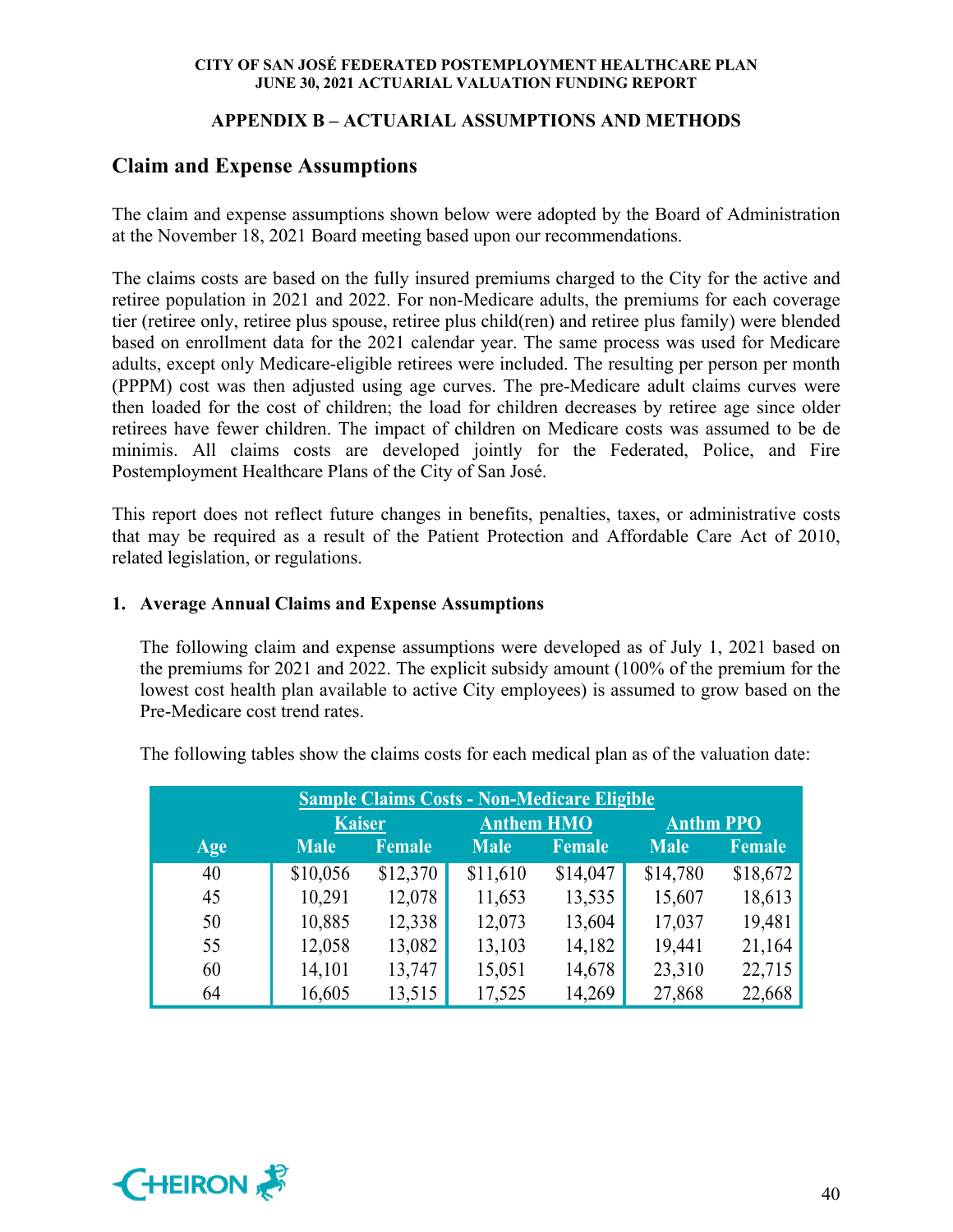| <b>Sample Claims Costs - Medicare Eligible</b> |                          |               |                   |               |                          |               |  |  |
|------------------------------------------------|--------------------------|---------------|-------------------|---------------|--------------------------|---------------|--|--|
|                                                | <b>Kaiser Senior Adv</b> |               | <b>Anthem HMO</b> |               | <b>Anthem Select PPO</b> |               |  |  |
| Age                                            | <b>Male</b>              | <b>Female</b> | <b>Male</b>       | <b>Female</b> | <b>Male</b>              | <b>Female</b> |  |  |
| 65                                             | \$2,922                  | \$2,578       | \$4,873           | \$4,299       | \$5,041                  | \$4,447       |  |  |
| 70                                             | 3,103                    | 2,628         | 5,175             | 4,383         | 5,353                    | 4,534         |  |  |
| 75                                             | 3,566                    | 2,956         | 5,948             | 4,929         | 6,153                    | 5,099         |  |  |
| 80                                             | 4,050                    | 3,352         | 6,754             | 5,590         | 6,987                    | 5,783         |  |  |
| 85                                             | 4,374                    | 3,663         | 7,294             | 6,108         | 7,546                    | 6,319         |  |  |

# **APPENDIX B – ACTUARIAL ASSUMPTIONS AND METHODS**

| <b>Sample Claims Costs - Dental</b> |               |  |  |  |
|-------------------------------------|---------------|--|--|--|
| <b>Dental Blended</b>               |               |  |  |  |
| Age                                 | <b>Unisex</b> |  |  |  |
| A 11                                | 576.46        |  |  |  |

## **2. Medicare Part D Subsidy**

Per GASB guidance, the Part D Subsidy has not been reflected in this valuation.

# **3. Medicare Part B**

All Medicare eligible retirees are assumed to participate in Medicare Part B.

# **4. Medicare Eligibility**

All retirees who turn age 65 are assumed to be eligible for Medicare.

# **5. Annual Limits**

Assumed to increase at the same rate as trend.

## **6. Lifetime Maximums**

Are not assumed to have any financial impact.

## **7. Geography**

Implicitly assumed to remain the same as current retirees.

## **8. Retiree Contributions**

Retirees pay the difference between the actual premium for the elected medical plan and the lowest cost medical plan available to active members if the retiree is eligible to receive the explicit subsidy. No retiree contributions are required for dental.

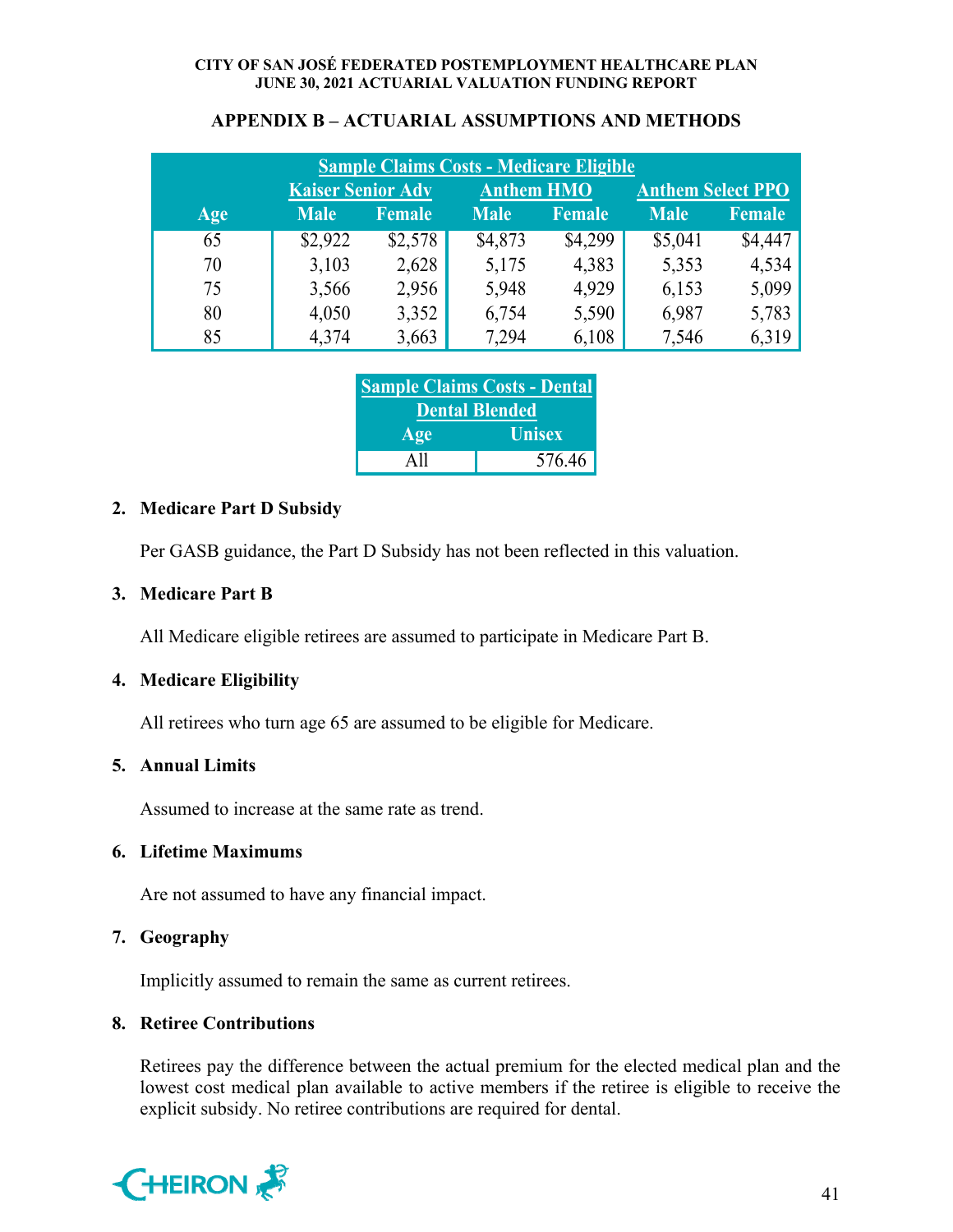## **APPENDIX B – ACTUARIAL ASSUMPTIONS AND METHODS**

#### **9. Changes Since Last Valuation**

All claims costs were updated to reflect the changes in plan premiums and the populations covered. Any implicit subsidy calculated for Medicare-eligible members is treated as an explicit subsidy reflecting additional anticipated increases in Medicare-eligible premiums attributable to the aging of the Medicare-eligible population.

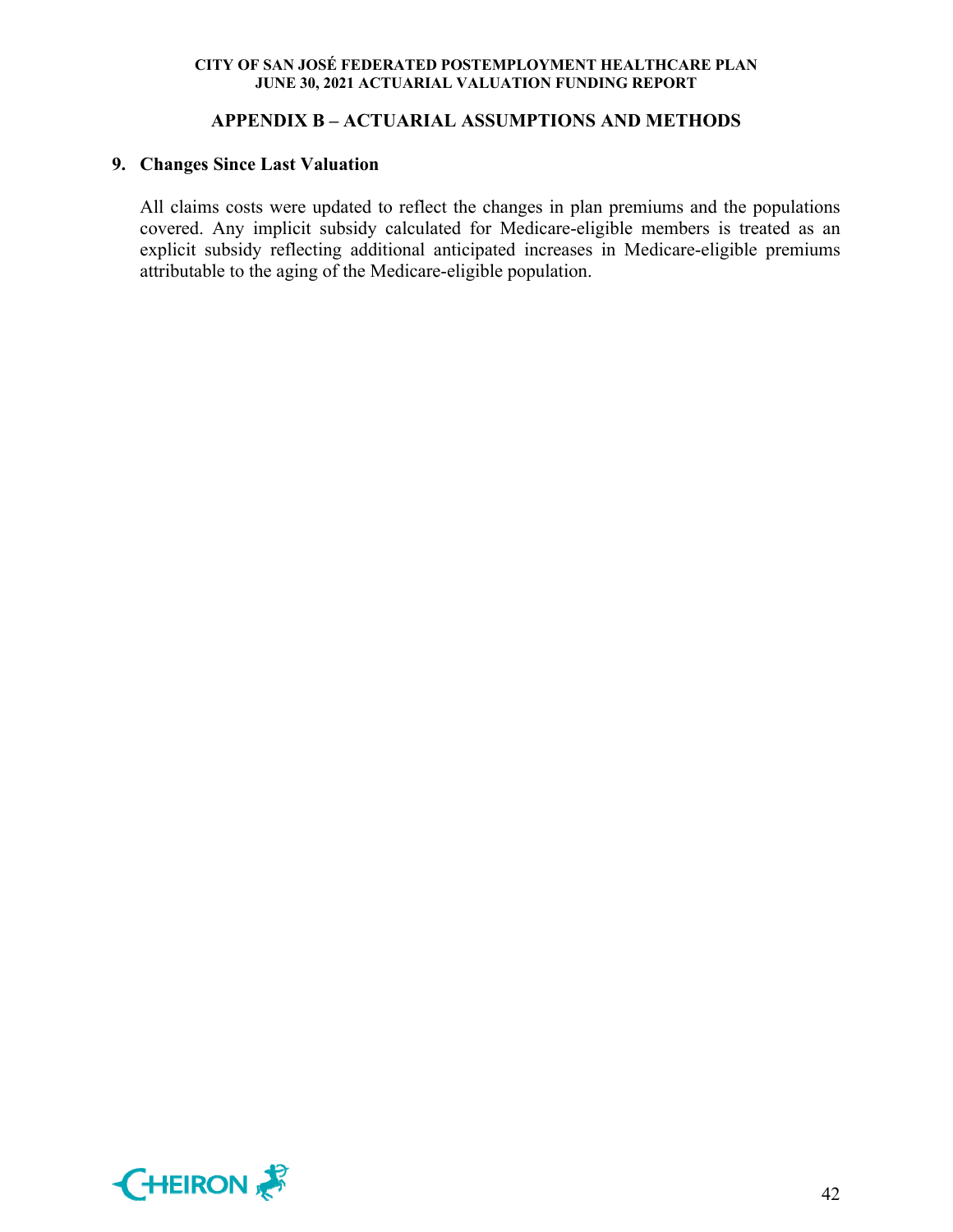# **APPENDIX B – ACTUARIAL ASSUMPTIONS AND METHODS**

# **Contribution Allocation Procedure**

The contribution allocation procedure primarily consists of an actuarial cost method, an asset smoothing method, and an amortization method as described below.

# **1. Actuarial Cost Method**

The Entry Age actuarial cost method was used for active employees, whereby the normal cost is computed as the level annual percentage of pay required to fund the retirement benefits between each member's date of hire and assumed retirement. The Actuarial Liability is the difference between the present value of future benefits and the present value of future normal costs. Or, equivalently, it is the accumulation of normal costs for all periods prior to the valuation date. The normal cost and Actuarial Liability are calculated on an individual basis. The sum of the individual amounts is the normal cost and Actuarial Liability for the Plan. The Actuarial Liability for the Plan represents the target amount of assets the Plan should have as of the valuation date according to the actuarial cost method.

## **2. Asset Valuation Method**

The Actuarial Value of Assets equals the Market Value of Assets.

# **3. Amortization Method**

The Unfunded Actuarial Liability is the difference between the Actuarial Liability and the Actuarial Value of Assets. The Unfunded Actuarial Liability as of June 30, 2017 is amortized as a level dollar amount over a closed 20-year period. All subsequent amortization bases are amortized over 20-year periods with a 3-year phase-in and phaseout.

## **4. Contributions**

The City will contribute the annual implicit subsidy as part of active employee health premiums and will prefund the explicit subsidy based on the normal cost, administrative expenses and amortization payment described above less expected employee contributions. The City has the option to limit its contribution towards the explicit subsidy to no more than 14% of total payroll.

Active members that are eligible for full benefits will contribute 7.50% of pay.

# **5. Changes Since Last Valuation**

None.

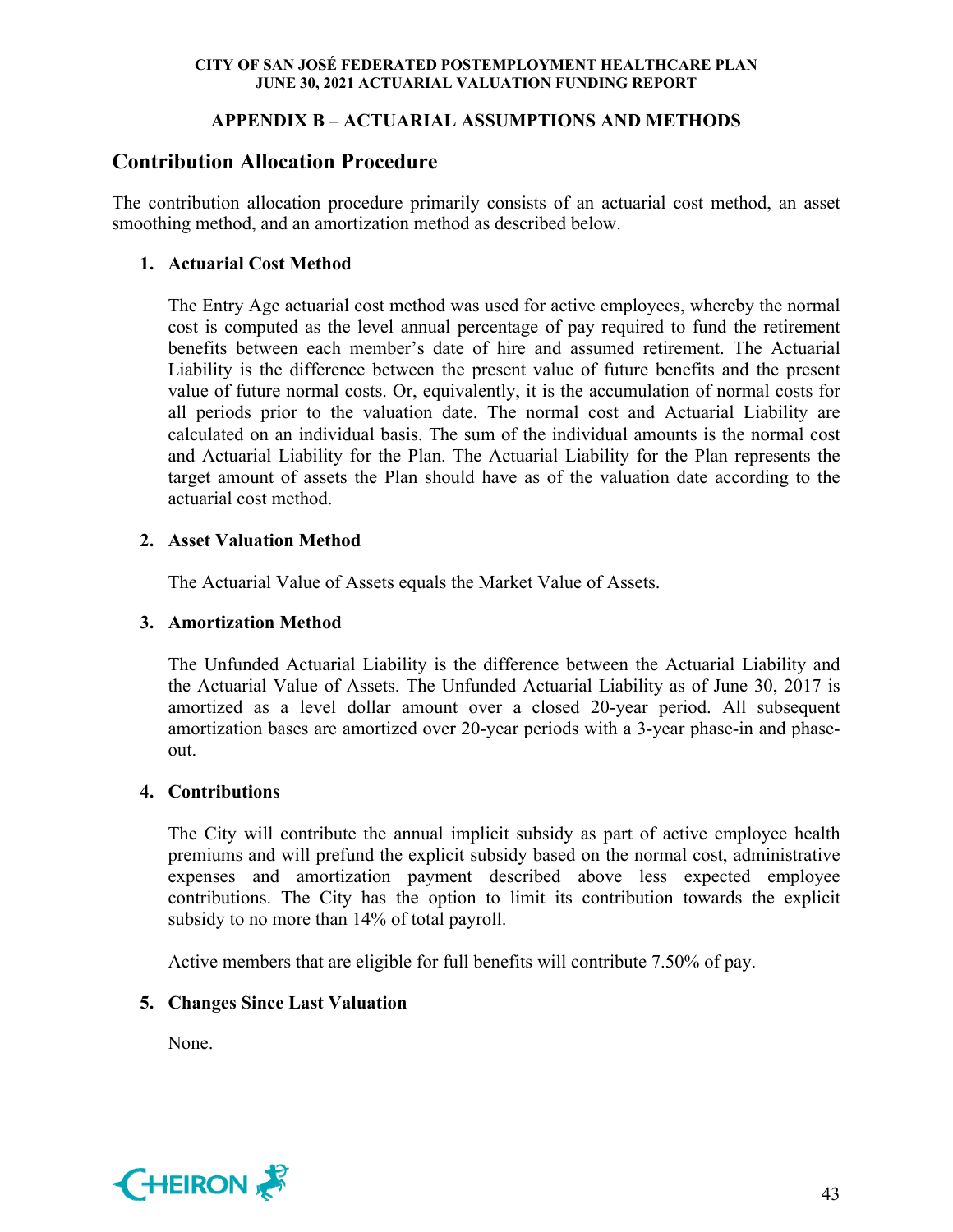# **APPENDIX C – SUMMARY OF PLAN PROVISIONS**

# **POSTEMPLOYMENT HEALTHCARE PLAN**

- **Eligibility:** Employees hired before September 2013 who did not elect to opt-in to the Voluntary Employees' Beneficiary Association (VEBA).
- **Medical:** Employees who retire (including deferred vested members) with at least 15 years of service with the City ("OPEB benefit service"), or with a monthly pension equal to at least 37.5% of final compensation, are eligible to elect medical coverage upon retirement.

Tier 1 employees (hired before September 30, 2012) are eligible for retirement at age 55 with five years of service or at any age with 30 years of service. Tier 2 employees (hired on or after September 30, 2012) are eligible for unreduced service retirement at age 65 with five years of service or reduced service retirement at age 55 with five years of service. Service credited thru reciprocity agreements counts towards an employee's required service to retire, but only service with the City counts towards the required years of service to receive OPEB benefits. Employees who retire with less than 15 years of service can elect coverage but receive no explicit subsidy.

Employees who become disabled with at least 15 years of service or have a monthly pension equal to at least 37.5% of final compensation are eligible to elect medical coverage upon retirement.

Spouses or domestic partners of retired members are allowed to participate if they were enrolled in the City's medical plan at the time of the member's retirement. Dependent children are eligible to receive coverage until the age of 26.

Surviving spouses/domestic partners/children of deceased members are eligible for coverage if the following conditions are met:

- 1. The employee has 15 years of service at time of death or is entitled to a monthly pension of at least 37.5% of final compensation; and,
- 2. Both the member and the survivors were enrolled in the active medical plan immediately before death; and,
- 3. The survivor will receive a monthly pension benefit.
- **Dental:** Employees who retire or become disabled directly from City service with at least five years of service or with a monthly pension equal to at least 37.5% of final compensation and are enrolled in a City dental plan at retirement are eligible to elect dental coverage upon retirement. Spouses, domestic partners, or children of retired members are allowed to participate if they were enrolled in the City's dental plan at the time of the member's retirement.

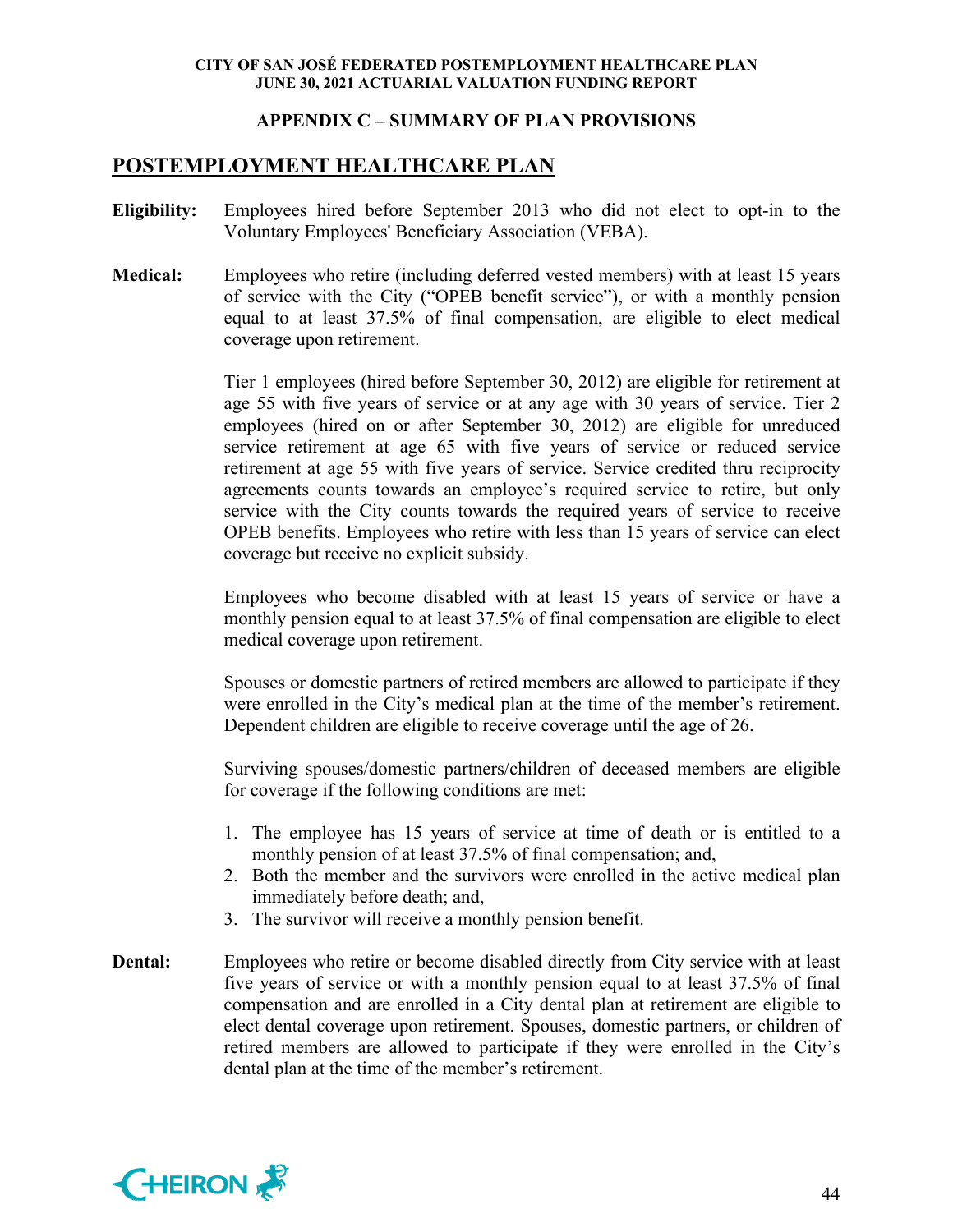## **APPENDIX C – SUMMARY OF PLAN PROVISIONS**

Surviving spouses/domestic partners/children of deceased members are eligible for coverage if the following conditions are met:

- 1. The employee has five years of service at time of death or is entitled to a monthly pension of at least 37.5% of final compensation; and,
- 2. Both the member and the survivors were enrolled in the active dental plan immediately before death; and,
- 3. The survivor will receive a monthly pension benefit.

## **Benefits for Retirees:**

- **Medical:** The Plan pays 100% of the premium for the lowest cost health plan available to active City employees. The member pays the difference if another plan is elected.
- **Dental:** The Plan pays 100% of the dental insurance premiums.
- **In-Lieu:** Upon retirement, members may elect to receive credits equal to 25% of the premium subsidy the Plan would have paid in-lieu of the actual subsidy. These credits may be used at a future date to supplement the Plan's premium subsidy for the coverage elected.
- **Premiums:** Monthly premiums for calendar years 2021 and 2022 are as follows.

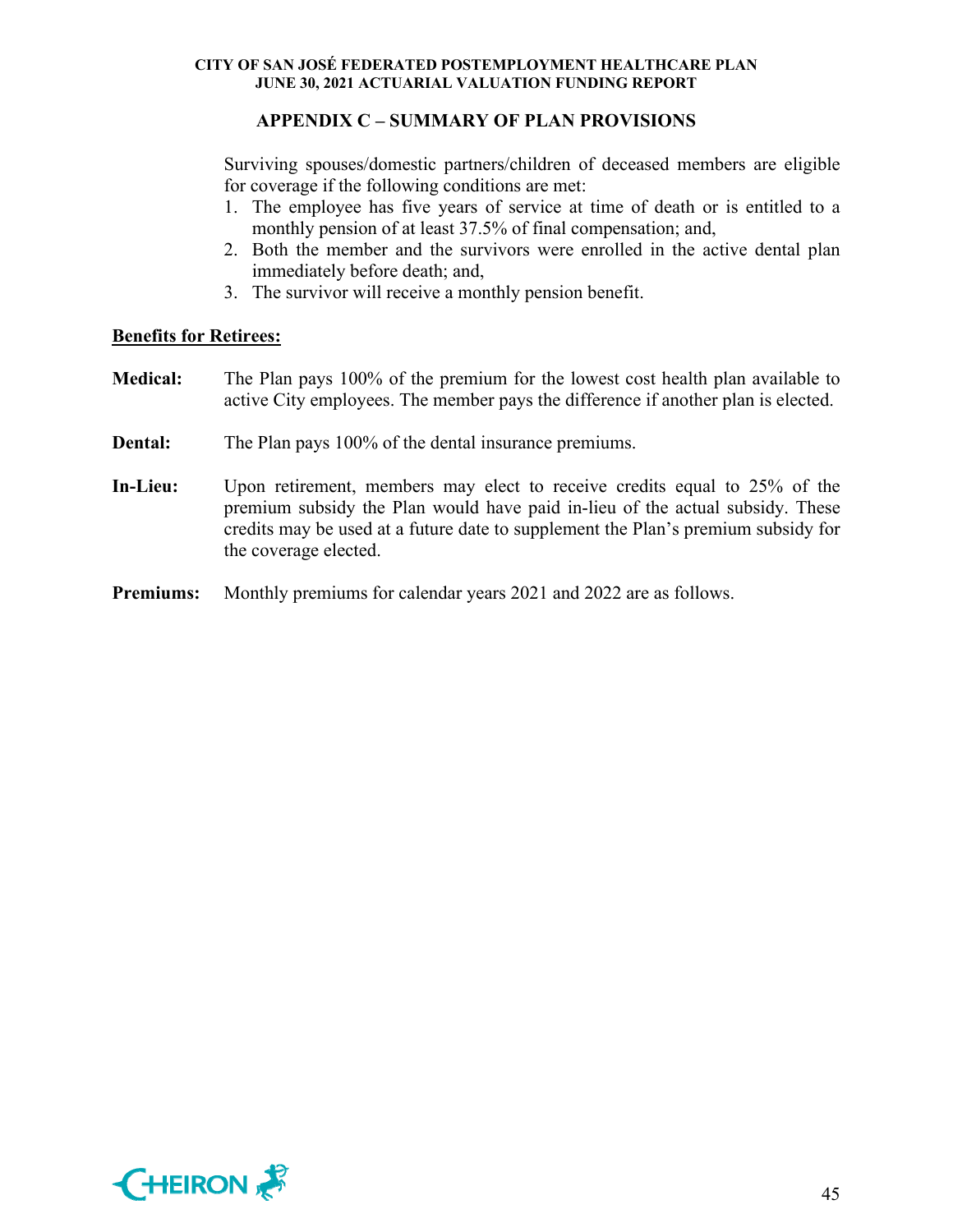# **APPENDIX C – SUMMARY OF PLAN PROVISIONS**

| <b>2021 Monthly Premiums</b>    |               |            |            |               |  |  |  |
|---------------------------------|---------------|------------|------------|---------------|--|--|--|
|                                 | <b>Single</b> | Emp/Sp     | Emp/Chd    | <b>Family</b> |  |  |  |
| <b>Medical</b>                  |               |            |            |               |  |  |  |
| Non-Medicare Monthly Rates      |               |            |            |               |  |  |  |
| Kaiser DHMO                     | \$610.44      | \$1,220.88 | \$1,068.28 | \$1,831.32    |  |  |  |
| Kaiser \$25 Co-pay              | 745.52        | 1,491.04   | 1,304.64   | 2,236.56      |  |  |  |
| Kaiser HDHP                     | 514.34        | 1,028.68   | 900.10     | 1,543.02      |  |  |  |
| Anthem HMO \$20 Co-pay          | 724.82        | 1,594.58   | 1,304.68   | 2,246.90      |  |  |  |
| Anthem DHMO                     | 558.80        | 1,229.40   | 1,005.86   | 1,732.34      |  |  |  |
| Anthem HDHP                     | 977.80        | 2,151.16   | 1,760.04   | 3,031.20      |  |  |  |
| Anthem Select PPO               | 1,587.22      | 3,491.90   | 2,857.00   | 4,920.42      |  |  |  |
| <b>Anthem Classic PPO</b>       | 1,697.56      | 3,734.68   | 3,055.62   | 5,262.48      |  |  |  |
| Medicare-Eligible Monthly Rates |               |            |            |               |  |  |  |
| Kaiser Senior Advantage         | \$262.90      | \$525.80   | \$525.80   | \$788.70      |  |  |  |
| <b>Anthem Medicare PPO</b>      | 480.04        | 960.08     | 960.08     | 1,440.12      |  |  |  |
| <b>Anthem Medicare HMO</b>      | 425.71        | 851.42     | 851.42     | 1,277.13      |  |  |  |
| <b>Dental</b>                   |               |            |            |               |  |  |  |
| Delta Dental PPO                | \$50.88       | \$111.92   | \$122.12   | \$157.72      |  |  |  |
| DeltaCare HMO                   | 24.44         | 48.86      | 42.74      | 73.30         |  |  |  |

*Anthem HMO Medicare family rates assume the children are on the Non-Medicare \$20 Co-pay Anthem HMO.*

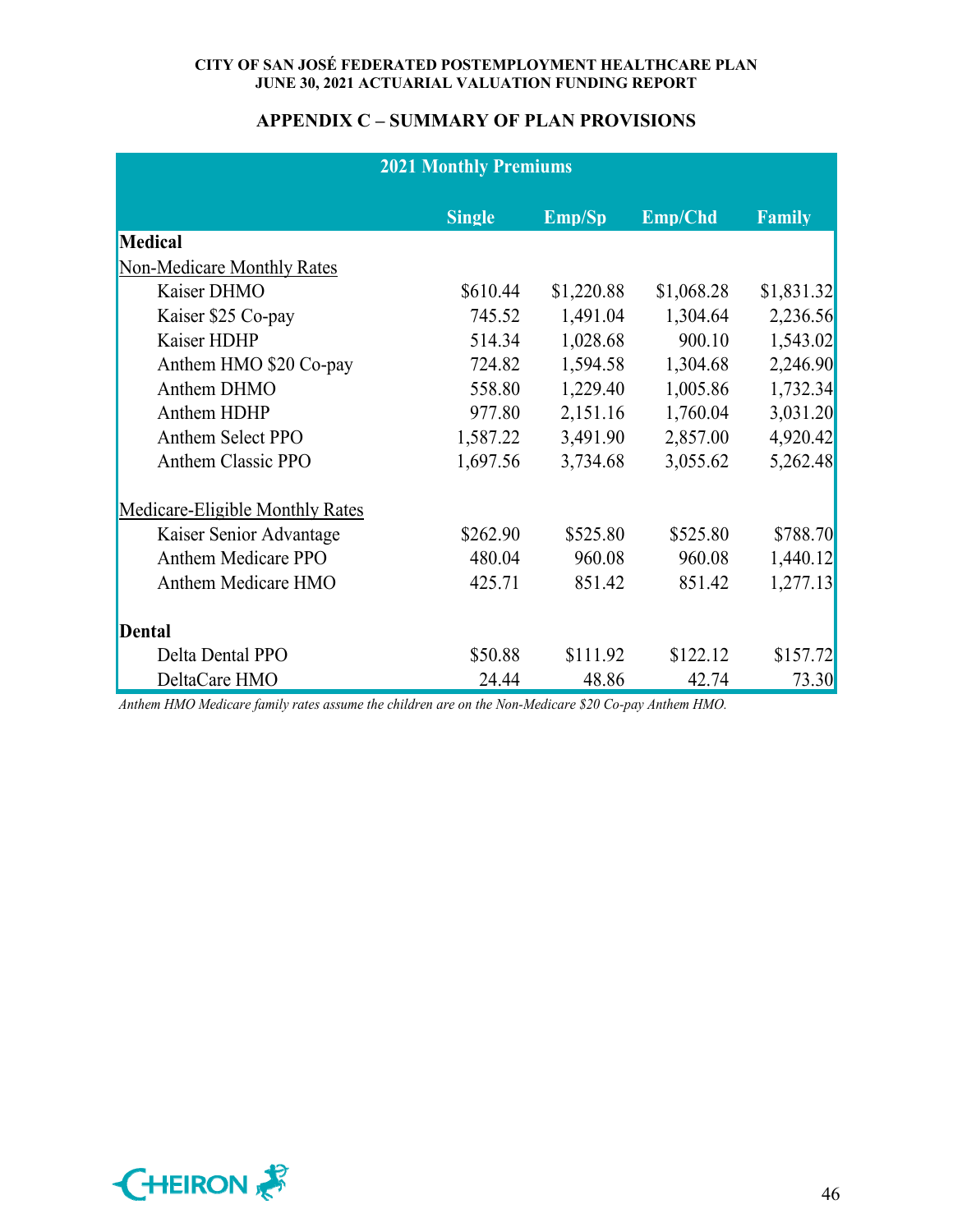# **APPENDIX C – SUMMARY OF PLAN PROVISIONS**

| <b>2022 Monthly Premiums</b>           |               |            |            |               |  |  |  |
|----------------------------------------|---------------|------------|------------|---------------|--|--|--|
|                                        | <b>Single</b> | Emp/Sp     | Emp/Chd    | <b>Family</b> |  |  |  |
| <b>Medical</b>                         |               |            |            |               |  |  |  |
| Non-Medicare Monthly Rates             |               |            |            |               |  |  |  |
| Kaiser DHMO                            | \$607.66      | \$1,215.32 | \$1,063.40 | \$1,822.98    |  |  |  |
| Kaiser \$25 Co-pay                     | 742.12        | 1,484.24   | 1,298.70   | 2,226.36      |  |  |  |
| Kaiser HDHP                            | 511.98        | 1,023.96   | 895.96     | 1,535.94      |  |  |  |
| Anthem HMO Select \$20 Co-pay          | 661.56        | 1,455.40   | 1,190.80   | 2,050.78      |  |  |  |
| Anthem HMO Traditional \$20 Co-pay     | 760.52        | 1,673.12   | 1,368.94   | 2,357.58      |  |  |  |
| Anthem DHMO                            | 510.02        | 1,234.30   | 1,122.10   | 1,581.14      |  |  |  |
| Anthem HDHP                            | 1,163.58      | 2,559.88   | 2,094.44   | 3,607.12      |  |  |  |
| <b>Anthem Select PPO</b>               | 1,888.78      | 4,155.36   | 3,399.82   | 5,855.30      |  |  |  |
| <b>Anthem Classic PPO</b>              | 2,020.10      | 4,444.26   | 3,636.18   | 6,262.34      |  |  |  |
| <b>Medicare-Eligible Monthly Rates</b> |               |            |            |               |  |  |  |
| Kaiser Senior Advantage                | \$260.92      | \$521.84   | \$521.84   | \$782.76      |  |  |  |
| <b>Anthem Medicare PPO</b>             | 465.06        | 930.12     | 930.12     | 1,395.18      |  |  |  |
| <b>Anthem Medicare HMO</b>             | 423.76        | 847.52     | 847.52     | 1,271.28      |  |  |  |
| <b>Dental</b>                          |               |            |            |               |  |  |  |
| Delta Dental PPO                       | \$42.24       | \$92.90    | \$101.36   | \$130.90      |  |  |  |
| DeltaCare HMO                          | 24.44         | 48.86      | 42.74      | 73.30         |  |  |  |

*Anthem HMO Medicare family rates assume the children are on the Non-Medicare \$20 Co-pay Anthem HMO.*

# **Summary of 2022 Benefit Plans:**

| <b>Medicare-Eligible Plans</b> | <b>Kaiser</b>                            | <b>Anthem HMO</b>      | <b>Anthem PPO</b> |
|--------------------------------|------------------------------------------|------------------------|-------------------|
| Annual Out-of-Pocket Maximum   | Single $$1,500$<br><b>Family \$3,000</b> | $$1,000$ per<br>member | \$0               |
| <b>Annual Deductible</b>       | None                                     | None                   | None              |
| Office Visit copay             | \$25                                     | \$25                   | \$0               |
| <b>Emergency Room copay</b>    | \$50                                     | \$100                  | \$0               |
| Hospital Care copay            | \$250                                    | \$100                  | \$0               |
| Prescription Drug retail copay |                                          |                        |                   |
| $(30$ -day supply):            |                                          |                        |                   |
| Generic                        | \$10                                     | \$10                   | \$10              |
| <b>Brand</b>                   | \$10                                     | \$25                   | \$25              |
| Non-Formulary                  | N/A                                      | \$40                   | \$40              |

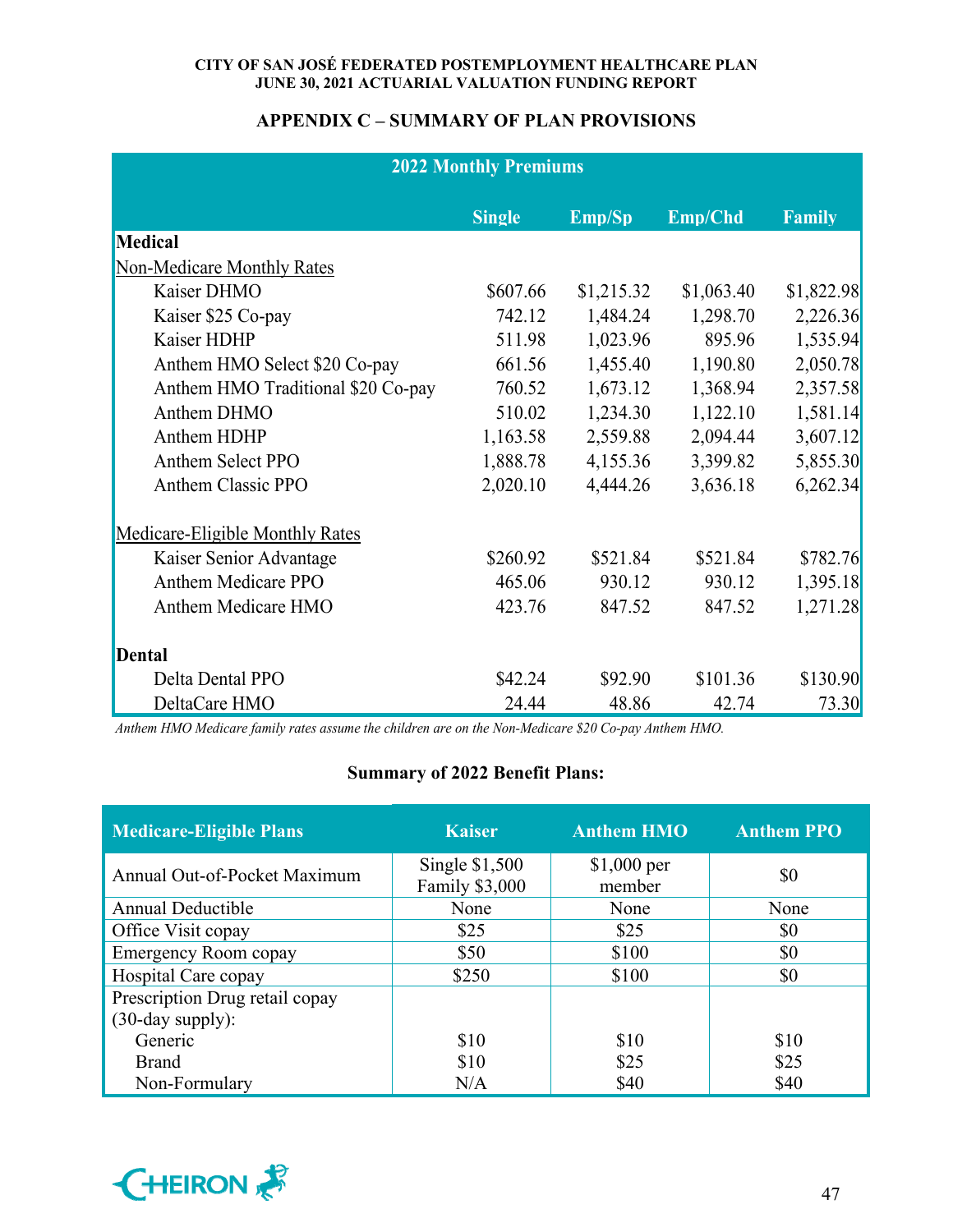# **APPENDIX C – SUMMARY OF PLAN PROVISIONS**

|                     | <b>Kaiser</b>     |             |             |             | <b>Anthem HMO</b> |                   | <b>Anthem PPO*</b> |                   |  |
|---------------------|-------------------|-------------|-------------|-------------|-------------------|-------------------|--------------------|-------------------|--|
| <b>Non-Medicare</b> | <b>High</b>       |             |             |             |                   |                   |                    | <b>High</b>       |  |
| <b>Plans:</b>       | <b>Deductible</b> | <b>DHMO</b> | \$25 Co-Pay | \$20 Co-Pay | <b>DHMO</b>       | <b>Select PPO</b> | <b>Classic PPO</b> | <b>Deductible</b> |  |
| Annual Out-of-      |                   |             |             |             |                   |                   |                    |                   |  |
| Pocket              | \$5,950/          | \$4,000/    | \$1,500/    | \$1,500/    | \$4,000/          | \$2,100/          | \$2,100/           | \$4,000/          |  |
| Maximum             | \$11,900          | \$8,000     | \$3,000     | \$3,000     | \$8,000           | \$4,200           | \$4,200            | \$8,000           |  |
| (single/family)     |                   |             |             |             |                   |                   |                    |                   |  |
| Annual              | \$3,000/          | \$1,500/    |             |             | \$1,500/          |                   |                    | \$2,500/          |  |
| Deductible          |                   |             | None        | None        |                   | \$100/\$200       | \$100/\$200        |                   |  |
| (single/family)     | \$6,000           | \$3,000     |             |             | \$3,000           |                   |                    | \$5,000           |  |
| Office Visit        | $30\%**$          |             |             |             |                   |                   |                    | $20\%**$          |  |
| copay               |                   | \$40        | \$25        | \$20        | \$20              | \$25              | \$25               |                   |  |
| Emergency           | $30\%**$          | $30\%**$    | \$100       | \$100       | $30\%**$          | \$100             | \$100              | $20\%**$          |  |
| Room copay          |                   |             |             |             |                   |                   |                    |                   |  |
| Hospital Care       | $30\%**$          | $30\%**$    | \$100       | \$100       | $30\%**$          | $10\%$ **         | $10\%$ **          | $20\%**$          |  |
| copay               |                   |             |             |             |                   |                   |                    |                   |  |
| Prescription        |                   |             |             |             |                   |                   |                    |                   |  |
| Drug retail copay   |                   |             |             |             |                   |                   |                    |                   |  |
| (30-day supply):    |                   |             |             |             |                   |                   |                    |                   |  |
| Generic             | \$10              | \$10        | \$10        | \$10        | \$10              | \$10              | \$10               | \$10              |  |
| <b>Brand</b>        | \$30              | \$30        | \$25        | \$30        | \$30              | \$25              | \$25               | \$30              |  |
| Non-Formulary       | N/A               | N/A         | N/A         | \$60        | \$60              | \$40              | \$40               | \$60              |  |

*\* In-Network benefits* 

*\*\* After deductible is paid.* 

# **Cost-Sharing Provisions:**

It is assumed for the purpose of this valuation that the City of San José will in the future maintain a consistent level of cost sharing for benefits with the retirees. This may be achieved by adjusting benefit provisions, retiree-paid premiums, or both.

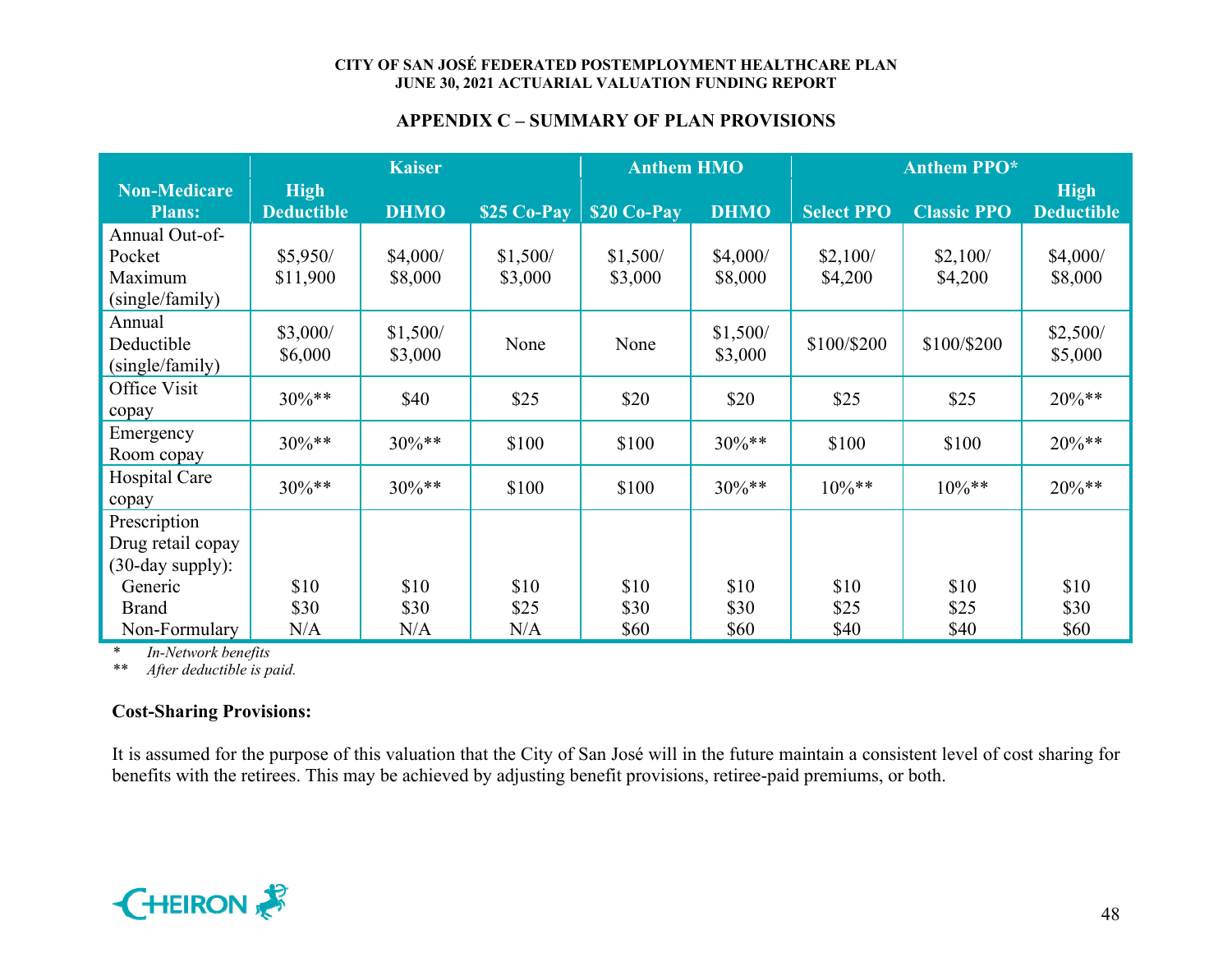## **APPENDIX C – SUMMARY OF PLAN PROVISIONS**

## **VOLUNTARY EMPLOYEES' BENEFICIARY ASSOCIATION (VEBA)**

**Eligibility:** Employees who elected to opt-in to the Voluntary Employees' Beneficiary Association (VEBA).

| <b>Employee Group</b>                            | <b>VEBA Contribution Rate</b> |  |  |  |
|--------------------------------------------------|-------------------------------|--|--|--|
| Tier 1 and Tier 2A (Hired before September 2013) |                               |  |  |  |
| Management:<br>Non-Management                    | 2.5%<br>3.5%                  |  |  |  |
| Tier 2B                                          |                               |  |  |  |
| Not Unit 99<br>Unit 99                           | $2.0\%$<br>N/A                |  |  |  |

- **Contributions:** Employees are required to make mandatory contributions into the VEBA on a pre-tax basis.
- **Medical:** VEBA funds can be used to reimburse members for eligible healthcare expenses.

VEBA members on service-connected disability receive single coverage benefits from the Postemployment Healthcare Plan up to age 65 once VEBA funds are exhausted.

**Note: The summary of major plan provisions is designed to outline principal plan benefits. If the Department of Retirement Services should find the plan summary not in accordance with the actual provisions, the actuary should immediately be alerted so the proper provisions are valued.** 

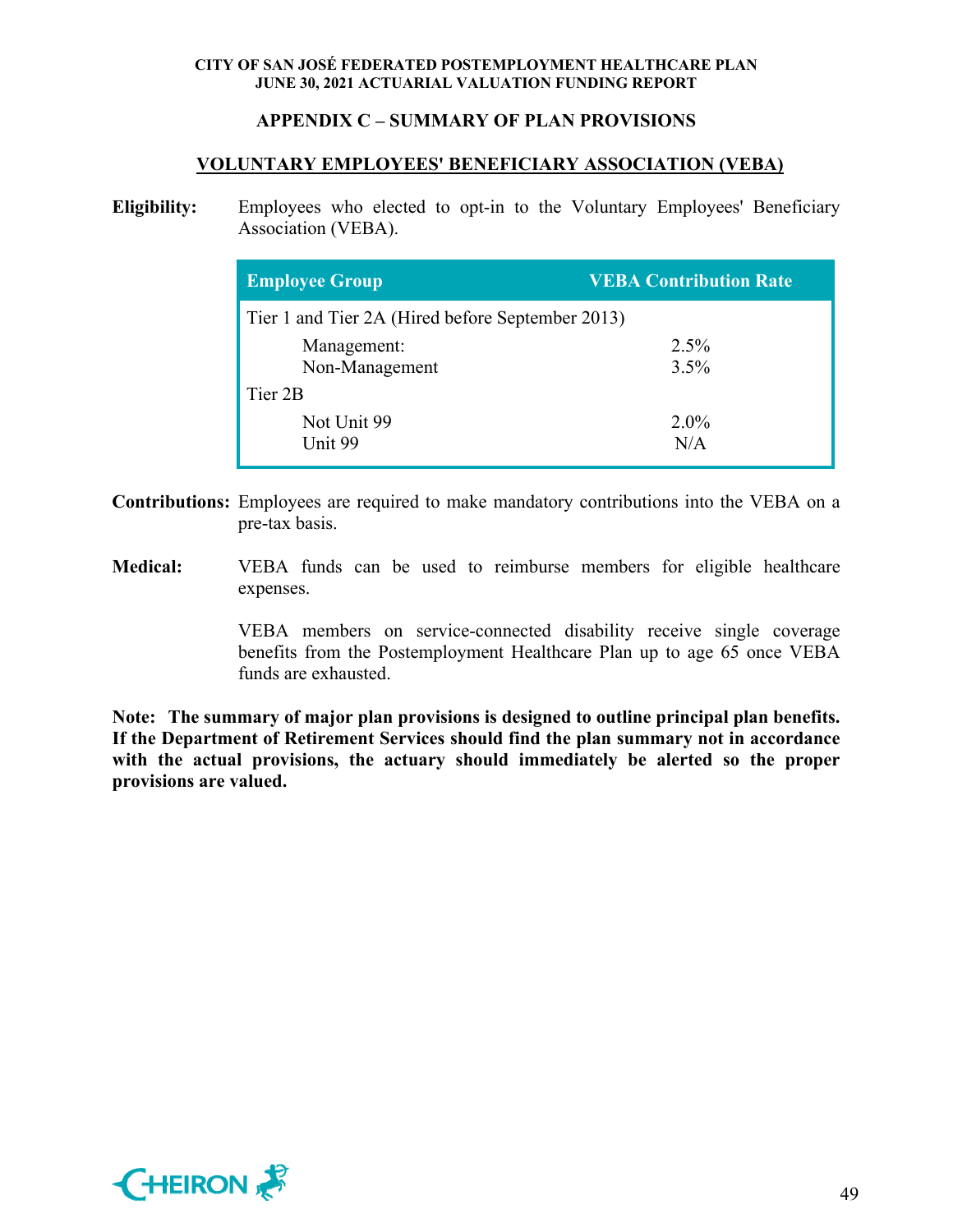# **APPENDIX D – GLOSSARY OF TERMS**

## **1. Actuarial Assumptions**

Assumptions as to the occurrence of future events affecting pension costs, such as: mortality, withdrawal, and retirement; changes in compensation; rates of investment earnings, and asset appreciation or depreciation; procedures used to determine the Actuarial Value of Assets; and, other relevant items.

#### **2. Actuarial Cost Method**

A procedure for determining the actuarial present value of pension plan benefits and expenses and for developing an allocation of such value to each year of service, usually in the form of a normal cost and an Actuarial Liability.

#### **3. Actuarial Gain (Loss)**

A measure of the difference between actual experience and that expected based upon a set of actuarial assumptions during the period between two actuarial valuation dates, as determined in accordance with a particular actuarial cost method.

#### **4. Actuarial Liability**

The portion of the actuarial present value of projected benefits that will not be paid by future normal costs. It represents the value of the past normal costs with interest to the valuation date.

#### **5. Actuarial Present Value (Present Value)**

The value as of a given date of a future amount or series of payments. The actuarial present value discounts the payments to the given date at the assumed investment return and includes the probability of the payment being made. As a simple example: assume you owe \$100 to a friend one year from now. Also, assume there is a 1% probability of your friend dying over the next year, in which case you will not be obligated to pay him. If the assumed investment return is 10%, the actuarial present value is:

|        | Probability |  |                     |  |          |
|--------|-------------|--|---------------------|--|----------|
| Amount | of Payment  |  | $(1+Discount Rate)$ |  |          |
| \$100  |             |  | $(1-.01)$ 1/(1+.1)  |  | $=$ \$90 |

## **6. Actuarial Valuation**

The determination, as of a specified date, of the normal cost, Actuarial Liability, Actuarial Value of Assets, and related actuarial present values for a pension plan.

## **7. Actuarial Value of Assets**

The value of cash, investments, and other property belonging to a pension plan as used by the actuary for the purpose of an actuarial valuation. The purpose of an Actuarial Value of Assets is to smooth out fluctuations in market values. This way long-term costs are not distorted by short-term fluctuations in the market.

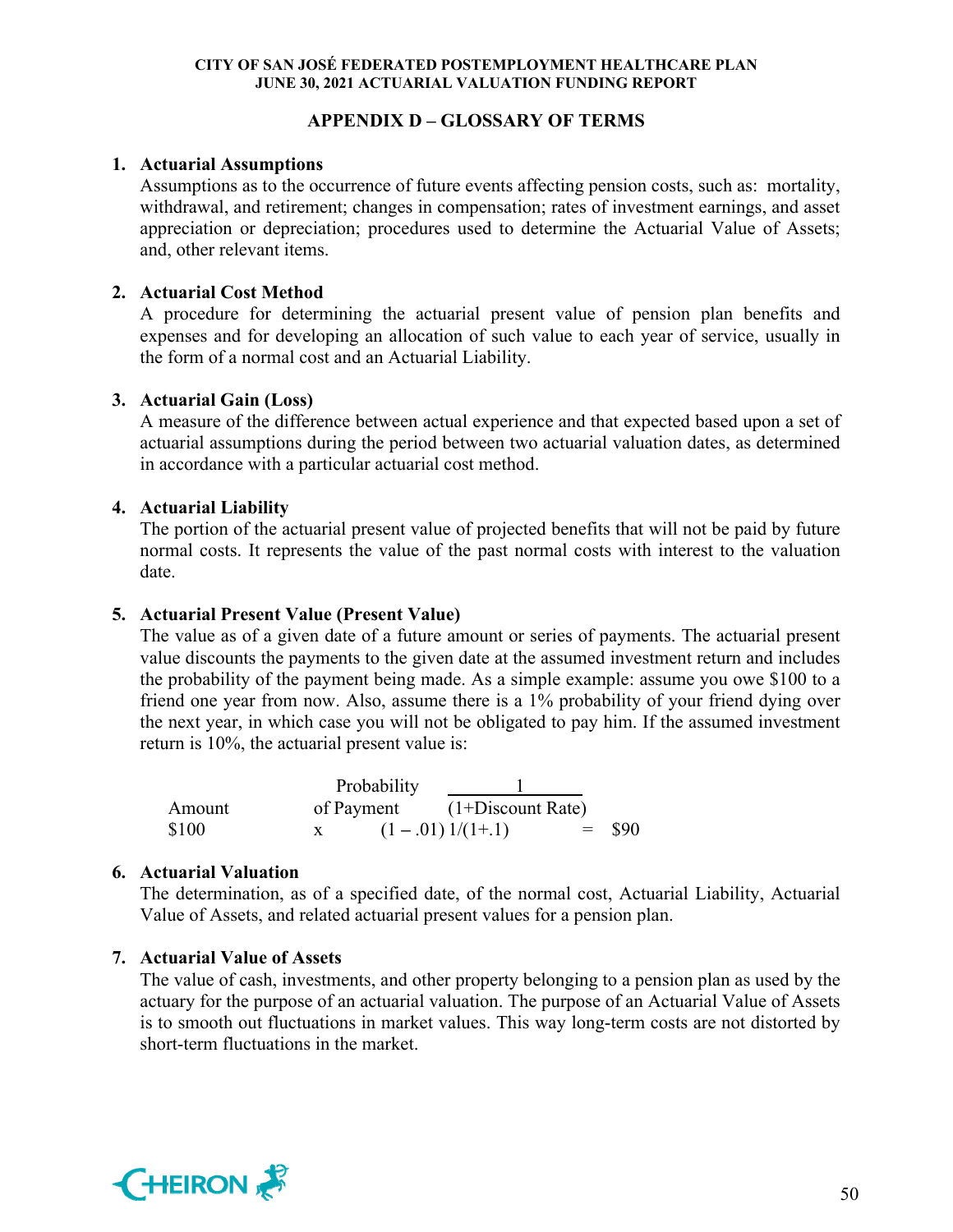# **APPENDIX D – GLOSSARY OF TERMS**

## **8. Amortization Payment**

The portion of the pension plan contribution, which is designed to pay interest and principal on the Unfunded Actuarial Liability in order to pay for that liability in a given number of years.

## **9. Entry Age Normal Actuarial Cost Method**

A method under which the actuarial present value of the projected benefits of each individual included in an actuarial valuation is allocated as a level percentage of pay from the individual's date of entry into the plan to the individual's assumed cessation of employment.

## **10. Normal Cost**

That portion of the actuarial present value of pension plan benefits and expenses which is allocated to a valuation year by the actuarial cost method.

## **11. Unfunded Actuarial Liability**

The excess of the Actuarial Liability over the Actuarial Value of Assets.

## **12. Funded Percentage**

The ratio of the Actuarial Value of Assets to the Actuarial Liability.

## **13. Mortality Table**

A set of percentages that estimate the probability of death at a particular point in time. Typically, the rates are annual and based on age and sex.

## **14. Discount Rate**

The assumed interest rate used for converting projecting dollar related values to a present value as of the valuation date.

## **15. Medical Trend**

The assumed increase in dollar related values in the future due to the increase in the cost of health care.

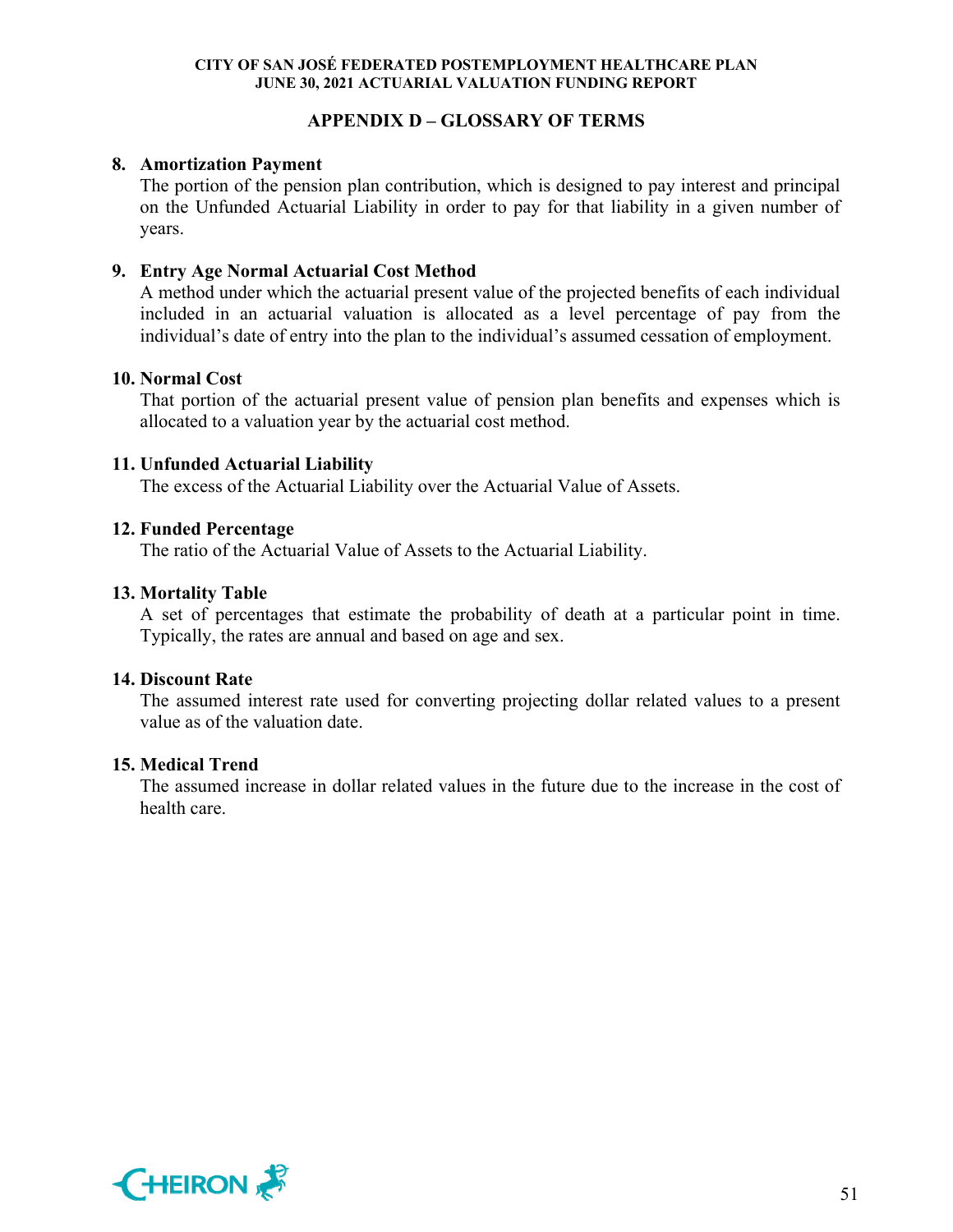## **APPENDIX E – LIST OF ABBREVIATIONS**

Actuarial Accrued Liability (AAL) Actuarial Valuation Report (AVR) Annual Required Contribution (ARC) Coordination of Benefits (COB) Deductible and Coinsurance (DC) Deferred Retirement Option Plan (DROP) Durable Medical Equipment (DME) Employee Assistance Program (EAP) Employee Benefits Division (EBD) Fiscal Year Ending (FYE) Governmental Accounting Standards Board (GASB) Hospital Emergency Room (ER) In-Network (INN) Inpatient (IP) Medicare Eligible (ME) Net Other Postemployment Benefit (NOO) Non-Medicare Eligible (NME) Not Applicable (NA) Office Visit (OV) Other Postemployment Benefit (OPEB) Out-of-Network (OON) Out-of-Pocket (OOP) Outpatient (OP) Pay-as-you-go (PAYGo) Per Person Per Month (PPPM) Pharmacy (Rx) Preferred Provider Organization (PPO) Primary Care Physician (PCP) Specialist Care Provider (SCP) Summary Plan Description (SPD) Unfunded Actuarial Accrued Liability (UAAL) Unfunded Actuarial Liability (UAL) Urgent Care (UC)